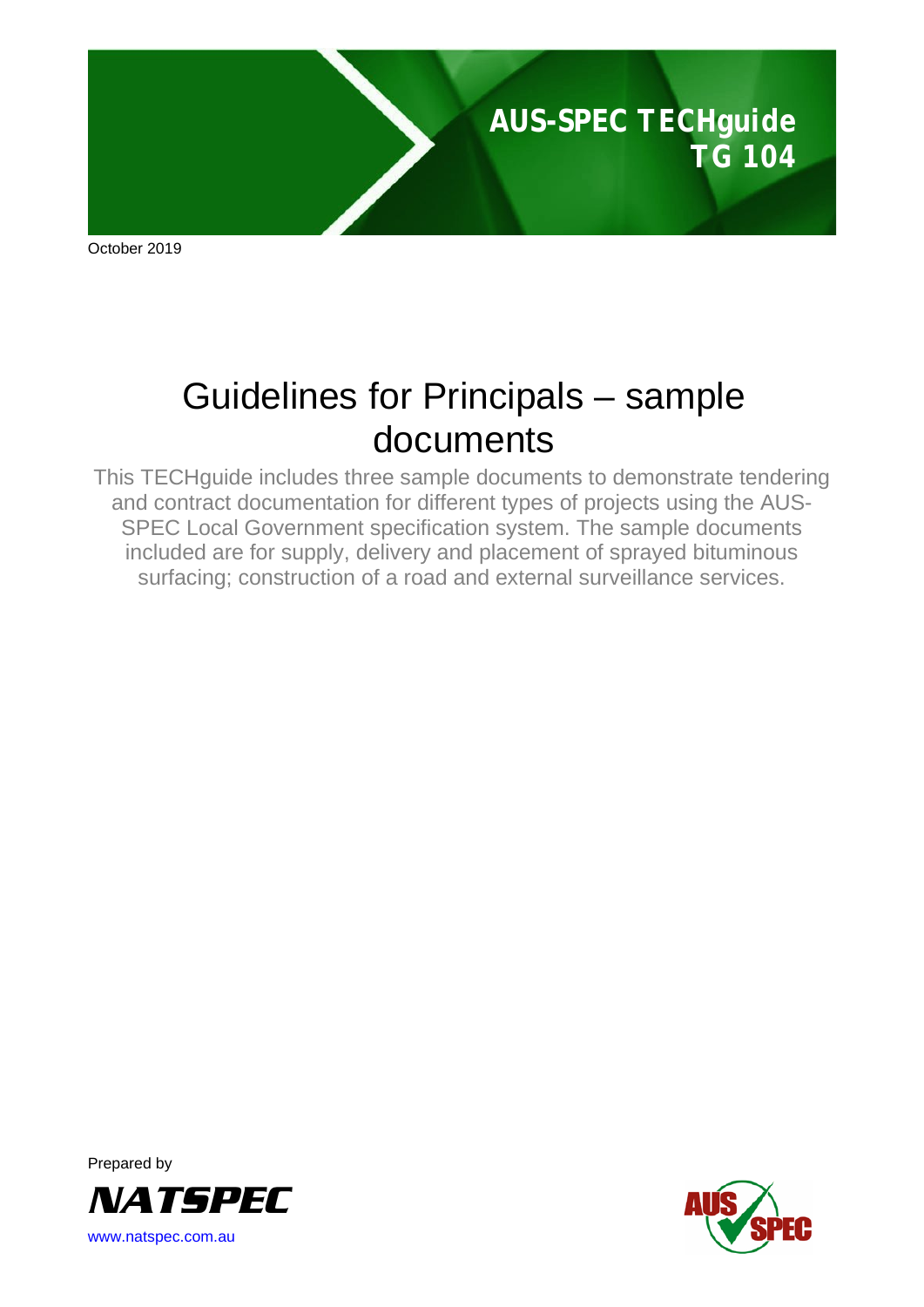# **AUS-SPEC TECHguide**

# **CONTENTS**

| 1            |             |  |  |
|--------------|-------------|--|--|
|              | 1.1         |  |  |
| $\mathbf{2}$ |             |  |  |
| 3            |             |  |  |
|              | 3.1         |  |  |
|              | 3.2         |  |  |
| 4            |             |  |  |
|              | 4.1         |  |  |
|              | 4.2         |  |  |
|              | 4.3         |  |  |
|              | 4.4         |  |  |
| 5            |             |  |  |
| 6            |             |  |  |
|              | 6.1         |  |  |
|              | 6.2         |  |  |
|              | 6.3         |  |  |
|              | 6.4         |  |  |
|              | 6.5         |  |  |
|              | 6.6         |  |  |
|              | 6.7         |  |  |
| 7            |             |  |  |
|              | 7.1         |  |  |
|              | 7.2         |  |  |
|              | 7.3         |  |  |
|              | 7.4         |  |  |
|              | 7.5         |  |  |
|              | 7.6         |  |  |
|              | 7.7         |  |  |
| 8            |             |  |  |
|              | 8.1         |  |  |
|              | 8.2         |  |  |
|              | 8.3         |  |  |
|              | 8.4         |  |  |
|              | 8.5         |  |  |
|              | 8.6         |  |  |
|              | 8.7         |  |  |
|              | 8.8         |  |  |
|              | 8.9<br>8.10 |  |  |
|              |             |  |  |
|              | 8.11        |  |  |
|              | 8.12        |  |  |
|              | 8.13        |  |  |
|              | 8.14        |  |  |
|              | 8.15        |  |  |
| 9<br>10      |             |  |  |
|              |             |  |  |
|              | 10.1        |  |  |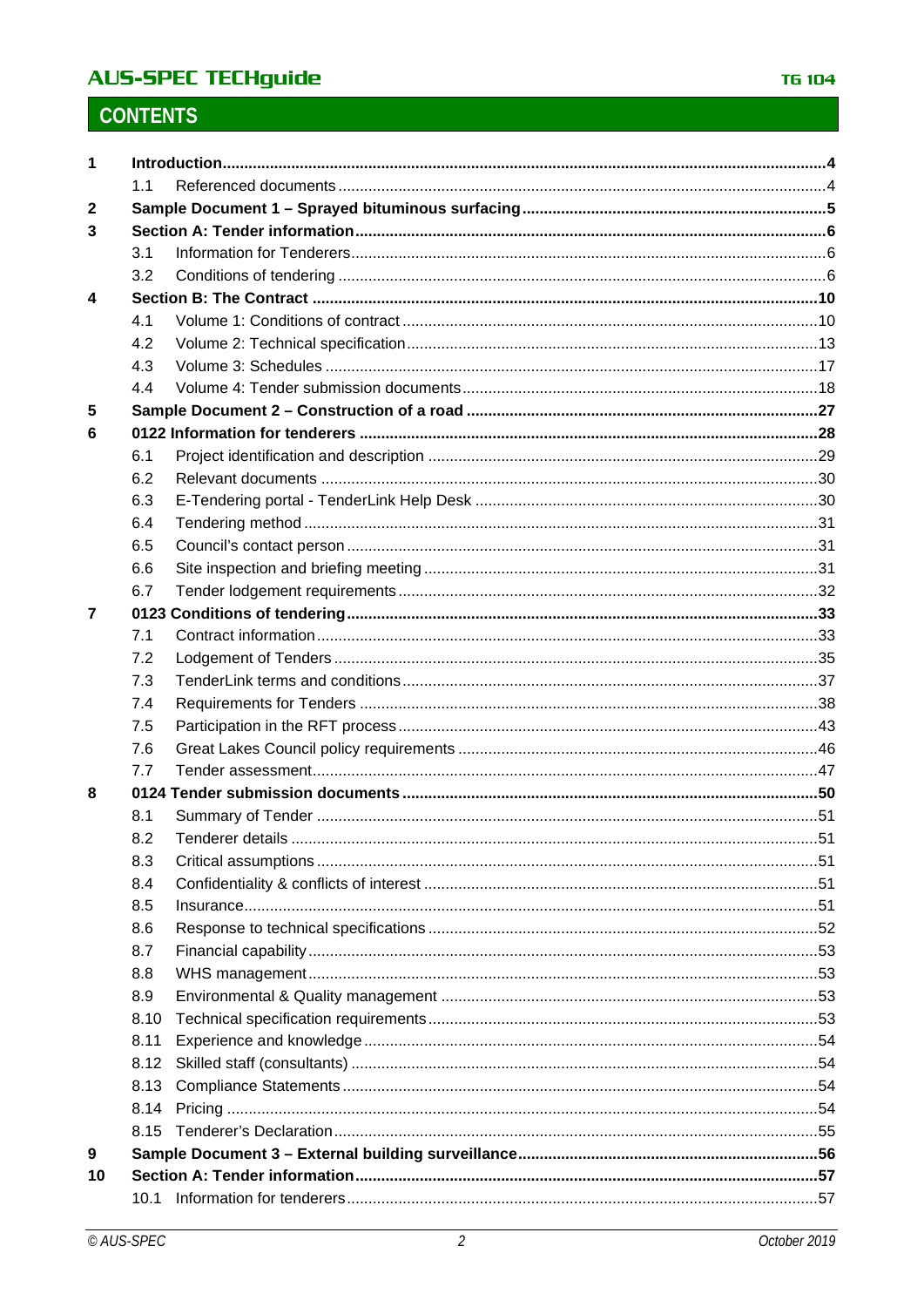# **NATSPEC TECHguide**

# **GUIDELINES FOR PRINCIPALS - SAMPLE DOCUMENTS**

| 11 |  |  |
|----|--|--|
|    |  |  |
|    |  |  |
|    |  |  |
|    |  |  |
|    |  |  |
|    |  |  |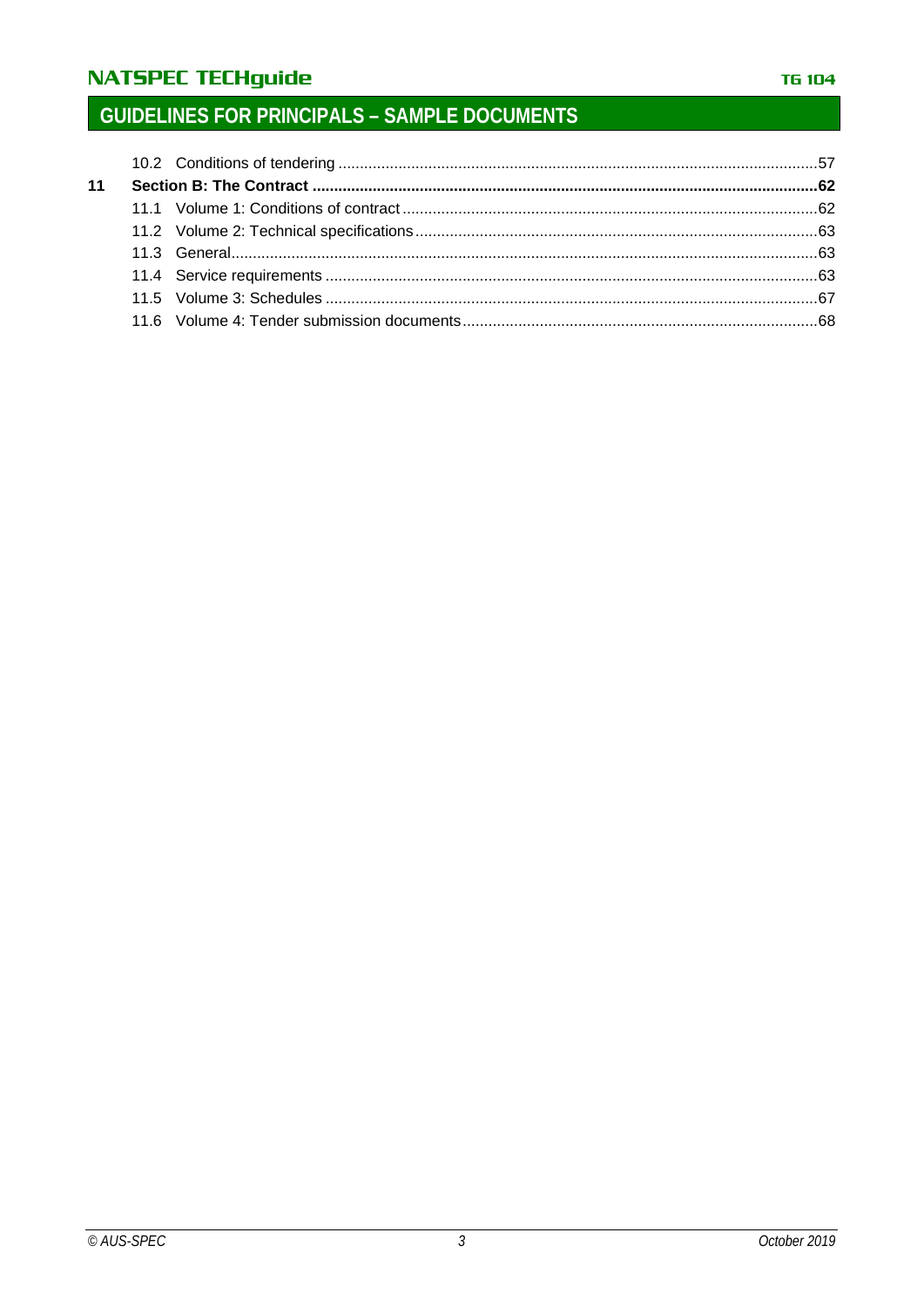# <span id="page-3-0"></span>**1 INTRODUCTION**

This TECHguide includes sample contract documents to demonstrate contract documentation required for three different types of projects using the AUS-SPEC Local Government specification system. The sample contracts included are:

- Sample Document 1: Supply, delivery and placement of sprayed bituminous surfacing.
- Sample Document 2: Construction of a road.
- Sample Document 3: External surveillance services.

### <span id="page-3-1"></span>**1.1 Referenced documents**

### **Worksections**

The following worksections are referred to in this guide by reference:

- *0120 Pre-tendering contract preparation*
- *0122 Information for tenderers*
- *0123 Conditions of tendering*
- *0124 Tender submission documents*
- *0125 Standard contract checklists*
- *0136 General requirements (Construction)*
- *0147 Conditions of contract*
- *0152 Schedule of rates – supply projects*
- *0161 Quality (Construction)*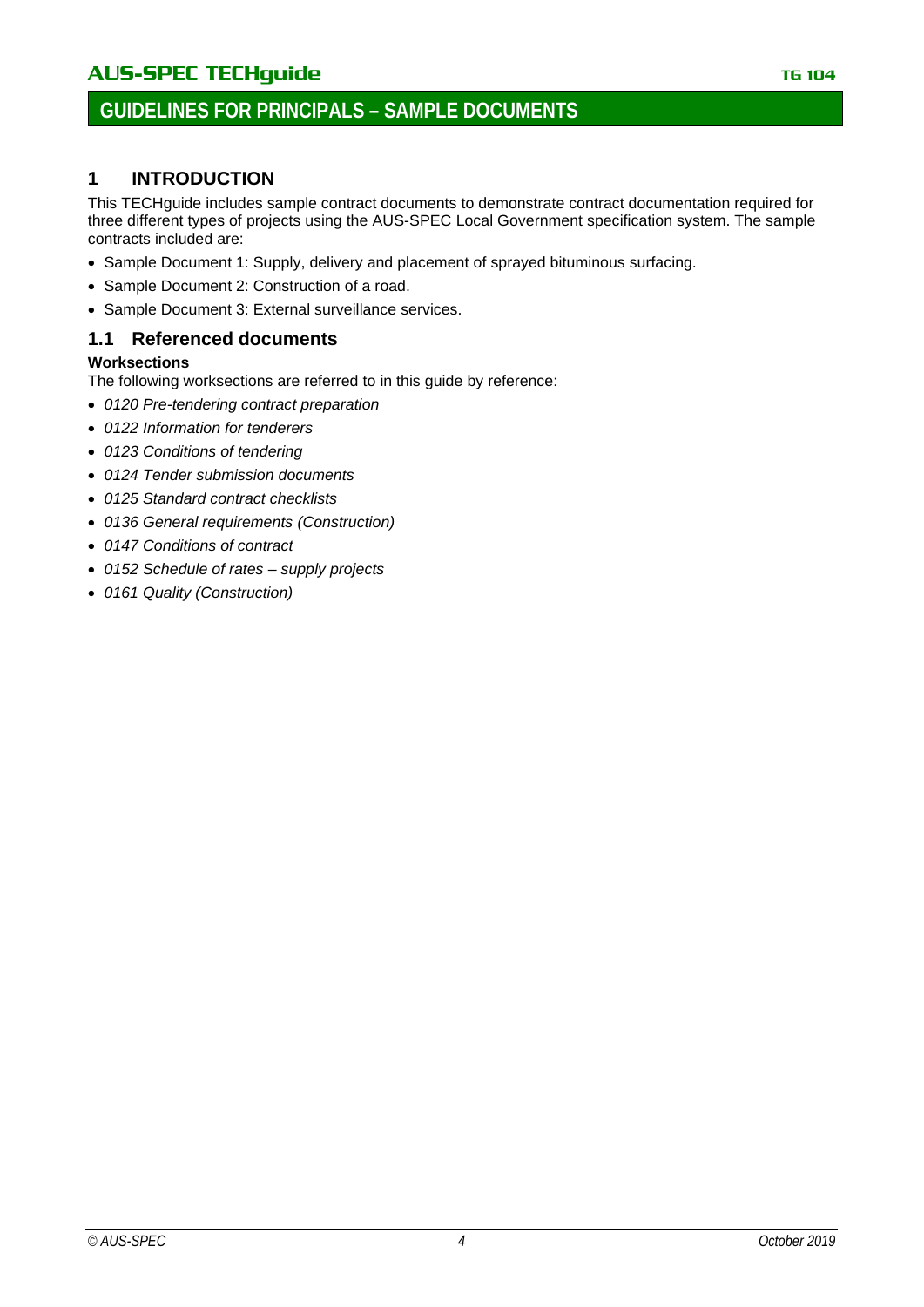### <span id="page-4-0"></span>**2 SAMPLE DOCUMENT 1 – SPRAYED BITUMINOUS SURFACING**

#### **Notes on the preparation of Sample Contract 1**

In the preparation of this sample contract, the following assumptions were made:

- It was anticipated that only established contractors would viably tender for this work. Therefore a comprehensive Quality Manual and specific Quality Plan for the contract was required.
- AS 2124 was selected for the General Conditions of Contract. (Councils using the AS 4000 series may substitute AS 2124 with AS 4000 at the appropriate place in Volume 1 Conditions of Contract).
- Amendments to AS 2124 were required and followed recommendations from AUS-SPEC TECHguide TG102 *Guidelines for Principals – standard contracts*. AS 2124 was referenced but not included in document copies.
- It was decided that the Contractor would control traffic at worksites and therefore the relevant text was included from the *1101 Control of traffic* worksection for inclusion in this sample contract document rather than including the worksection in its entirety.
- Relevant text was extracted from the *1143 Sprayed bituminous surfacing* worksection for inclusion in this sample contract document rather than including the worksection in its entirety.
- A clause on stockpile site requirements was added to the *1143 Sprayed bituminous surfacing* worksection.

**GOVERNVILLE SHIRE COUNCIL COUNCIL LOGO**

**CONTRACT No. SAMPLE 1 QUALITY ASSURED, SCHEDULE OF RATES CONTRACT**

**for the SUPPLY, DELIVERY AND PLACEMENT**

**of SPRAYED BITUMINOUS SURFACING**

**for the period JULY 2006 to JUNE 2007**

PREPARED BY: COUNCIL'S ENGINEERING SERVICES SECTION DATE: MAY 2006 COPY No: 1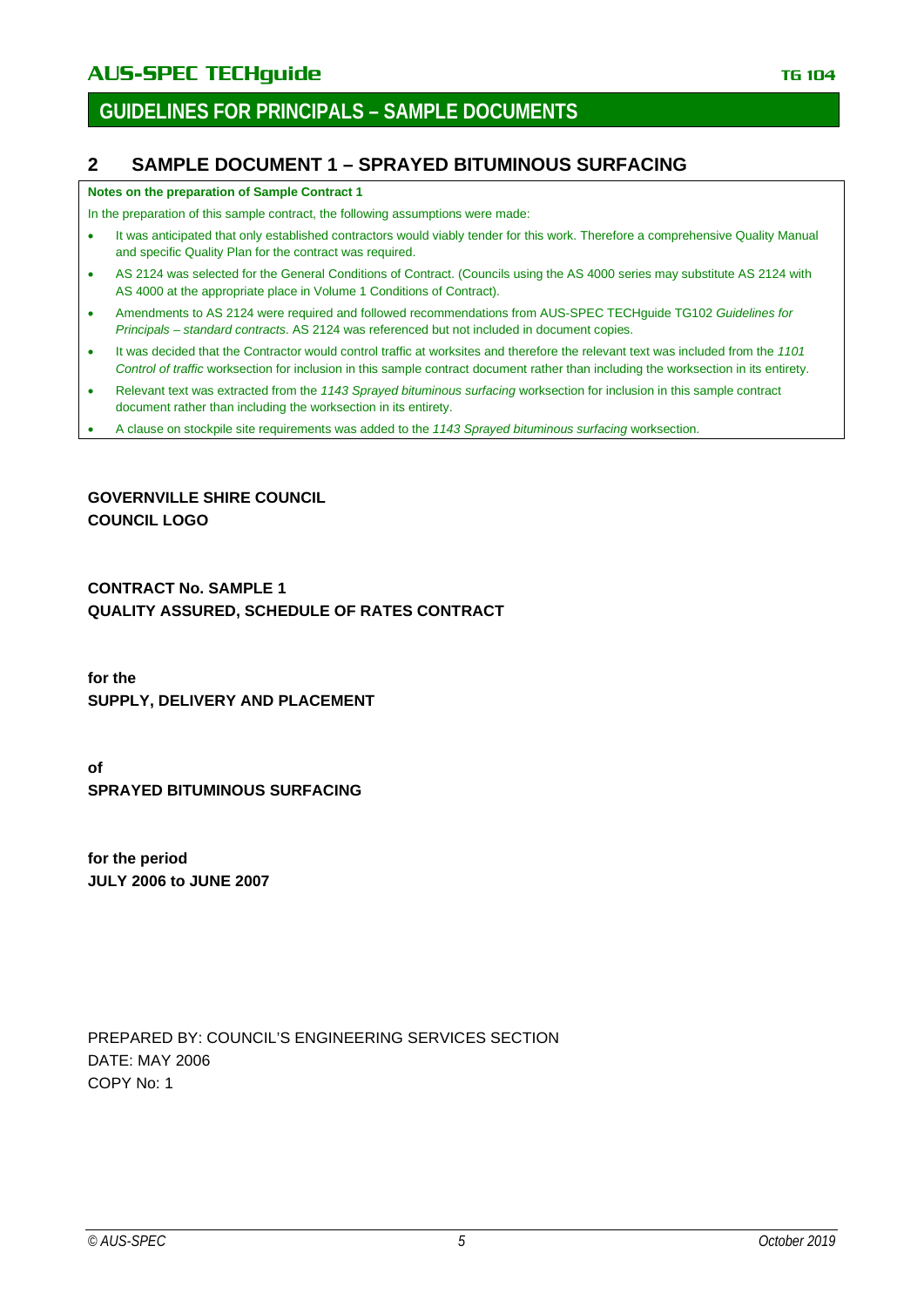# AU**S-SPEC TECHguide** The Contract of the Contract of The Contract of The Contract of The Contract of The Contract of The Contract of The Contract of The Contract of The Contract of The Contract of The Contract of The Contr

**GUIDELINES FOR PRINCIPALS – SAMPLE DOCUMENTS**

**Contract No: SAMPLE 1**

**Contract Title: SUPPLY, DELIVERY AND PLACEMENT OF SPRAYED BITUMINOUS SURFACING**

### <span id="page-5-0"></span>**3 SECTION A: TENDER INFORMATION**

### <span id="page-5-1"></span>**3.1 Information for Tenderers**

This tender is for Contract No. SAMPLE 1, for the supply delivery and placement of sprayed bituminous surfacing within the Shire over a period of twelve months from the date of acceptance of tender.

It is a Contractor Quality Assured Contract with the method of payment being Schedule of rates with lump sum items for Quality Management.

The document may be purchased from:

| Council Name:                         | Governville Shire Council                                          |
|---------------------------------------|--------------------------------------------------------------------|
| Section/Dept:                         | <b>Engineering Services Section</b>                                |
| Address:                              | Local Street, Governville NSW XXXX                                 |
| At a cost of:                         | \$XX.00 per set. (This amount is not refundable)                   |
| Method of Tendering:                  | Open Tendering by public advertisement in accordance with AS 4120  |
| Site Inspection and Briefing Meeting: |                                                                    |
| Date:                                 | 3 May 2006                                                         |
| Time:                                 | 4.00 pm                                                            |
| Status:                               | Compulsory                                                         |
| Place:                                | Meeting Room B, Governville Council Centre, Local St, Governville. |
| Closing Date and Place for Tenders:   |                                                                    |
| Date:                                 | 31 May 2006                                                        |
| Time:                                 | 2.00 pm                                                            |
| Place:                                | Governville Shire Council, Local Street, Governville               |
| <b>Council's Contact Person:</b>      |                                                                    |
| Name:                                 | Ivan Lumberman                                                     |
| Phone:                                | XX XXXX XXXX                                                       |
| Email:                                | XX XXXX XXXX                                                       |
| Fax:                                  | XX XXXX XXXX                                                       |
|                                       |                                                                    |

### <span id="page-5-2"></span>**3.2 Conditions of tendering**

### <span id="page-5-3"></span>**3.2.1 Contract information**

#### **Preamble**

The Conditions of tendering have been prepared in accordance with the obligations of the Principal contained in the Australian Standard 4120, Code of Tendering, which sets out the ethics and obligations of the Principal and Tenderers in tendering in the construction industry.

Tenderers and Principal shall comply with the requirements of this AS 4120. In particular attention is drawn to the obligations of Tenderers, in the preparation and submission of their tender for this project. Without limiting the above obligations:

• Tenderers shall not submit tenders without a firm intention to proceed.

- Tenderers must not engage in any form of collusive practice.
- Any Tenderer who directly or indirectly canvasses support from an elected member or servant of the Council will be disqualified.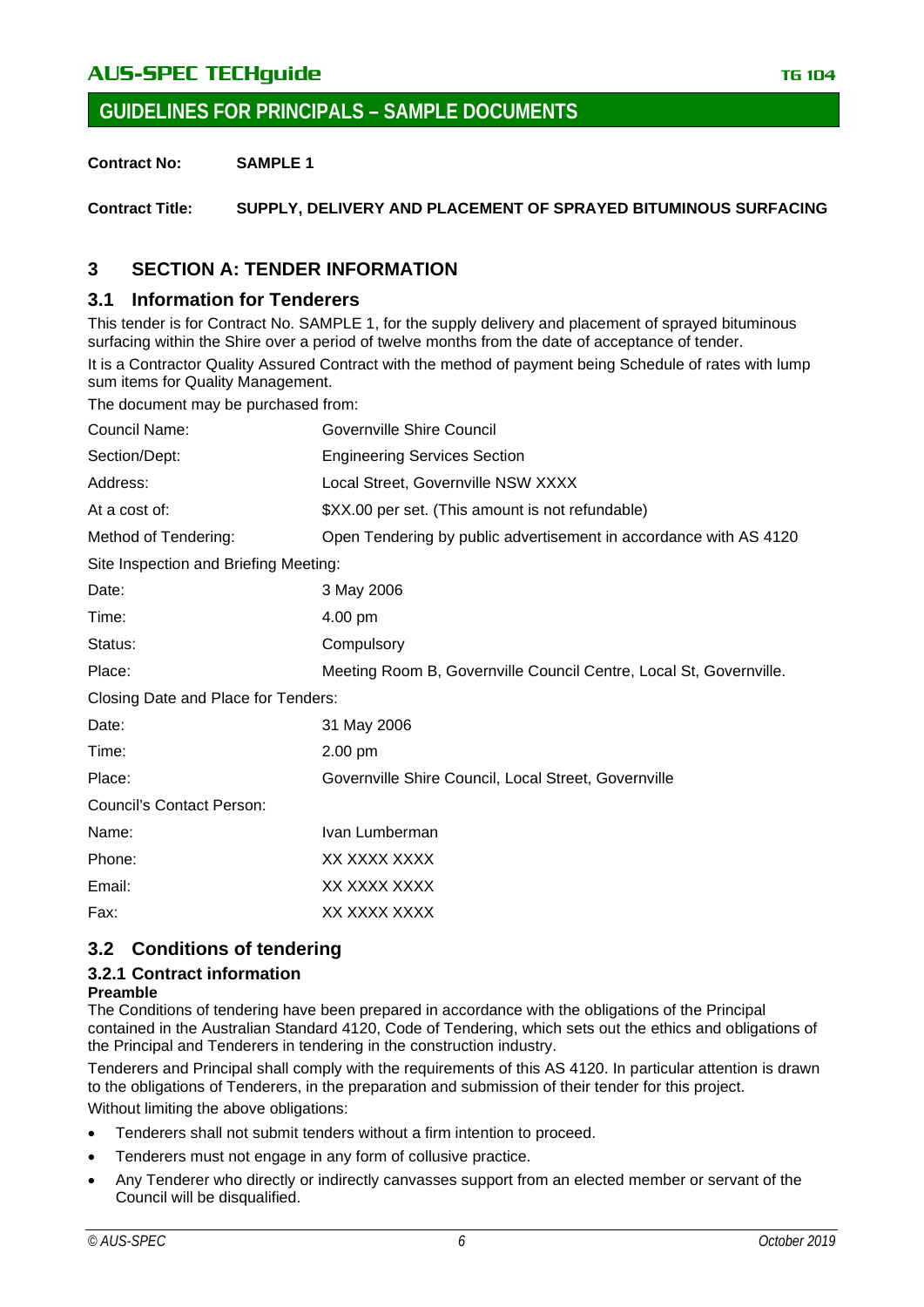### **GUIDELINES FOR PRINCIPALS – SAMPLE DOCUMENTS**

It should be noted that in all contract documentation words importing a gender include every gender. **Project information**

#### This tender is for Contract No. SAMPLE 1 for the supply, delivery and placement of sprayed bituminous surfacing.

The Works under this Contract comprise priming, sealing and resealing at a number of sites within the Shire over a period of twelve months.

This is a Contractor Quality Assured Contract with method of payment being Schedule of rates, paid monthly.

The complete project description, scope of work, specific site and project requirements are defined in the Technical specification for supply contained in Volume 2 of the Contract documents and as shown on the schedules contained in Volume 3.

#### **Relevant documents**

The following documents are referred to in this contract:

The contract documents for this project are contained in Section B and comprise:

- VOLUME 1 Conditions of Contract
	- . General Conditions of Contract (AS 2124-1992).
	- . Annexures to General Conditions of Contract.
	- . Special Conditions of Contract.
	- . AS 2124-1992 is not included as part of the contract documentation. Copies are available from Standards Australia.
- VOLUME 2 Technical specifications
	- . *0161 Quality management (Construction)*
	- . *0134 General requirements (Supply)*
	- . *1101 Traffic management*
	- . *1143 Sprayed bituminous surfacing*
- VOLUME 3 Schedules
	- Schedule of estimated material quantities
	- . Schedule of delivery sites
- VOLUME 4 Tender submission documents
	- . PART A: Tender forms and declarations
		- . *0124 Tender submission documents*
		- . PART B: Required information

#### **Contractor's responsibility**

It is the responsibility of the Contractor to ascertain all information relating to the services, the works and site conditions that may affect the progress or method of performing all services and works as specified within the scope of this Contract and to prepare for every contingency that may arise. It is further understood that just provision for these contingencies have been accounted for, implicitly or explicitly within the Bill of Quantities or Schedule of rates submitted.

#### **Council's contact person**

Enquiries regarding this tender may be directed to:

Name: Ivan Lumberman

Position: Assistant Works Engineer

Phone: XX XXXX XXXX

Fax: XX XXXX XXXX

Email**:** aaaaaaa@aaa.aa.gov.au

#### <span id="page-6-0"></span>**3.2.2 Tender submission information**

### **Supporting information from tenderers**

Provide documentary evidence to prove the necessary competence, resources, quality and safety management and financial capacity to carry out the Works. Completion of the Tender submission documents and provide Required information.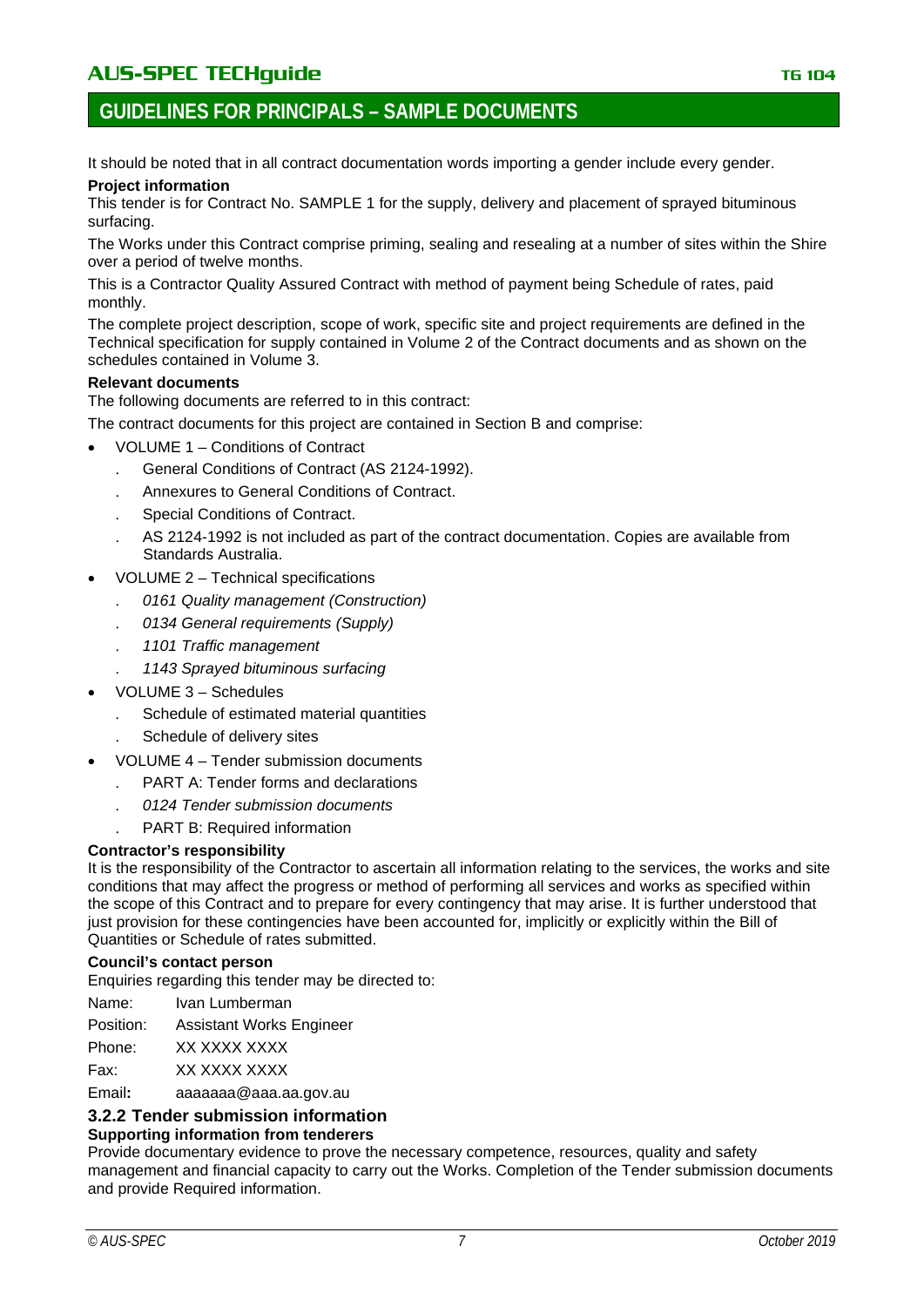### **GUIDELINES FOR PRINCIPALS – SAMPLE DOCUMENTS**

#### **Subcontractors**

Provide, on the tender form in Volume 4, Tender submission documents, the names and telephone numbers of Tenderer's Subcontractors and recognise by initials the Principal's listing of selected and nominated Contractors.

#### **Site inspection and briefing meeting**

Tenderers may conduct site inspections on their own behalf by arrangement with the Council's contact person.

Tenderers are required to attend the pre-tender briefing meeting in order to submit a conforming tender.

If Tenderers wish to have specific issues addressed at this meeting, formal notification should be forwarded to Council's contact person at least 2 days prior to the meeting.

Tenderers are to register their interest in attending the pre-tender meeting by telephoning Council's contact person.

The briefing meeting will be held on:

- Day: Monday.
- Date: 3 May 2006.
- Time: 4.00 pm.
- Place: Meeting Room B, Governville Council Centre, Local Street, Governville.

The meeting will be minuted and the minutes forwarded to all Tenderers. The minutes shall become part of the tender documents. Tenderers will be required to sign a certificate of attendance at the end of the meeting.

#### **Alternative proposals**

Alternative proposals, which satisfy the Principal's basic commercial and performance objectives, technical and legal requirements, may be submitted as options but only in addition to a conforming tender. All costs associated with the design and documentation of any alternative proposal shall be borne by the Tenderer.

#### **Tender validity period**

Tenders will be valid for a period of 90 days from the tender closing date. In the event of the withdrawal of the tender prior to the expiration of this period, the Tenderer shall be liable for all costs, losses or damages suffered by the Principal by reason of that withdrawal.

#### **Tender lodgement requirements**

Submit Tenders on the Forms and Schedules provided by the Principal in Volume 4, Tender submission documents, enclosed in a sealed envelope marked legibly in block letters as follows:

#### Contract No. SAMPLE 1

Tender for: THE SUPPLY, DELIVERY AND PLACEMENT OF SPRAYED BITUMINOUS SURFACING and either delivered by hand or by courier and placed in the:

Tender Box Ground Floor GOVERNVILLE SHIRE COUNCIL Local Street GOVERNVILLE NSW XXXX or sent by Facsimile to the General Manager: XX XXXX XXXX or mailed to the Tender Box addressed as follows: TENDER BOX GOVERNVILLE SHIRE COUNCIL PO BOX 20 GOVERNVILLE NSW XXXX so as to be received before the closing time and date for tenders. Time: 2.00 pm Date: MONDAY 31 MAY 1999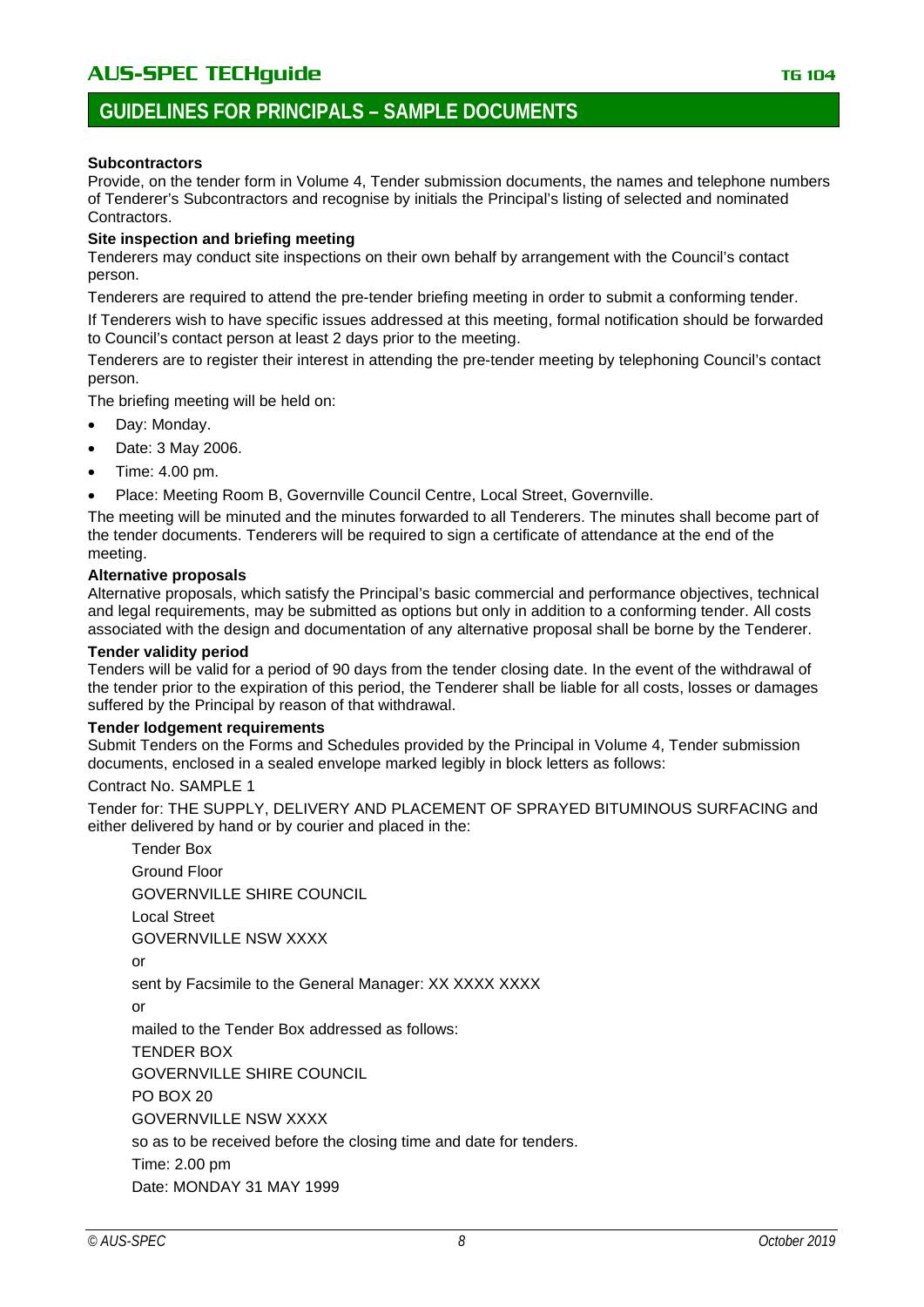# **GUIDELINES FOR PRINCIPALS – SAMPLE DOCUMENTS**

#### **Late tenders**

A posted tender which is received after the closing time and date will only be considered if the Tenderer can satisfy Council that formal tender documents and all other requisite essential information were posted or lodged at a Post Office or other recognised delivery agency within a reasonable time to ensure delivery before the deadline for closing of tenders, and the Tenderer has taken all possible action to expedite delivery when notified of a late arrival.

Essential information means all information in the Tender form and all information which is required by the Conditions of tendering to be submitted with the Tender form.

#### **In-house tender**

The Principal is not willing to accept a tender from Council's business unit.

#### **Tender evaluation and selection**

Evaluation, negotiation and selection of tenders will conform to the requirements of AS 4120, Code of Tendering and Local Government (Tendering) Regulations 1993 under the Local Government Act 1993. The Tender evaluation criteria are the following:

- Conformity with the tender documents.
- Value for money.
- Evidence of capability.
- Industry reputation.
- Quality system.
- The Principal is not bound to accept the lowest, or any tender.
- The successful Tenderer, and the price which is accepted, shall be notified in writing to all Tenderers.

#### **Post tender submissions**

The Principal may call for post tender submissions from some or all Tenderers in order to assist with the evaluation.

Such submissions will be confidential between the Principal and Tenderer.

The call for such submissions will not bind the Principal to proceed to accept a Tender.

#### **Post tender negotiations**

The Principal may enter into negotiation with a preferred Tenderer or a number of candidate Tenderers.

Such negotiations will be confidential between the Principal and Tenderer and will conform to the guidelines set out in AS 4120-1994.

The undertaking of negotiations will not bind the Principal to proceed to accept a tender.

#### **Cost of tendering**

All costs associated with Tender preparation and submission shall be borne by the Tenderer.

#### **Contract commencement date**

The commencement of the Contract is nominated as the date of the letter of acceptance of tender to the successful Tenderer. There shall be no Contract prior to the issue of a letter of acceptance.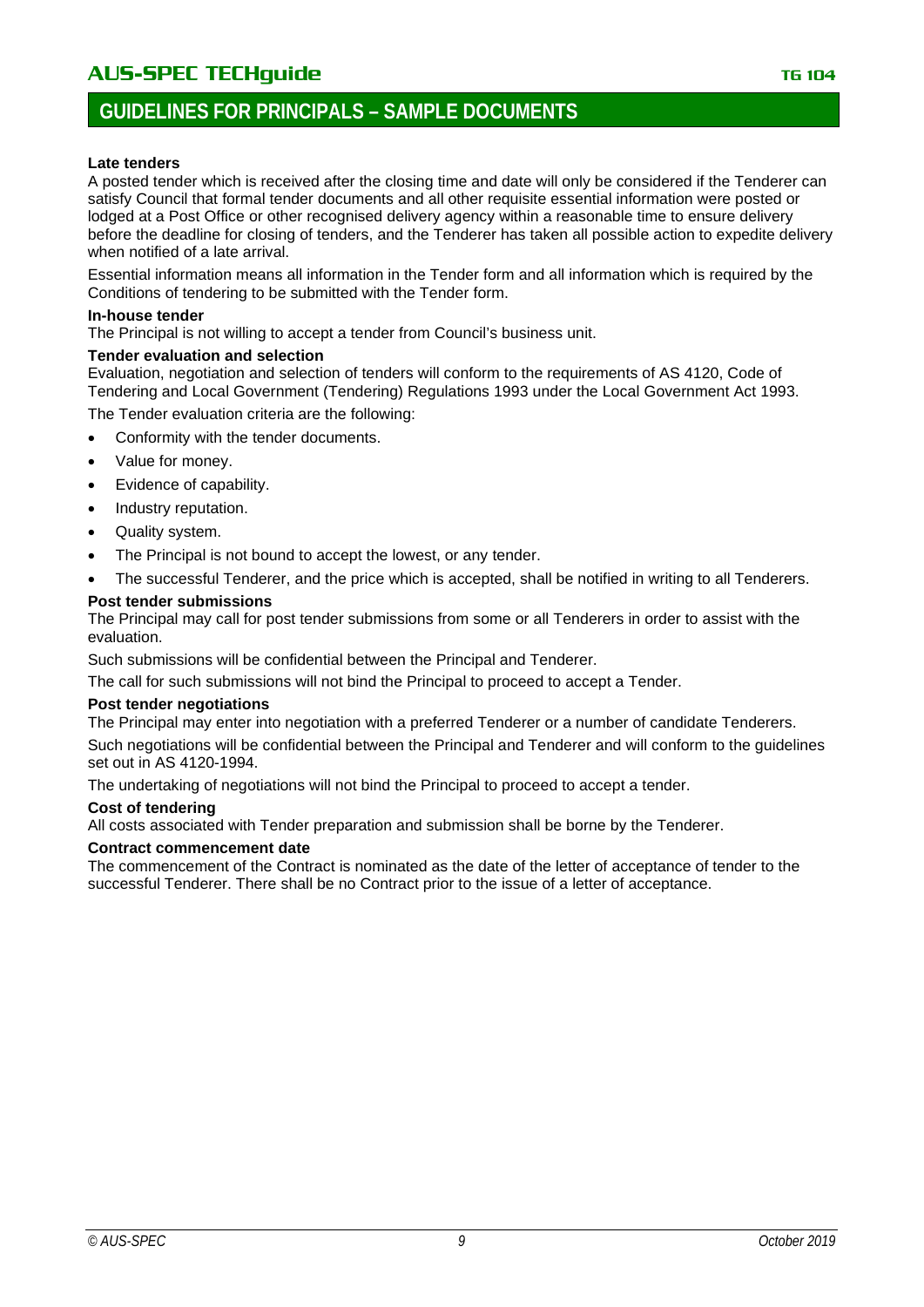### **GUIDELINES FOR PRINCIPALS – SAMPLE DOCUMENTS**

**Contract No: SAMPLE 1**

**Contract Title: SUPPLY, DELIVERY AND PLACEMENT OF SPRAYED BITUMINOUS SURFACING**

### <span id="page-9-0"></span>**4 SECTION B: THE CONTRACT**

### <span id="page-9-1"></span>**4.1 Volume 1: Conditions of contract**

**General conditions of contract**

**Annexure to the General conditions of contract**

#### **Special Conditions of Contract**

#### <span id="page-9-2"></span>**4.1.1 The General conditions of contract**

Shall be Australian Standard AS 2124-1992 this document is deemed to be included in the Contract documents.

#### <span id="page-9-3"></span>**4.1.2 Annexure Part B to the General conditions of contract Amendments**

CLAUSE 27.1: POSSESSION OF SITE

Add extra paragraph:

• Possession of sufficient of the site to enable the Contractor to perform the work required for each separable portion of the Works shall be given by the Principal on the date the Contractor has been directed by the Superintendent to commence work on each separable portion and thereafter on a day by day basis as needed to complete the work.

CLAUSE 35.2: TIME FOR PRACTICAL COMPLETION

Add extra paragraph:

• Each separable portion of the Works shall be executed to practical completion within five (5) days of the date notified by the Superintendent to commence each separable portion.

CLAUSE 35.3: SEPARABLE PORTIONS

#### Add extra paragraph:

• Work performed at each separate job site within the Shire will be a defined separable portion of the Works.

#### **Additions**

The following clauses have been added to AS 2124–1992:

#### CLAUSE 42.12 LONG SERVICE LEVY

The Contractor shall be liable for the payment of a long service levy, if required by the Long Service Payments Corporation. Evidence of payment of long service leave or exemption of payment provisions shall be submitted to the Principal prior to commencement of the Works.

#### CLAUSE 49 QUALITY REQUIREMENTS

The Contractor shall:

- Comply with all the quality requirements as provided in the contract documents for all works under the **Contract.**
- Ensure that each of its Subcontractors and Consultants comply in like manner.
- Demonstrate to the Principal whenever required that all the quality requirements of the contract are being met.

Where inappropriate or inadequate provision of quality supervision by the Contractor or Contractor's Subcontractor results in costs, losses or damages incurred by the Principal or claims by third parties against the Principal for either direct or consequential costs, losses or damages, the Contractor shall be liable for costs, losses or damages associated with any claim including but not limited to administration costs incurred by the Principal in resolving such claim.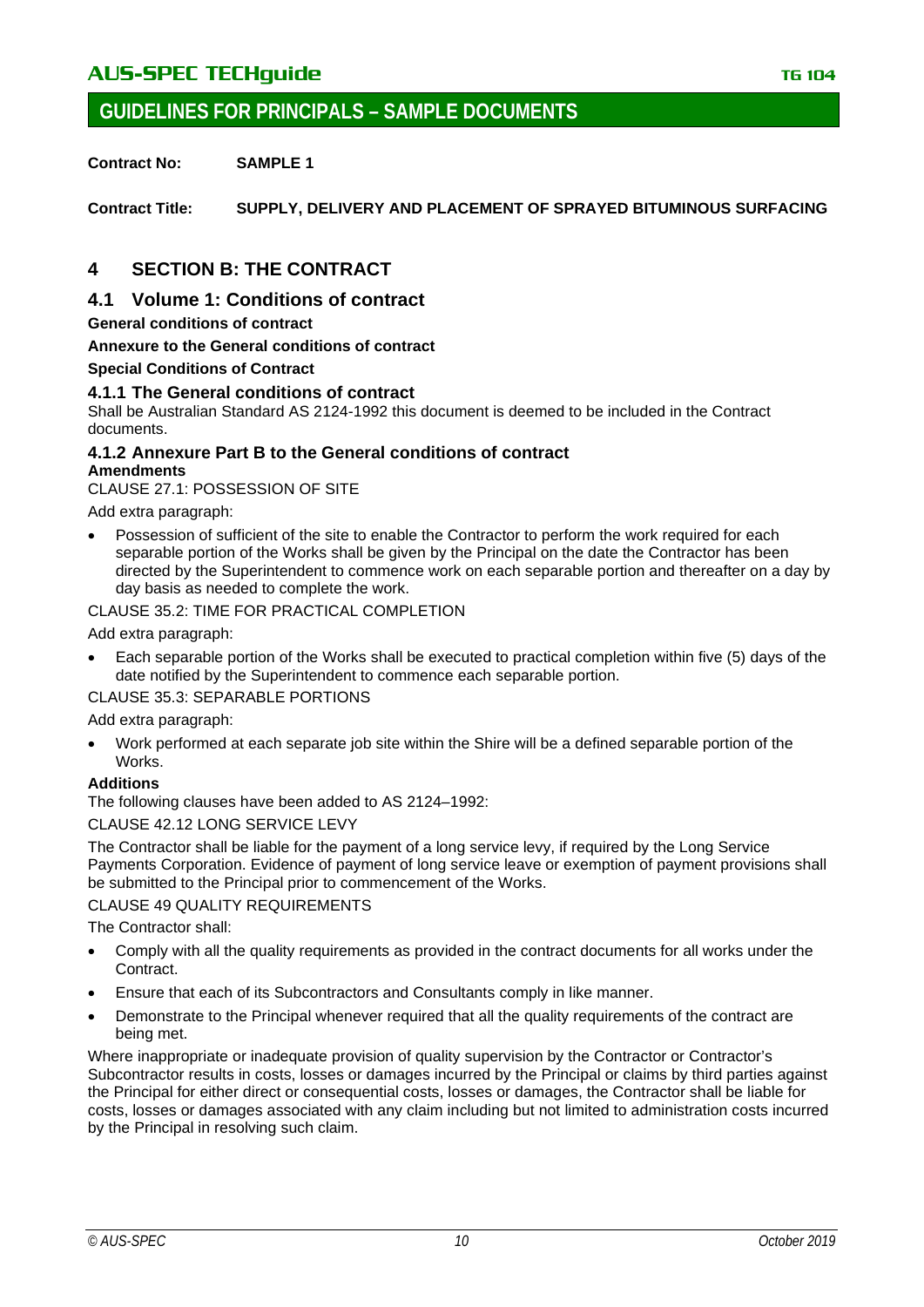# CLAUSE 50 OCCUPATIONAL HEALTH AND SAFETY (WHS)

The Contractor must:

- Comply with all requirements of the Contract and all statutory requirements for Occupational Health and Safety.
- Ensure that each of its Subcontractors and Consultants comply in like manner.
- Demonstrate to the Principal whenever requested that requirements of the Contract and statutory requirements for Occupational Health and Safety are being complied with.
- Prior to the commencement of work, provide the Principal with substantive evidence that safety requirements of the Contract and statutory requirements for Work Health and Safety are capable of being met.
- If the period of the Contract exceeds three months the Contractor is to provide the Principal with a monthly signed declaration that requirements of the Contract and statutory requirements for Occupational Health and Safety are being met.

Where inappropriate or inadequate provision of Work Health and Safety Management by the Contractor or Contractor's Subcontractor results in costs, losses or damages incurred by the Principal or claims by third parties against the Principal for either direct or consequential costs, losses or damages, the Contractor shall be liable for costs, losses or damages associated with any claim including but not limited to administration costs incurred by the Principal in resolving such claim.

#### CLAUSE 51 ENVIRONMENTAL SYSTEMS PLANNING

The Contractor must:

- Comply with all requirements of the Contract and statutory requirements for protection of the environment.
- Ensure that each of its Subcontractors and Consultants comply in like manner.
- Demonstrate to the Principal by mutual inspection and/or documentation whenever requested that requirements of the Contract and statutory requirements for the protection of the environment are being met.
- Prior to the commencement of work, provide the Principal with substantive evidence that the requirements of the Contract and statutory requirements for the protection of the environment are capable of being met by the Contractors' organisation and management.
- If the period of the contract exceeds three months the Contractor is to provide the Principal with a monthly signed declaration that the requirements of the Contract and statutory requirements for protecting the environment are being met.
- The Contractor is responsible for and must at its own cost make good any damage to the environment caused by the execution of the works.

Where inappropriate or inadequate provision of environmental management by the Contractor or Contractor's Subcontractor results in costs, losses or damages incurred by the Principal or claims by third parties against the Principal for either direct or consequential costs, losses or damages, the Contractor shall be liable for costs, losses or damages associated with any claim including but not limited to administration costs incurred by the Principal in resolving such claim.

CLAUSE 52 HOURS OF WORK (Reference Clause 32, AS 2124)

The hours of work under the Contract will be limited to:

7.00 a.m. to 5.00 p.m.: Mondays to Fridays.

8.00 a.m. to 4.30 p.m.: Saturdays.

No work: Sundays or public holidays.

If, at the request of the Contractor, the Superintendent approves adjustment to the specified working hours or working days, the Superintendent may attach conditions to such approval. If, in the interests of the safety or to protect life or property the Contractor finds it necessary to carry out, without the prior approval of the Superintendent, work outside the defined hours of work, the Contractor shall inform the Superintendent in writing of the circumstances within 24 hours of such work being carried out.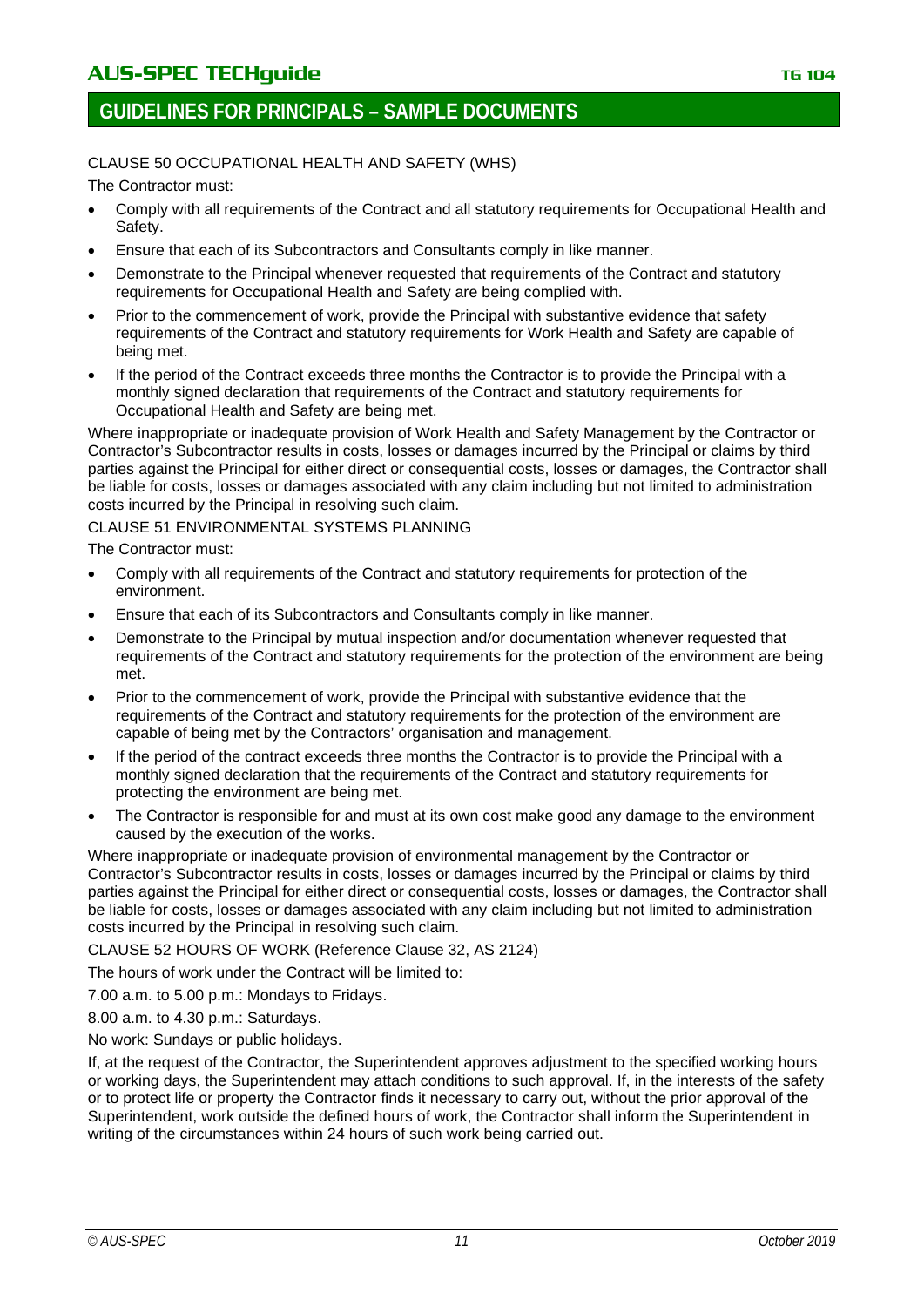<span id="page-11-0"></span>

|    | 4.1.3 Annexure to the General conditions of contract<br><b>Part C - Statutory declaration</b>                                                                                                                                                                                                                                                                                                                                                                                                                                                                                             |
|----|-------------------------------------------------------------------------------------------------------------------------------------------------------------------------------------------------------------------------------------------------------------------------------------------------------------------------------------------------------------------------------------------------------------------------------------------------------------------------------------------------------------------------------------------------------------------------------------------|
|    |                                                                                                                                                                                                                                                                                                                                                                                                                                                                                                                                                                                           |
|    | (Full name of Declarant)                                                                                                                                                                                                                                                                                                                                                                                                                                                                                                                                                                  |
|    | (Address)                                                                                                                                                                                                                                                                                                                                                                                                                                                                                                                                                                                 |
|    | do hereby solemnly declare and affirm that:                                                                                                                                                                                                                                                                                                                                                                                                                                                                                                                                               |
| 1. |                                                                                                                                                                                                                                                                                                                                                                                                                                                                                                                                                                                           |
|    | (Name of Contractor and ACN if applicable)                                                                                                                                                                                                                                                                                                                                                                                                                                                                                                                                                |
|    |                                                                                                                                                                                                                                                                                                                                                                                                                                                                                                                                                                                           |
|    | (Position Title of Declarant)                                                                                                                                                                                                                                                                                                                                                                                                                                                                                                                                                             |
|    |                                                                                                                                                                                                                                                                                                                                                                                                                                                                                                                                                                                           |
|    | (Name of Contract)                                                                                                                                                                                                                                                                                                                                                                                                                                                                                                                                                                        |
|    |                                                                                                                                                                                                                                                                                                                                                                                                                                                                                                                                                                                           |
|    | (Name of Principal)                                                                                                                                                                                                                                                                                                                                                                                                                                                                                                                                                                       |
| 2. | All workers who have at any time been engaged by the Contractor have been paid all moneys due and payable to them in<br>respect of their employment on work under the Contract, with the exception of the workers and the respective amounts listed<br>below: (insert names and addresses of workers, the amounts owing, and whether in respect of wages, holiday pay,<br>allowances, etc.).                                                                                                                                                                                              |
|    |                                                                                                                                                                                                                                                                                                                                                                                                                                                                                                                                                                                           |
|    |                                                                                                                                                                                                                                                                                                                                                                                                                                                                                                                                                                                           |
| 3. | All subcontractors and suppliers to the Contractor have been paid all moneys due and payable to them for the performance<br>of work under the Contract and the supply of materials for use in work under the Contract, with the exception of the<br>subcontractors and suppliers and the respective amounts listed below: (insert names and addresses of subcontractors and<br>suppliers, the amounts owing and whether in respect of materials supplied, work performed, etc.).                                                                                                          |
| 4. | The Contractor has been informed by each subcontractor to the Contractor by Statutory Declaration in equivalent terms to                                                                                                                                                                                                                                                                                                                                                                                                                                                                  |
|    | this declaration that all workers, subcontractors, and suppliers engaged by them or their subcontractors have been paid all<br>moneys due and payable to them in respect of their work under the Contract, with the exception of the workers,<br>subcontractors and suppliers and the respective amounts listed below. I am not aware of anything to the contrary, and on<br>the basis of the contents of the statutory declarations provided I believe that information to be true: (insert names and<br>addresses, the amounts owing and whether in respect of wages, materials, etc.). |
|    |                                                                                                                                                                                                                                                                                                                                                                                                                                                                                                                                                                                           |
|    |                                                                                                                                                                                                                                                                                                                                                                                                                                                                                                                                                                                           |
|    |                                                                                                                                                                                                                                                                                                                                                                                                                                                                                                                                                                                           |
|    | I make this solemn declaration, as to the matter aforesaid, according to the law in this behalf made, and<br>subject to the punishment by law provided for any wilfully false statement in any such declaration.                                                                                                                                                                                                                                                                                                                                                                          |
|    | (Signature of Declarant)                                                                                                                                                                                                                                                                                                                                                                                                                                                                                                                                                                  |
|    |                                                                                                                                                                                                                                                                                                                                                                                                                                                                                                                                                                                           |
|    | (day month year)                                                                                                                                                                                                                                                                                                                                                                                                                                                                                                                                                                          |
|    |                                                                                                                                                                                                                                                                                                                                                                                                                                                                                                                                                                                           |

before me ………………………………………………………………………

(Signature of JP or authorised person)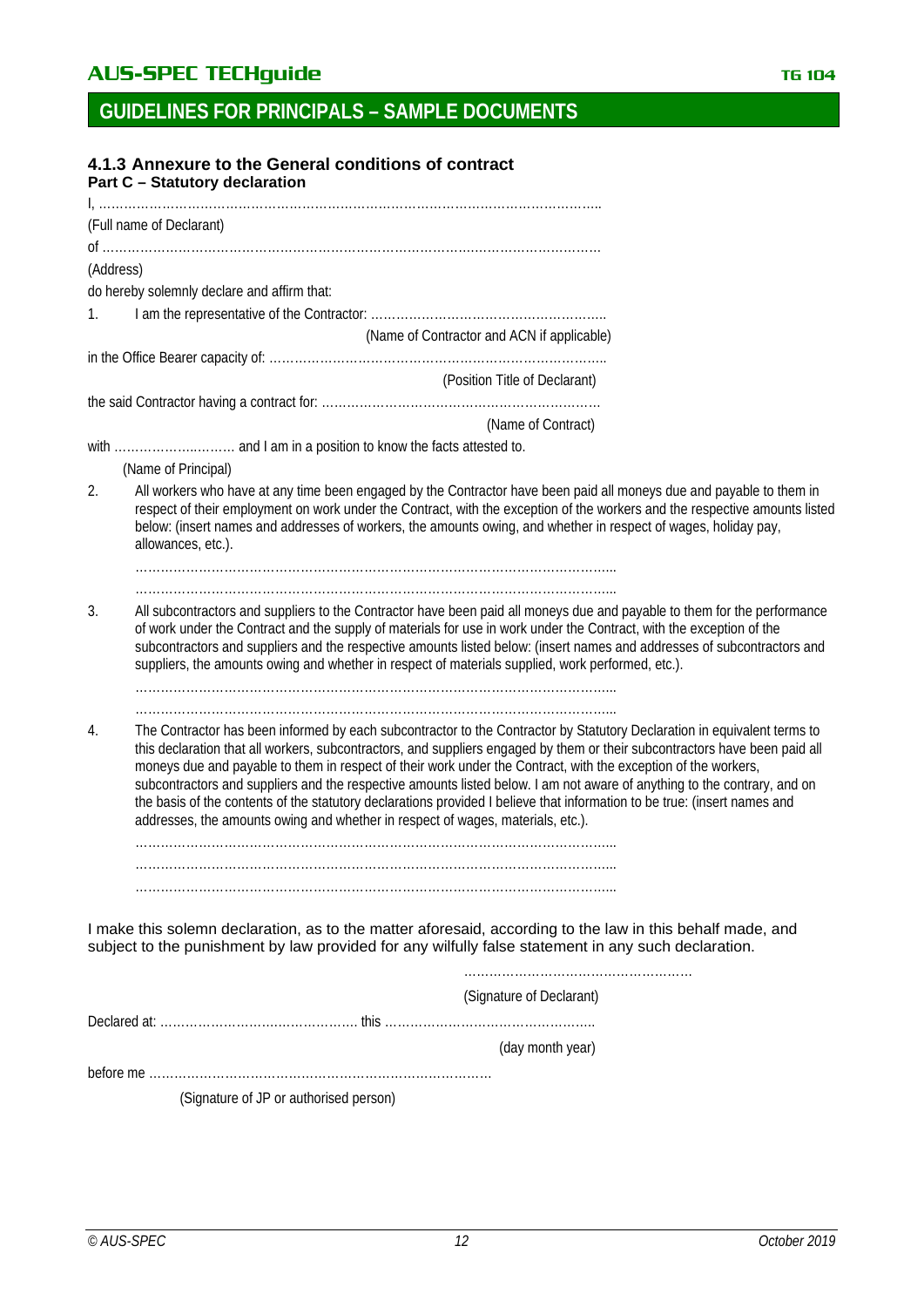# **GUIDELINES FOR PRINCIPALS – SAMPLE DOCUMENTS**

### <span id="page-12-1"></span>**4.1.4 Special conditions of contract**

#### **Clause SC1 notification of work and clearance of vehicles**

The Contractor shall provide all owners and/or occupiers of properties adjoining any part of the works with written notice of work commencement at least 48 hours in advance.

Wherever works involve the need for clearance of parked vehicles within the work site or adjacent to the work site in public streets the Contractor shall arrange for their prior removal by owners by placement of appropriate signage or other means providing notice at least 24 hours in advance.

Where inadequate or inappropriate action by the Contractor results in costs, losses or damages incurred by the Principal or claims by third parties against the Principal for either direct or consequential costs, losses or damages, the Contractor shall be liable for costs, losses or damages associated with any claim including but not limited to administration costs incurred by the Principal in resolving such claim.

### <span id="page-12-0"></span>**4.2 Volume 2: Technical specification**

*0134 General requirements (Supply)*

*0162 Quality (Supply)*

*1101 Traffic management*

*1143 Sprayed bituminous surfacing*

#### <span id="page-12-2"></span>**4.2.1 Responsibilities**

#### **Objectives**

General: Provide labour, materials, and plant as documented.

Period of contract: 12 months from the date of acceptance of tender.

Type of supply contract: Supply, delivery and placement.

Extent of Works: Spraying of approximately 850,000 litres of various types of bitumen binder and aggregate of different sizes dependent on application. Items of works include:

- Supply of aggregate into stockpile.
- Testing of aggregate and binder.
- Design of sealing works.
- Cleaning of existing pavements.
- Supply and spray binder.
- Load, haul, spread and incorporate aggregate.
- Clean-up of excess materials.
- The provision for and control of traffic.

Location: Job sites will be within the Shire of Governville and actual locations will be as directed by the Superintendent at least 21 days before the work is required to be undertaken at each job site.

# <span id="page-12-3"></span>**4.2.2 Cross references**

**General**

Requirement: Conform to the following:

- *0162 Quality (Supply).*
- *0163 Quality (Delivery).*
- *1102 Control of erosion and sedimentation (Construction).*

### <span id="page-12-4"></span>**4.2.3 Referenced documents**

#### **Standards**

General: The following documents are incorporated into this worksection by reference:

• Intergovernmental Committee on Surveying & Mapping – ICSM ICSM QA Specification G71 Road construction surveys – 2009.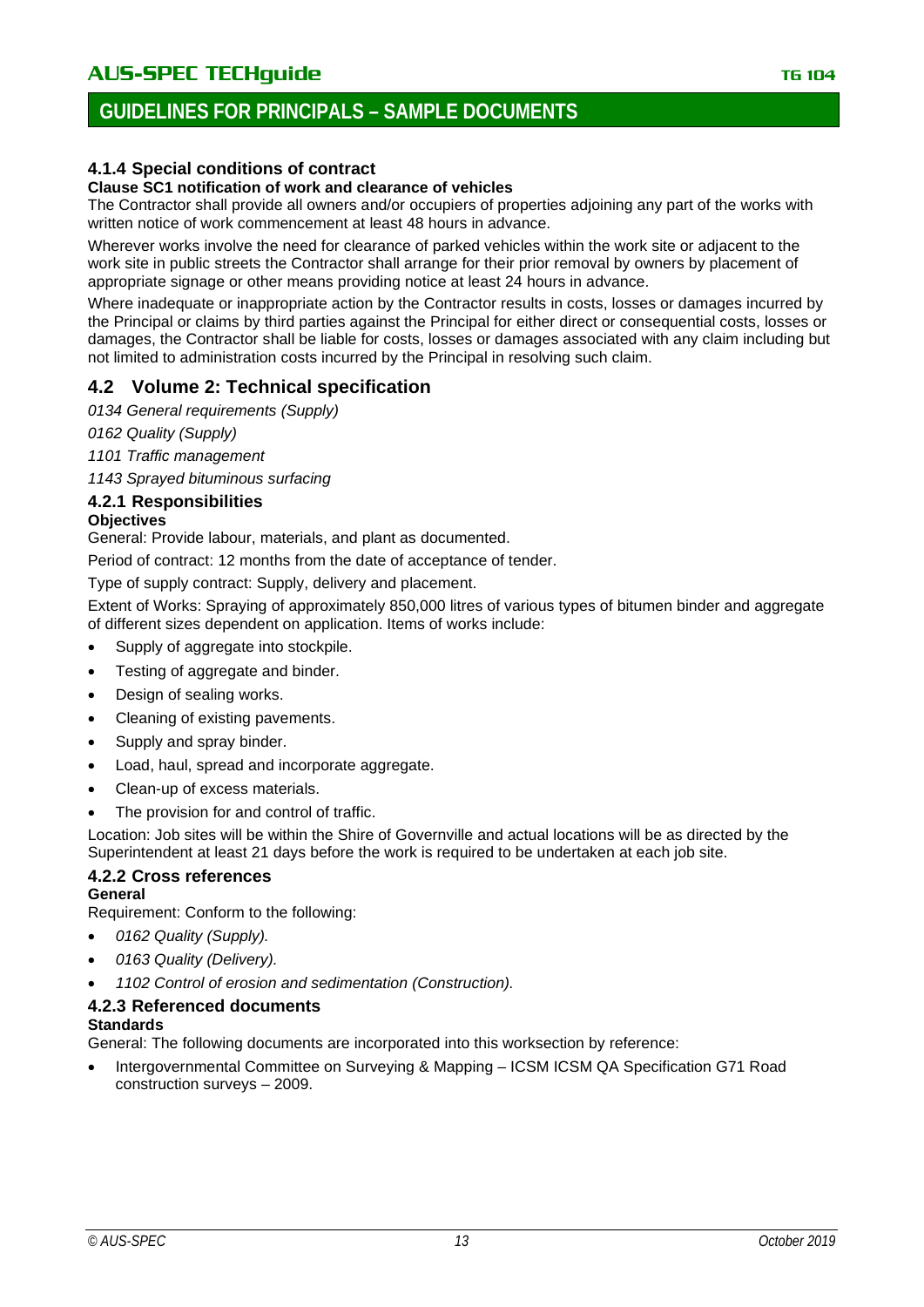# **GUIDELINES FOR PRINCIPALS – SAMPLE DOCUMENTS**

### <span id="page-13-0"></span>**4.2.4 Supply requirements**

#### **Contractual relationships**

Contractual responsibilities: Responsibilities and duties of the Principal, Contractor and Superintendent are not altered by requirements in the referenced documents.

Directions: All instructions are directed to the Contractor, unless noted otherwise.

Approvals: Obtain all approvals from the Superintendent, unless noted otherwise.

#### **Current editions**

General: Use referenced documents (including test methods) which are the editions, with amendments, current 3 months before the closing date for tenders, except where other editions or amendments are required by statutory Authorities.

#### Site copies: [complete/delete]

#### **Drawings**

Contract documents: Conform to the drawings.

#### **Adjoining works**

Requirement: Make sure that there are smooth junctions with existing or adjoining works. Conform to construction drawings.

#### <span id="page-13-1"></span>**4.2.5 Project specific requirements General**

Insurances: Provide certificate of currency for evidence of workers compensation Insurance, Insurance of the Works or public liability insurance.

Superintendent Representative: Ivan Lumberman.

Construction sequence and staging: [complete/delete]

Milestones: [complete/delete]

Other specific requirements: [complete/delete]

#### **Site access**

Contractor's access to site: [complete/delete]

Public access to site: [complete/delete]

#### **Working area**

#### Designated areas: [complete/delete]

Restrictions: Use only designated areas for work and temporary site facilities such as the storing of materials, use of plant and erection of sheds.

Security: Take security measures for the safe-keeping of any plant, equipment, tools, materials or other property.

#### **Site restraints**

Temporary fencing: Provide and maintain temporary fencing and warning signage during the Contract period to prevent unauthorised entry into the property.

Existing fencing: Reinstate the existing fencing and remove the temporary fencing before the date of practical completion.

#### <span id="page-13-2"></span>**4.2.6 Work not in contract**

#### **Work by others**

Program precautions: Coordinate the works with simultaneous and/or adjacent work by others and liaise with other Contractors and Authorities to avoid disruption, delays and possible conflict.

Access: If required by the Superintendent, allow free access for completion of any work by others.

Replacement of line marking or other pavement marking devices: By the Principal.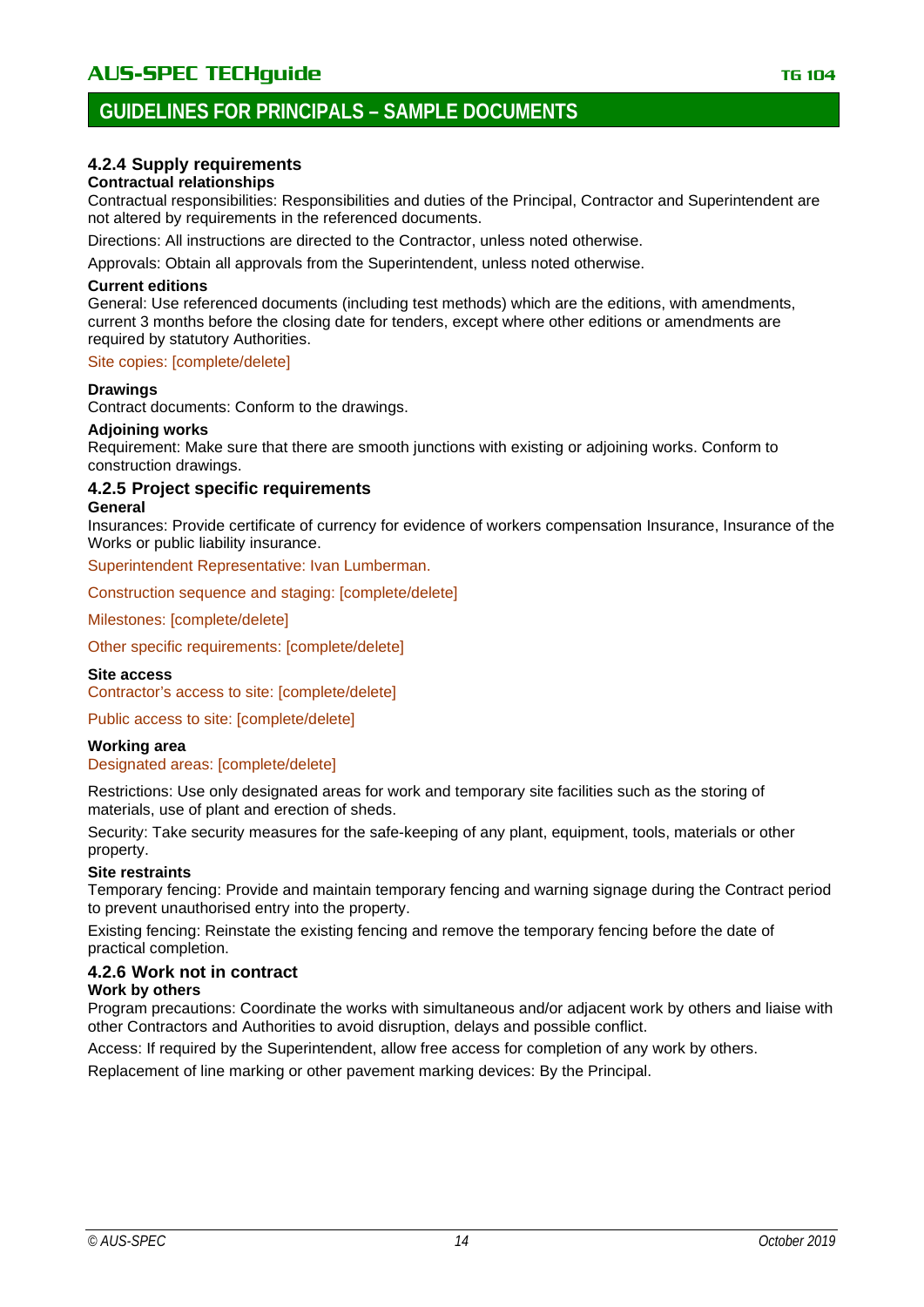# **GUIDELINES FOR PRINCIPALS – SAMPLE DOCUMENTS**

### <span id="page-14-0"></span>**4.2.7 Testing**

#### **General**

Technical Specification: Conform to testing requirements in the technical specifications or drawings.

Timing: Arrange and test after approval from the Superintendent.

Test results: Submit to the Superintendent if required.

Minimum frequency: Conform to *0161 Quality management (Construction)*.

#### <span id="page-14-1"></span>**4.2.8 Survey control Setting out information**

General: Conform to ICSM QA Specification *G71 Road construction surveys.*

#### Responsibilities: [complete/delete]

Survey drawings/model: Make sure the information shown in survey drawings/model is compatible with the construction drawings. Notify the Superintendent if there are any discrepancies.

Cost: Allow for survey control cost.

#### **Survey marks**

Responsibility: Protection of the survey marks is the Contractor's obligation.

Definition: 'Survey mark' means a survey peg, benchmark, reference mark, signal, alignment, level mark or any other mark used or intended to be used for the purpose of setting out, checking or measuring the work.

Care of survey marks: Preserve and maintain the survey marks in their true positions.

Rectification: If the survey marks are disturbed or destroyed, immediately give notice and re-establish the marks.

Relocation: Submit request for approval for relocation of the survey marks affected by the construction works.

Removal of pegs: Remove all pegs and profiles placed on completion of work as directed by the Superintendent.

Cost: Allow for rectification and relocation of survey marks.

#### <span id="page-14-2"></span>**4.2.9 Environmental requirements Protection of the environment**

#### General: [complete/delete]

Statutory requirements: Comply with the requirements of any Environmental Impact Statement and Assessment Report or Review of Environmental Factors for the project, the conditions of approval imposed by the Environment Protection Authority, the *Protection of the Environment Operations Act 1997*, the *Rural Fires Act 1997* and any other Local Council requirements and environmental Act relevant to the project.

Erosion control: Avoid erosion, contamination and sedimentation on site and its surroundings. Conform to *1102 Control of erosion and sedimentation (Construction)*.

#### **Protection of public activities** General: [complete/delete]

Dust control: [complete/delete]

#### **Working hours**

Working hours: Restrict the works including operational hours of plant, including the entry and/or departure of heavy vehicles, to 7 am to 5 pm Monday to Friday and at times specifically approved by the Superintendent on Saturdays, Sundays or public holidays.

Requirement: Obtain approval for any works required outside of normal working hours.

Work outside working hours: [complete/delete]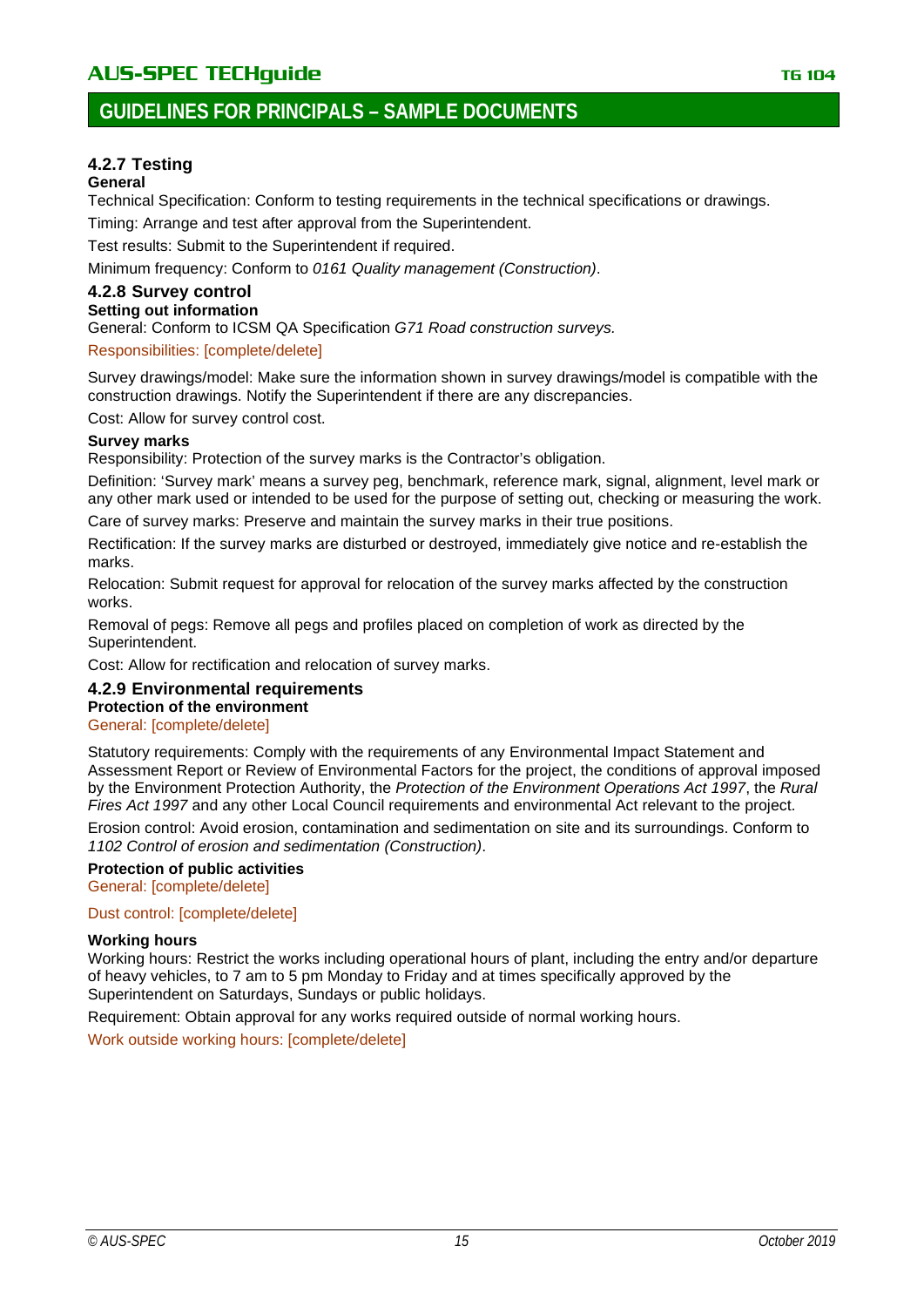# **GUIDELINES FOR PRINCIPALS – SAMPLE DOCUMENTS**

### <span id="page-15-0"></span>**4.2.10 Noise control**

#### **Limits on noise**

Noise suppression: Fit and maintain the following:

- Residential class silencers to all engine exhausts.
- Covers to all engines.
- Mufflers to noisy vehicles.
- Enclosure or noise screens to equipment.

Maximum noise levels: Less than an L<sub>10</sub> sound pressure level, when measured at any noise sensitive location, such as a residential premise.

L<sub>10</sub> sound pressure level threshold: [complete/delete]

#### Council requirements: [complete/delete]

### <span id="page-15-1"></span>**4.2.11 Public utilities**

#### **Protection of services**

Requirement: Do not interfere with the work, installations or assets of Public Authorities.

Verification: Before any excavation works verify the location and depth of all Public Utility mains and consumer services.

Delivery and storage of materials: [complete/delete]

#### <span id="page-15-2"></span>**4.2.12 Site facilities**

#### **General**

Workers' facilities: Provide facilities for all employees and subcontractors.

Approval: Before using any areas nominated in Contract documents, obtain written approval.

Maintenance: Keep the site facilities clean and pay all the rates.

Removal: Before date for practical completion.

### <span id="page-15-3"></span>**4.2.13 Measurement and payment**

#### **General**

Method of payment: Schedule of rates contract.

Special Council requirements: [complete/delete]

#### **Methodology**

Variations: Do not allow for payment variations or adjustments in programme due to conformance to the requirements of this worksection.

Compensation: Do not allow for any damage and compensation payments resulting from non-conformance to the requirements of this worksection.

### <span id="page-15-4"></span>**4.2.14 Quality (Supply)**

#### **Quality requirements**

QA Contract: Quality assured contract based on the Contractor Quality system requirements as in Specification QS. Summary of Hold Points is provided in the **Inspections** clause of each worksection.

#### <span id="page-15-5"></span>**4.2.15 1143 Sprayed bituminous surfacing**

Insert the relevant clauses of *1143 Sprayed bituminous surfacing* as applicable to the project.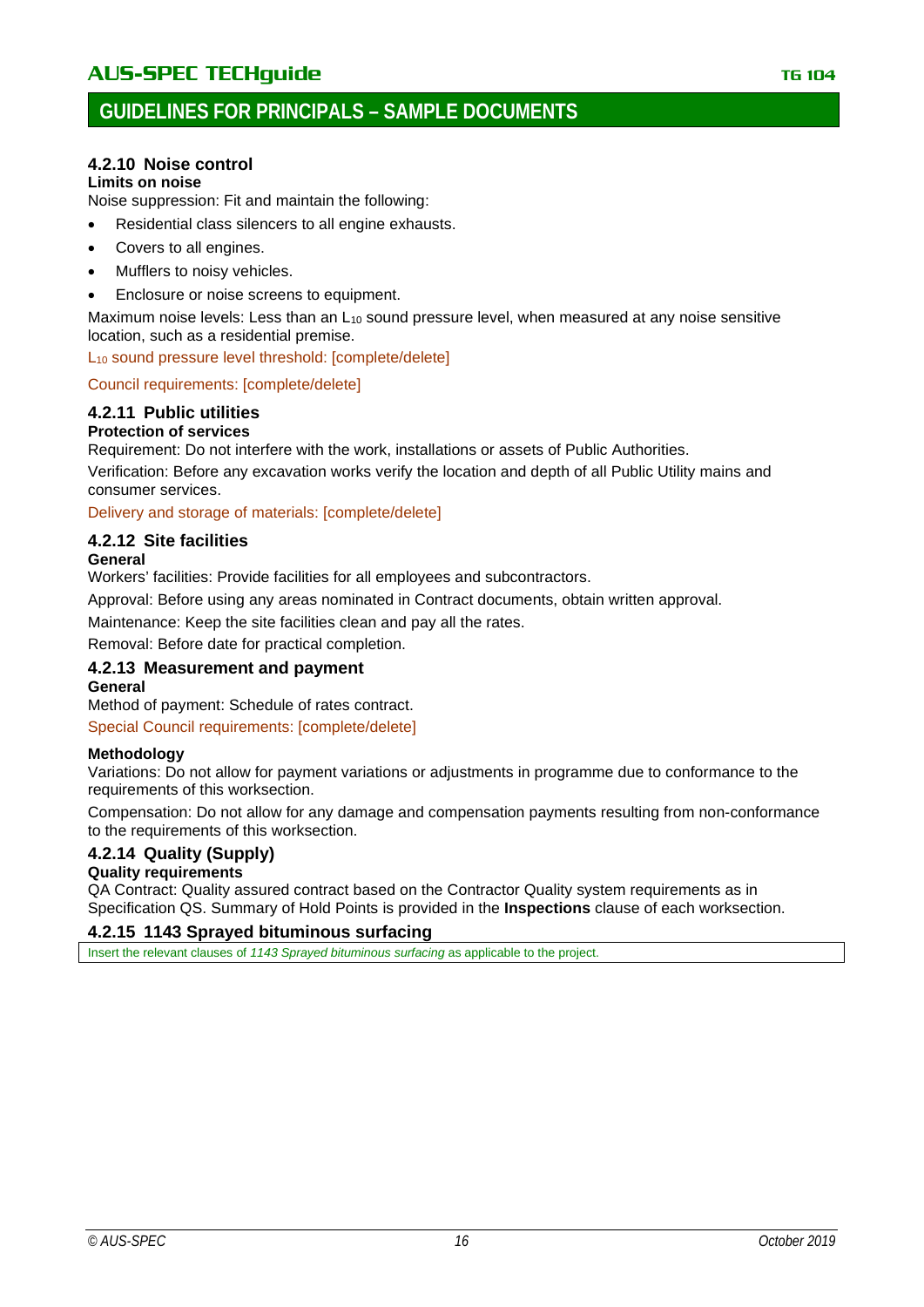# <span id="page-16-0"></span>**4.3 Volume 3: Schedules**

### <span id="page-16-1"></span>**4.3.1 Schedule of estimated material quantities**

| Pay Item   | Description                                                                   | Unit           | <b>Quantities last</b><br>period<br>$(2005 - 2006)$ | Estimated<br>quantities for<br>contract period<br>$(2006 - 2007)$ |
|------------|-------------------------------------------------------------------------------|----------------|-----------------------------------------------------|-------------------------------------------------------------------|
| 1143.1     | Supply and spray primer, primerbinder (including<br>preparation of surface)   |                |                                                     |                                                                   |
| 1143.1(00) | <b>AMCOO</b>                                                                  | Litre          | 10,000                                              | 12,000                                                            |
| 1143.1(0)  | AMCO                                                                          | Litre          | 10,000                                              | 12,000                                                            |
| 1143.1(1)  | AMC1                                                                          | Litre          | 10,000                                              | 12,000                                                            |
| 1143.1(2)  | AMC <sub>2</sub>                                                              | Litre          | 10,000                                              | 12,000                                                            |
| 1143.1(3)  | AMC3                                                                          | Litre          | 80,000                                              | 85,000                                                            |
| 1143.1(4)  | AMC4                                                                          | Litre          | 50,000                                              | 55,000                                                            |
| 1143.1(5)  | AMC5                                                                          | Litre          | 10,000                                              | 12,000                                                            |
| 1143.1(6)  | AMC6                                                                          | Litre          | 10,000                                              | 12,000                                                            |
| 1143.1(7)  | AMC7                                                                          | Litre          | 10,000                                              | 12,000                                                            |
| 1143.1(8)  | Field cutback bitumen (nett bitumen)                                          | Litre          | nil                                                 | 5,000                                                             |
| 1143.2     | Supply and spray binder - Class 170 bitumen                                   | Litre          | 850,000                                             | 950,000                                                           |
| 1143.3     | Supply and spray binder - Class 320 bitumen                                   | Litre          | nil                                                 | 5,000                                                             |
| 1143.4     | Supply, Incorporate and spray cutter oil in primer,<br>primerbinder or binder | Litre          | nil                                                 | 500                                                               |
| 1143.5     | Supply, precoat, apply and roll aggregate                                     |                |                                                     |                                                                   |
| 1143.5(1)  | $5 \text{ mm}$                                                                | m <sup>2</sup> | nil                                                 | nil                                                               |
| 1143.5(2)  | 7 mm                                                                          | m <sup>2</sup> | 750                                                 | 1,000                                                             |
| 1143.5(3)  | $10 \text{ mm}$                                                               | m <sup>2</sup> | 4,700                                               | 5,000                                                             |
| 1143.5(4)  | 14 mm                                                                         | m <sup>2</sup> | 1,300                                               | 1,500                                                             |
| 1143.5(5)  | $20 \text{ mm}$                                                               | m <sup>2</sup> | nil                                                 | nil                                                               |

| Delivery site   | <b>Material</b> |                                                      | Quantity (m <sup>3</sup> ) |  |
|-----------------|-----------------|------------------------------------------------------|----------------------------|--|
| Charmvale Depot | Aggregate       | 7 mm<br>$10 \text{ mm}$<br>$14 \text{ mm}$           | 200<br>1,000<br>300        |  |
| Mardlan Depot   | Aggregate       | 7 mm<br>$10 \text{ mm}$<br>$14 \text{ mm}$           | 500<br>2,500<br>800        |  |
| Metro Depot     | Aggregate       | $7 \text{ mm}$<br>$10 \text{ mm}$<br>$14 \text{ mm}$ | 300<br>1,500<br>400        |  |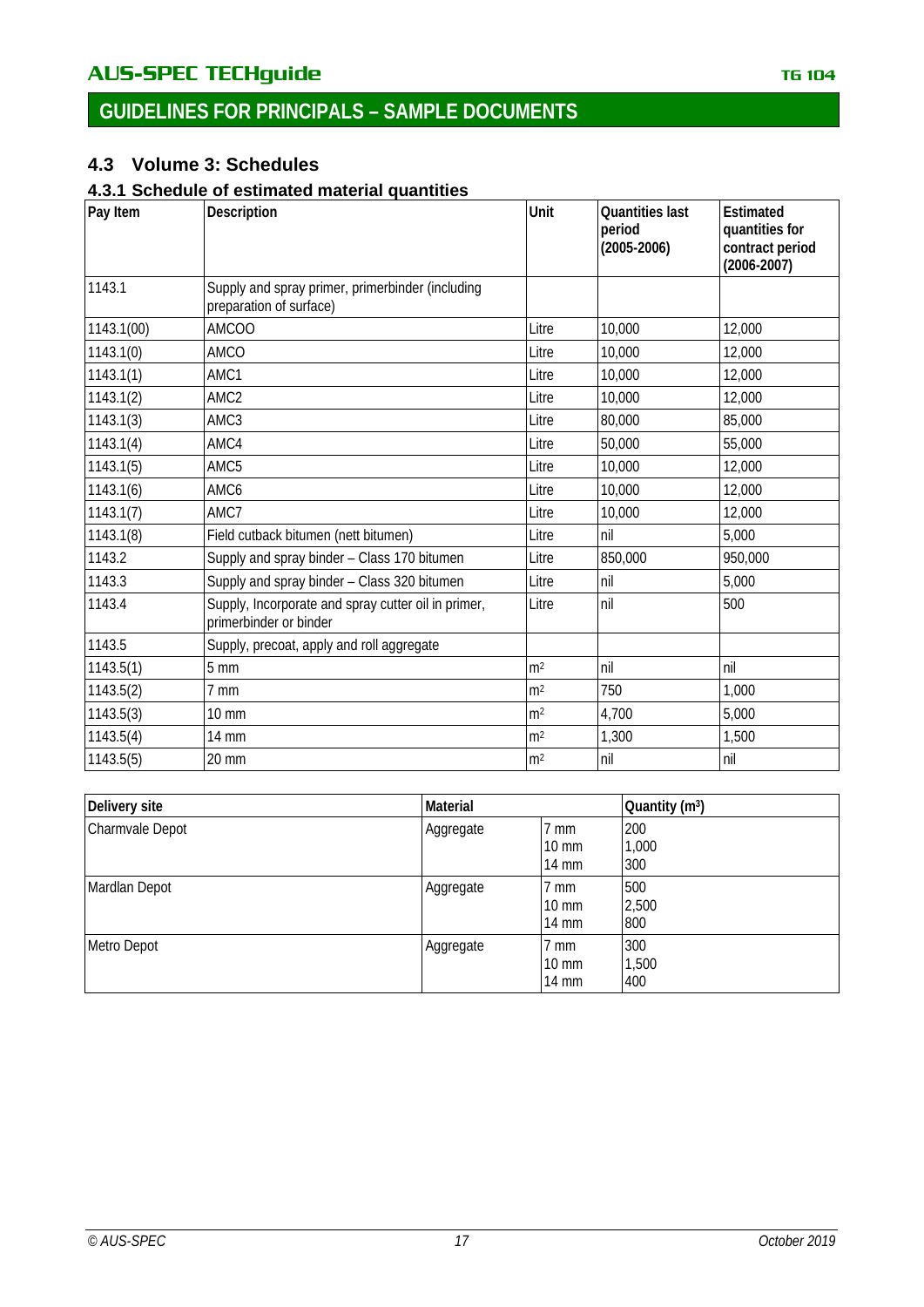### <span id="page-17-1"></span>**4.3.2 Schedule of delivery sites**

| DELIVERY SITE No. 1:                         | <b>CHARMVALE DEPOT</b>           |
|----------------------------------------------|----------------------------------|
| Street No./Name:                             | <b>HARON HILL ROAD</b>           |
| Suburb                                       | <b>EAST CHARMVALE</b>            |
| Street Directory or Council's Map Reference: | G17 (ST. DIR)                    |
| <b>Contact Name:</b>                         | NORMAN PODSWORTH                 |
| Telephone No:                                | XX XXXX XXXX                     |
| DELIVERY SITE No. 2:                         | <b>MARDLAN DEPOT</b>             |
| Street No./Name:                             | LOOKOUT ROAD, 5 KM NORTH OF P.O. |
| Suburb                                       | <b>MARDLAN</b>                   |
| Street Directory or Council's Map Reference: | M6 (CCL. MAP)                    |
| <b>Contact Name:</b>                         | ORLANDO BORDANZA                 |
| Telephone No:                                | XX XXXX XXXX                     |
| DELIVERY SITE No. 3:                         | <b>METRO DEPOT</b>               |
| Street No./Name:                             | <b>BRIDGE ROAD</b>               |
| Suburb                                       | <b>GOVERNVILLE</b>               |
| Street Directory or Council's Map Reference: | B8 (ST. DIR)                     |
| <b>Contact Name:</b>                         | <b>HILTON PUNJAB</b>             |
| Telephone No:                                | XX XXXX XXXX                     |

# <span id="page-17-0"></span>**4.4 Volume 4: Tender submission documents**

### <span id="page-17-2"></span>**4.4.1 Part A: Tender forms and declarations**

All Submitted information will be treated as confidential.

- **1 [Introduction](#page-3-0)**
	- 1.1 [Referenced documents](#page-3-1)
- **2 Sample Contract 1 – [Sprayed bituminous surfacing](#page-4-0)**

### **3 [Section A: Tender information](#page-5-0)**

- 3.1 [Information for Tenderers](#page-5-1)
- 3.2 [Conditions of tendering](#page-5-2)
- 3.2.1 [Contract information](#page-5-3)
- 3.2.2 [Tender submission information](#page-6-0)

### **4 [Section B: The Contract](#page-9-0)**

- 4.1 [Volume 1: Conditions of contract](#page-9-1)
- 4.1.1 [The General conditions of contract](#page-9-2)
- 4.1.2 Annexure Part [B to the General conditions of contract](#page-9-3)
- 4.1.3 [Annexure to the General conditions of contract](#page-11-0)
- 4.1.4 [Special conditions of contract](#page-12-1)
- 4.2 [Volume 2: Technical specification](#page-12-0)
- 4.2.1 [Responsibilities](#page-12-2)
- 4.2.2 [Cross references](#page-12-3)
- 4.2.3 [Referenced documents](#page-12-4)
- 4.2.4 [Supply requirements](#page-13-0)
- 4.2.5 [Project specific requirements](#page-13-1)
- 4.2.6 [Work not in contract](#page-13-2)
- 4.2.7 [Testing](#page-14-0)
- 4.2.8 [Survey control](#page-14-1)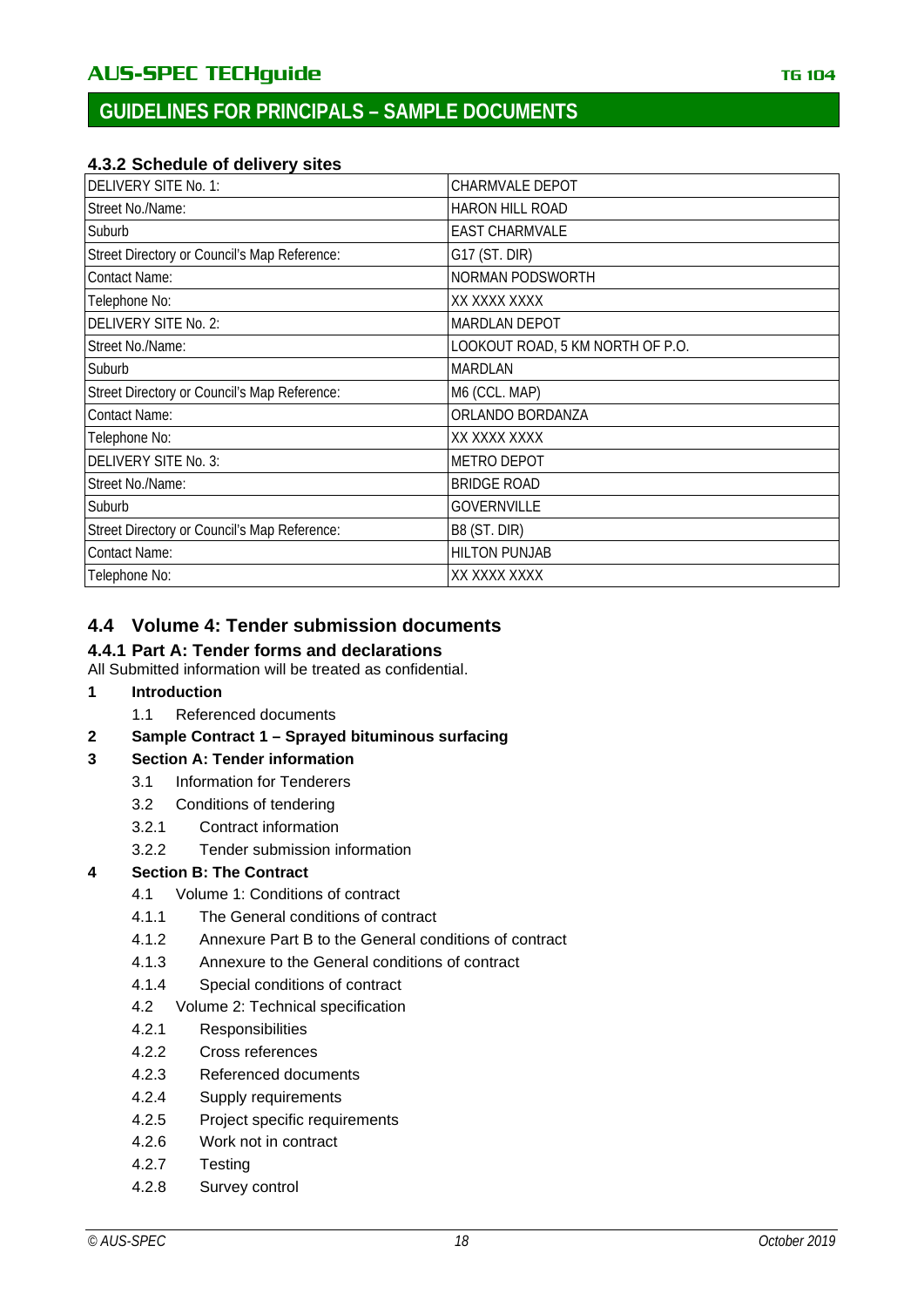# AU**S-SPEC TECHguide** The Contract of the Contract of The Contract of The Contract of The Contract of The Contract of The Contract of The Contract of The Contract of The Contract of The Contract of The Contract of The Contr

# **GUIDELINES FOR PRINCIPALS – SAMPLE DOCUMENTS**

- 4.2.9 [Environmental requirements](#page-14-2)
- 4.2.10 [Noise control](#page-15-0)
- 4.2.11 [Public utilities](#page-15-1)
- 4.2.12 [Site facilities](#page-15-2)
- 4.2.13 [Measurement and payment](#page-15-3)
- 4.2.14 [Quality \(Supply\)](#page-15-4)
- 4.2.15 [1143 Sprayed bituminous surfacing](#page-15-5)
- 4.3 [Volume 3: Schedules](#page-16-0)
- 4.3.1 [Schedule of estimated material quantities](#page-16-1)
- 4.3.2 [Schedule of delivery sites](#page-17-1)
- 4.4 [Volume 4: Tender submission documents](#page-17-0)
- 4.4.1 [Part A: Tender forms and declarations](#page-17-2)
- 4.4.2 [Part B: Required information](#page-25-0)

#### **5 Sample Contract 2 – [Construction of a road](#page-26-0)**

### **6 [0122 Information for tenderers](#page-27-0)**

- 6.1 [Project identification and description](#page-28-0)
- 6.2 [Relevant documents](#page-29-0)
- 6.3 E-Tendering portal [TenderLink Help Desk](#page-29-1)
- 6.4 [Tendering method](#page-30-0)
- 6.5 [Council's contact person](#page-30-1)
- 6.6 [Site inspection and briefing meeting](#page-30-2)
- 6.7 [Tender lodgement requirements](#page-31-0)
- 6.7.1 [Electronic](#page-31-1)
- 6.7.2 [Manual](#page-31-2)
- 6.7.3 [Tenders via e-mail or facsimile](#page-31-3)

### **7 [0123 Conditions of tendering](#page-32-0)**

- 7.1 [Contract information](#page-32-1)
- 7.1.1 [Preamble](#page-32-2)
- 7.1.2 [Project information](#page-32-3)
- 7.1.3 [Relevant documents](#page-32-4)
- 7.1.4 [Contractor's responsibility](#page-33-0)
- 7.1.5 [Council's contact person](#page-33-1)
- 7.1.6 [Site inspection and briefing meeting](#page-34-1)
- 7.2 [Lodgement of Tenders](#page-34-0)
- 7.2.1 [360Pro portal](#page-34-2)
- 7.2.2 [Manual lodgement](#page-34-3)
- 7.2.3 [Tender closing time](#page-35-0)
- 7.2.4 [Late tenders](#page-35-1)
- 7.2.5 [Corrections and additions](#page-35-2)
- 7.2.6 [Tender validity period](#page-35-3)
- 7.2.7 [Ownership of Tenders](#page-35-4)
- 7.2.8 [Clarifications](#page-35-5)
- 7.2.9 [Notice of changes to this RFT](#page-35-6)
- 7.2.10 [Addenda](#page-35-7)
- 7.2.11 [Termination](#page-36-1)
- 7.3 [TenderLink terms and conditions](#page-36-0)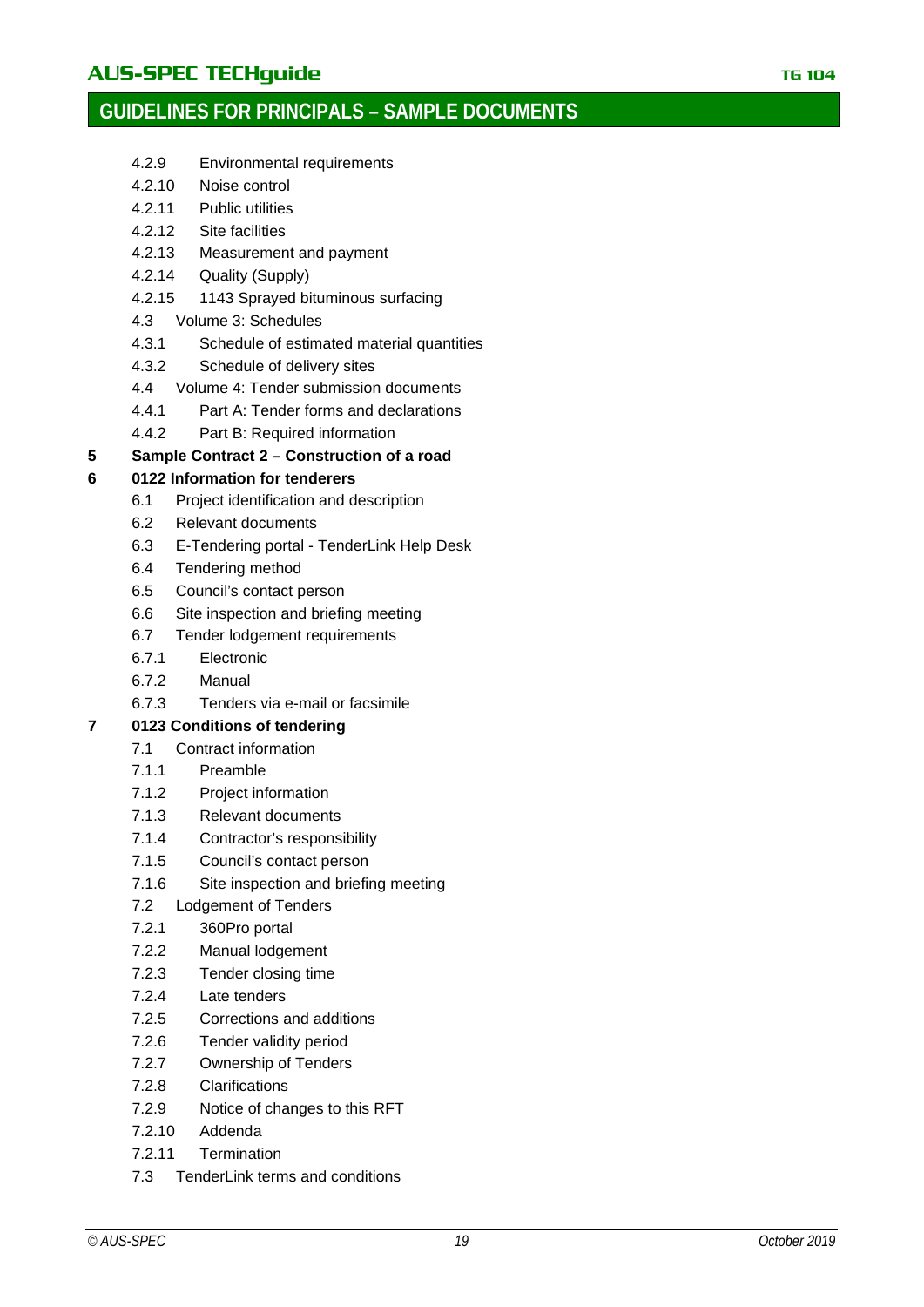# AUS-SPEC TECHguide **TECHGUIDE TECHGUIDE TELEVISION** TG 104

# **GUIDELINES FOR PRINCIPALS – SAMPLE DOCUMENTS**

- 7.3.1 [TenderLink tender system](#page-36-2)
- 7.3.2 [Registered Tenderers and notices](#page-36-3)
- 7.3.3 [TenderLink Help Desk](#page-36-4)
- 7.3.4 [Virus checking](#page-36-5)
- 7.3.5 [Proof of lodgement](#page-37-1)
- 7.3.6 [Security](#page-37-2)
- 7.4 [Requirements for Tenders](#page-37-0)
- 7.4.1 [Specified compliance statements](#page-37-3)
- 7.4.2 [Electronic tender](#page-38-0)
- 7.4.3 [Content and format requirements](#page-38-1)
- 7.4.4 [Conditions for participation](#page-38-2)
- 7.4.5 [Alterations, erasures or illegibility](#page-38-3)
- 7.4.6 [Tenderer details](#page-38-4)
- 7.4.7 [Confidential](#page-39-0)
- 7.4.8 [Alternative offers](#page-39-1)
- 7.4.9 [Joint tenders](#page-39-2)
- 7.4.10 [Informal tenders and compliance](#page-39-3)
- 7.4.11 [Conditions of contract](#page-39-4)
- [7.4.12](#page-40-0) Prices
- 7.4.13 [Insurance](#page-40-1)
- 7.4.14 [Subcontractors](#page-41-0)
- 7.4.15 [Selected subcontract work](#page-41-1)
- 7.4.16 [Nominated subcontract work](#page-41-2)
- 7.4.17 [Supporting material](#page-41-3)
- 7.4.18 [Security, probity, risk and financial checks](#page-41-4)
- 7.4.19 [Great Lakes Council's confidential information](#page-42-1)
- 7.5 [Participation in the RFT process](#page-42-0)
- 7.5.1 [Acknowledgment and disclaimer](#page-42-2)
- 7.5.2 [Discrepancies, errors and omissions](#page-43-0)
- 7.5.3 [Goods and services tax](#page-43-1)
- 7.5.4 [Tenderer costs](#page-43-2)
- 7.5.5 [No contract](#page-43-3)
- 7.5.6 [Opening of tenders and information concerning tenders](#page-43-4)
- 7.5.7 [Contract commencement date](#page-43-5)
- 7.5.8 [Limited liability](#page-43-6)
- 7.5.9 [Public statements](#page-43-7)
- 7.5.10 [Great Lakes Council's rights](#page-43-8)
- 7.5.11 [Conflict of interest](#page-44-0)
- 7.5.12 [False or misleading claims](#page-44-1)
- 7.5.13 [Unlawful inducements](#page-45-1)
- 7.5.14 [Canvassing support](#page-45-2)
- 7.5.15 [Collusive tendering](#page-45-3)
- 7.5.16 [Business ethics](#page-45-4)
- 7.6 [Great Lakes Council policy requirements](#page-45-0)
- 7.6.1 [Freedom of information](#page-45-5)
- 7.6.2 [Privacy](#page-45-6)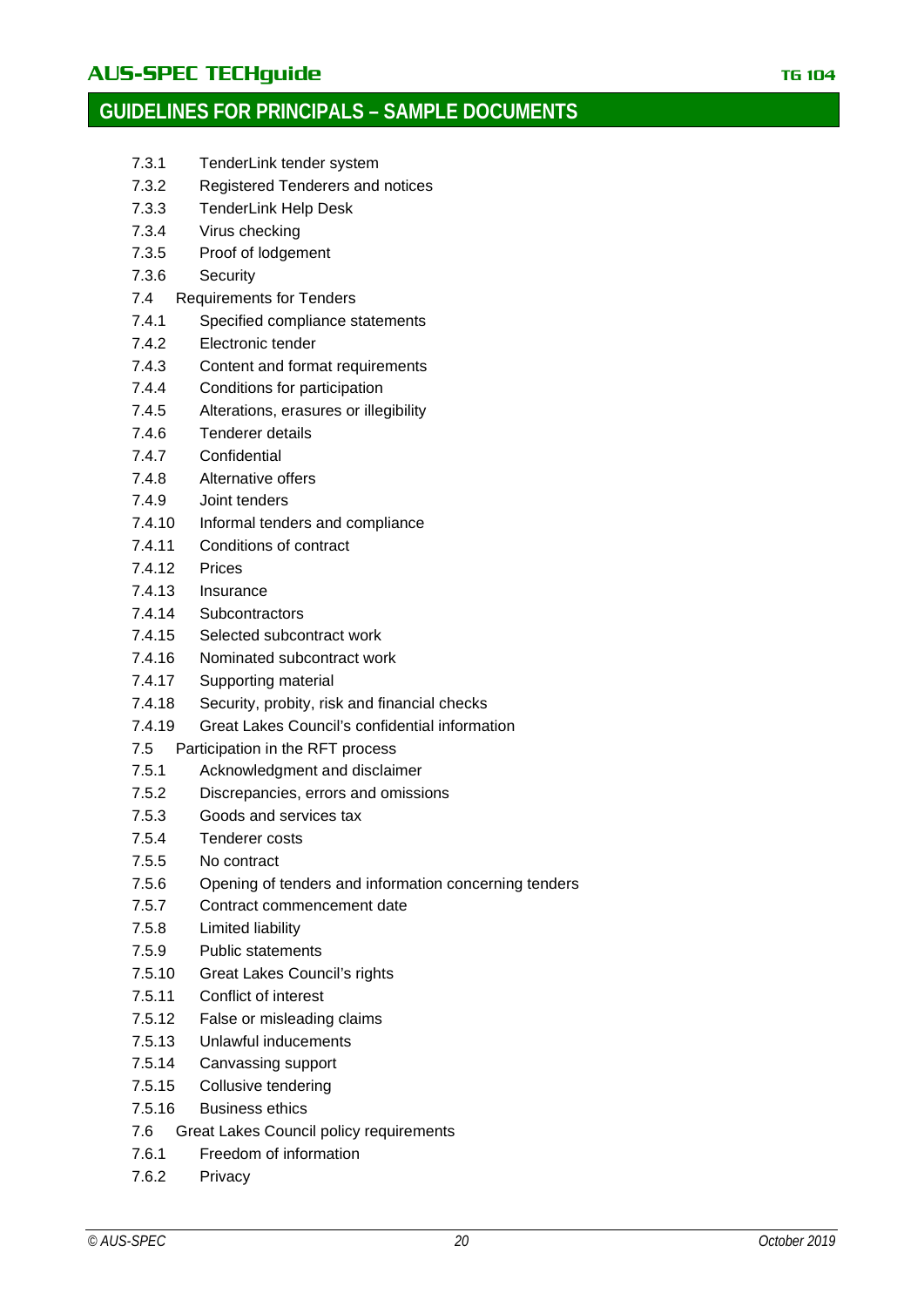- 7.6.3 [Workplace relations](#page-45-7)
- 7.6.4 [Conduct](#page-45-8)
- 7.7 [Tender assessment](#page-46-0)
- 7.7.1 [Assessment objective](#page-46-1)
- 7.7.2 [Evaluation governance](#page-46-2)
- 7.7.3 Evaluation process: Stage 1 [Opening the electronic Tender box](#page-46-3)
- 7.7.4 Evaluation process: Stage 2 [Conditions for participation evaluation](#page-47-0)
- 7.7.5 [Evaluation process: Stage 3 –](#page-47-1) Compliance evaluation
- 7.7.6 [Evaluation process: Stage 4 –](#page-47-2) Technical worth
- 7.7.7 [Evaluation process: Stage 5 –](#page-47-3) Price evaluation
- 7.7.8 [Evaluation process: Stage 6 –](#page-47-4) Risk analysis
- 7.7.9 [Evaluation process: Stage 7 –](#page-48-0) Presentations
- 7.7.10 [Evaluation process: Stage 8 –](#page-48-1) Interviews
- 7.7.11 [Evaluation process: Stage 9 –](#page-48-2) Evaluation recommendations
- 7.7.12 [The procurement delegate's decision](#page-48-3)
- 7.7.13 [Contract negotiations](#page-48-4)

### **8 [0124 Tender submission documents](#page-49-0)**

- 8.1 [Summary of Tender](#page-50-0)
- 8.2 [Tenderer details](#page-50-1)
- 8.3 [Critical assumptions](#page-50-2)
- 8.4 [Confidentiality & conflicts of interest](#page-50-3)
- 8.5 [Insurance](#page-50-4)
- 8.6 [Response to technical specifications](#page-51-0)
- 8.6.1 [Capacity to undertake the Contract](#page-51-1)
- 8.7 [Financial capability](#page-52-0)
- 8.8 WHS [management](#page-52-1)
- 8.9 [Environmental & Quality management](#page-52-2)
- 8.10 [Technical specification requirements](#page-52-3)
- 8.11 [Experience and knowledge](#page-53-0)
- 8.12 [Skilled staff \(consultants\)](#page-53-1)
- 8.13 [Compliance Statements](#page-53-2)
- 8.13.1 RFT [Forms of response](#page-53-4)
- 8.14 [Pricing](#page-53-3)
- 8.14.1 [Required pricing response](#page-53-5)
- 8.15 [Tenderer's Declaration](#page-54-0)
- 8.15.1 [Required Declaration response](#page-54-1)

#### **9 Sample Contract 3 – [External building surveillance](#page-55-0)**

### **10 [Section A: Tender information](#page-56-0)**

- 10.1 [Information for tenderers](#page-56-1)
- 10.2 [Conditions of tendering](#page-56-2)
- 10.2.1 [Contract information](#page-56-3)
- 10.2.2 [Tender submission information](#page-58-0)

### **11 [Section B: The Contract](#page-61-0)**

- 11.1 [Volume 1: Conditions of contract](#page-61-1)
- 11.1.1 [Annexure of amendments to AS](#page-61-2) 4905
- 11.1.2 [Special conditions of contract](#page-62-3)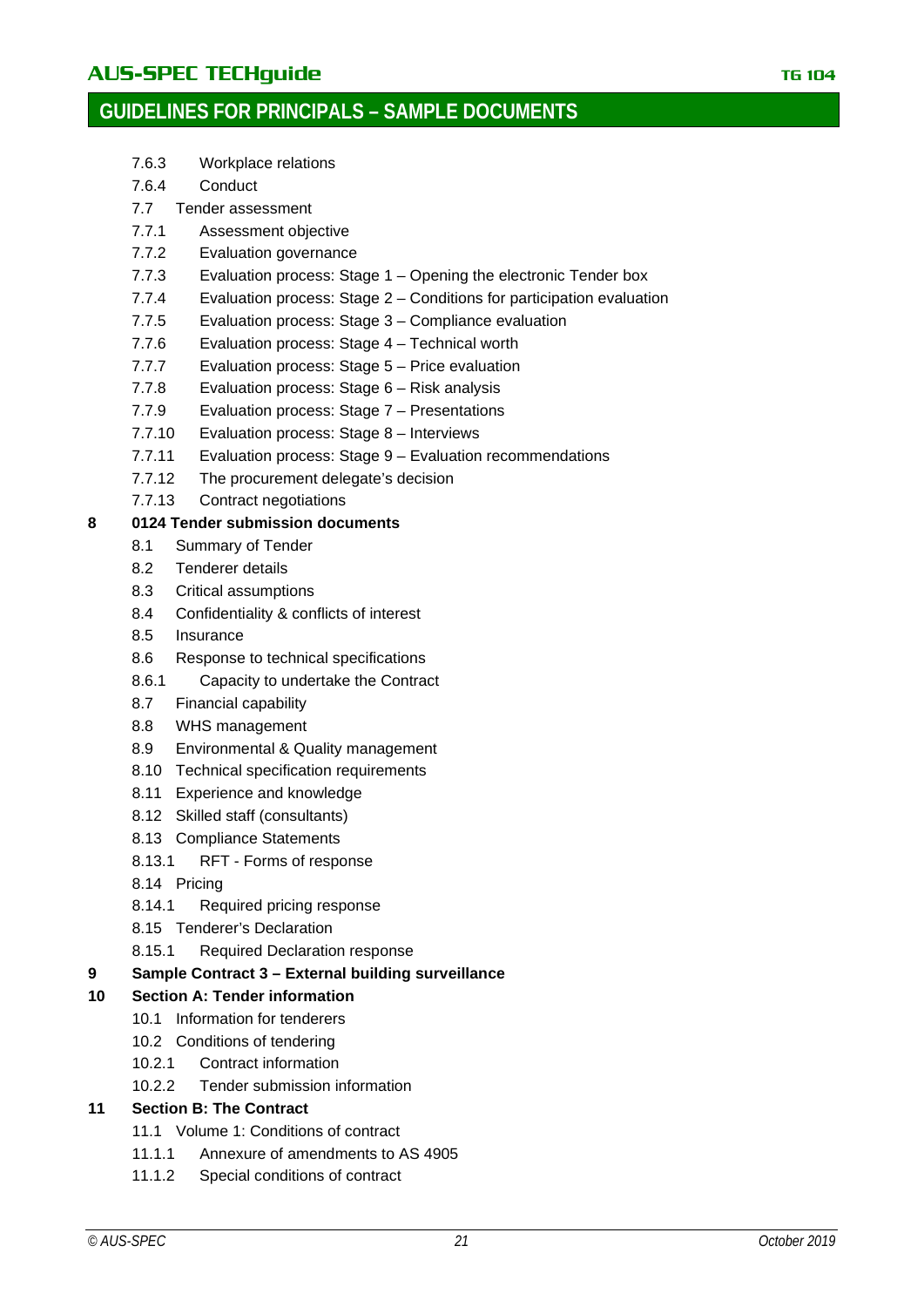# AUS-SPEC TECHguide **TECHGUIDE TECHGUIDE TELES IN THE 104**

# **GUIDELINES FOR PRINCIPALS – SAMPLE DOCUMENTS**

- 11.2 [Volume 2: Technical specifications](#page-62-0)
- 11.3 [General](#page-62-1)
- 11.3.1 [Responsibilities](#page-62-4)
- 11.3.2 [Cross references](#page-62-5)
- 11.4 [Service requirements](#page-62-2)
- 11.4.1 [General](#page-62-6)
- 11.4.2 [Quality assurance](#page-63-0)
- 11.4.3 [Project specific requirements](#page-63-1)
- 11.4.4 [Work not in contract](#page-65-0)
- 11.4.5 [Environmental requirements](#page-65-1)
- 11.4.6 [Noise control](#page-65-2)
- 11.4.7 [Public utilities](#page-65-3)
- 11.4.8 [Site facilities](#page-65-4)
- 11.4.9 [Measurement and payment](#page-66-1)
- 11.5 [Volume 3: Schedules](#page-66-0)
- 11.5.1 [Schedule of buildings and/or secured areas for on-site surveillance](#page-66-2)
- 11.5.2 [Schedule of buildings for off-site surveillance](#page-67-1)
- 11.5.3 [Schedule of buildings and/or secured areas to be locked/unlocked](#page-67-2)
- 11.6 [Volume 4: Tender submission documents](#page-67-0)
- 11.6.1 [Instruction to tenderer](#page-68-0)
- 11.6.2 [Tenderer's acknowledgment](#page-68-1)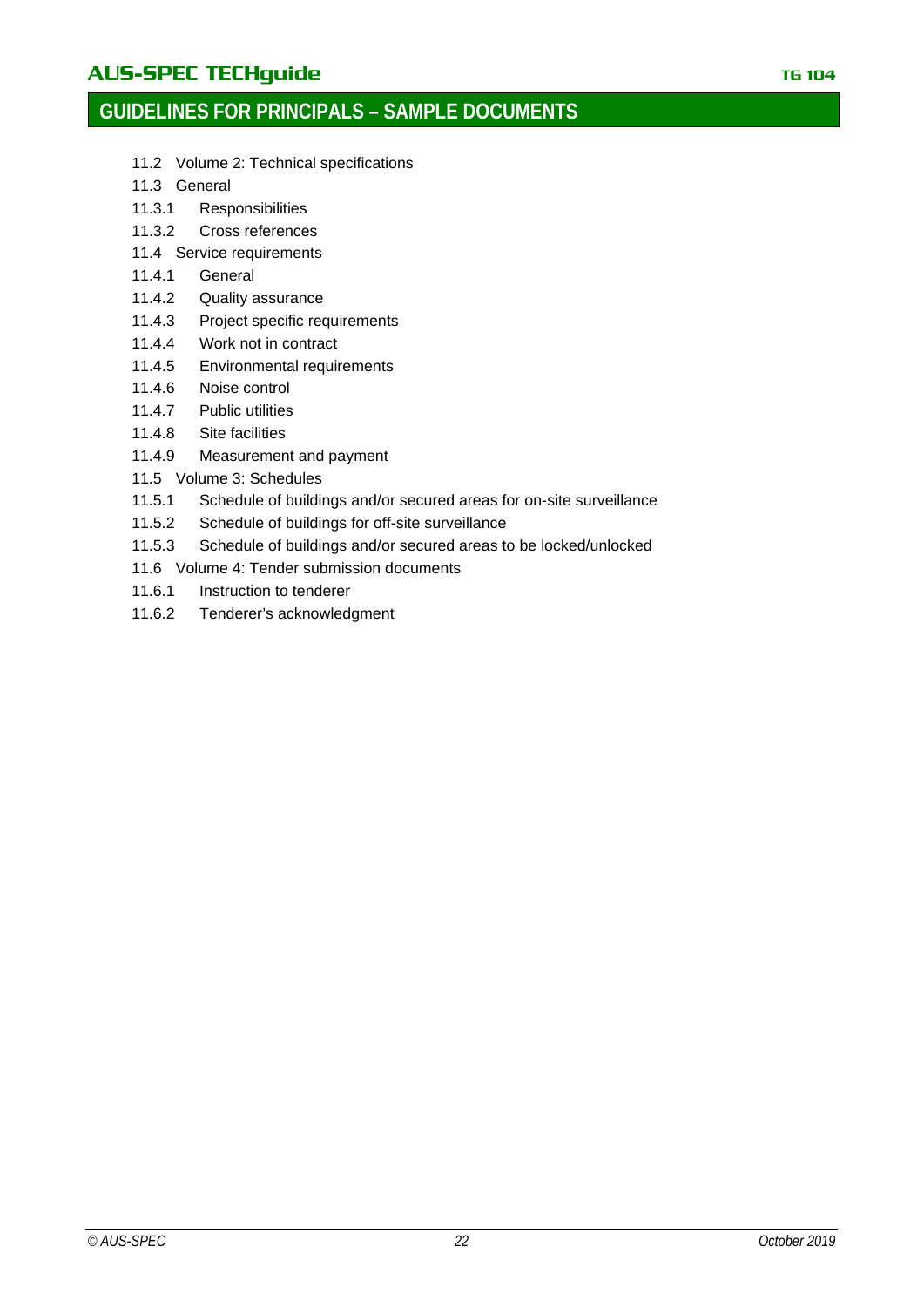# AU**S-SPEC TECHguide** The Contract of the Contract of the TG 104

# **GUIDELINES FOR PRINCIPALS – SAMPLE DOCUMENTS**

#### **Instruction to Tenderer**

The Tenderer shall complete in full and submit the forms in numerical order listed above. The completed forms, declarations and required information shall comprise the Tender Submission Documents. The Tenderer shall initial and date each form in the box where provided at the bottom right hand corner. The omission of any of the forms or required information listed above may, at the absolute discretion of the Principal result in a nonconforming Tender and be subject to rejection.

#### **Tenderer's acknowledgment**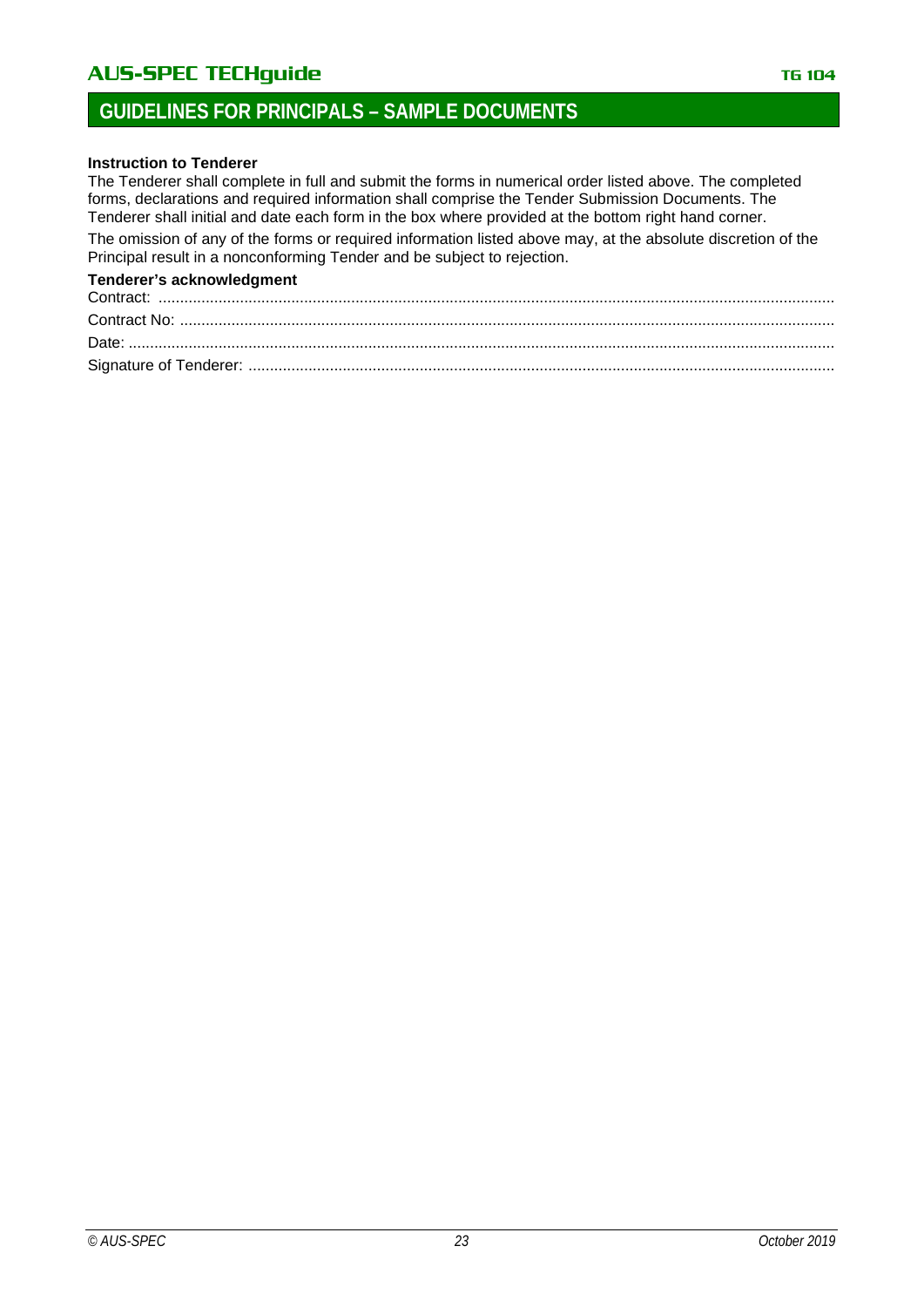# AUS-SPEC TECHguide **TECHGUIDE TECHGUIDE TELES IN THE 104**

# **GUIDELINES FOR PRINCIPALS – SAMPLE DOCUMENTS**

#### **TENDER FORM**

The Tenderer must complete and submit with tender. All submitted information will be treated as confidential

|            |                                                                                                                                                                                                                      |                                                                                                                                       |          | (Print name)             |  |  |
|------------|----------------------------------------------------------------------------------------------------------------------------------------------------------------------------------------------------------------------|---------------------------------------------------------------------------------------------------------------------------------------|----------|--------------------------|--|--|
| οf         |                                                                                                                                                                                                                      |                                                                                                                                       |          | (Tendering Organisation) |  |  |
| located at |                                                                                                                                                                                                                      |                                                                                                                                       |          | (Business Address)       |  |  |
| on this    |                                                                                                                                                                                                                      |                                                                                                                                       |          |                          |  |  |
|            | having fully acquainted myself with the Conditions of Tendering and Contract Documents and accordingly<br>the obligations and responsibilities of the Contract do hereby tender to perform the work described below: |                                                                                                                                       |          |                          |  |  |
|            |                                                                                                                                                                                                                      |                                                                                                                                       |          |                          |  |  |
| Contract:  |                                                                                                                                                                                                                      | SPRAYED BITUMINOUS SURFACING<br>Contract No.                                                                                          | SAMPLE 1 |                          |  |  |
|            |                                                                                                                                                                                                                      | as publicly invited by: GOVERNVILLE SHIRE Council, in accordance with the following documents.                                        |          |                          |  |  |
| Volume 1   |                                                                                                                                                                                                                      | The General Conditions of Contract AS 2124<br>Annexure to the General Conditions of Contract<br><b>Special Conditions of Contract</b> |          |                          |  |  |
| Volume 2   |                                                                                                                                                                                                                      | <b>Technical Specifications</b>                                                                                                       |          |                          |  |  |
| Volume 3   |                                                                                                                                                                                                                      | Schedules                                                                                                                             |          |                          |  |  |
| Volume 4   |                                                                                                                                                                                                                      | <b>Tender Submission Documents</b><br>Amendments to the Contract                                                                      |          |                          |  |  |

Other documents compiled by the Tenderer and submitted are as follows:

1. .......................................................................................................................................................................... 2. ..........................................................................................................................................................................

By submitting this tender the Tenderer warrants and represents that it has made its own enquiries and investigations and has obtained professional advice and all other relevant information so as to inform itself of all risks and contingencies which may affect its tender price. The Tenderer warrants and represents that it has included for all such risks and contingencies in its tender price.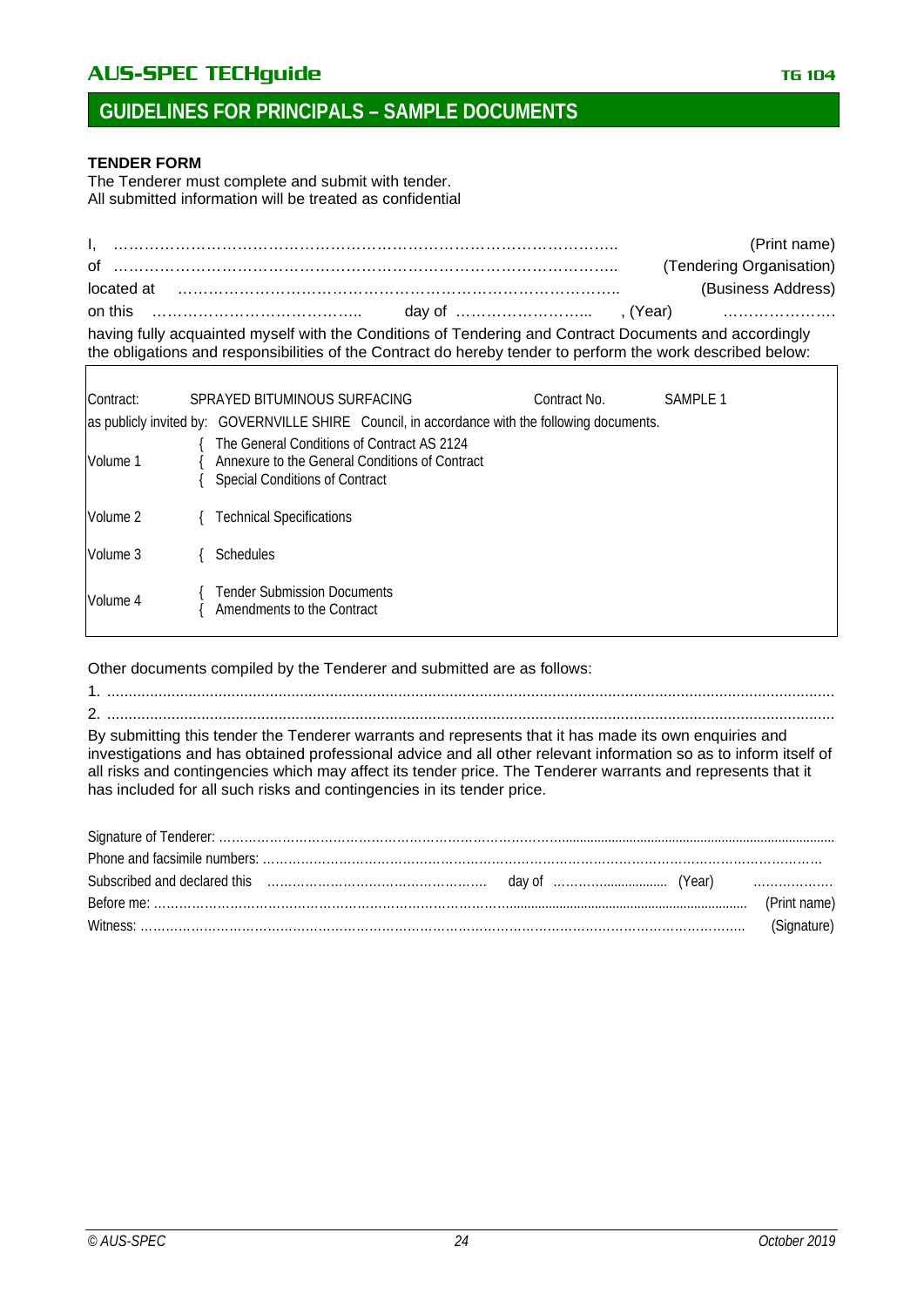### **SCHEDULE OF RATES**

Including Lump Sum Items.

The quantities shown are estimated quantities only and are not to be taken as correct quantities of work to be carried out or paid for under the various items of work.

Tenderers shall make allowance, within the tendered rates, for the provision of all traffic management requirements in accordance with the conditions and specifications contained in these tender documents.

Tenderers shall make allowance, within the tendered rates, for the prior notification (min. 48 hours) of all affected residents in accordance with the conditions and specifications contained in these tender documents.

Tenderers shall make allowance, within the tendered rates, for the transport and unloading of the materials at the nominated delivery sites.

| Item                               | Description                                                                   | Unit           | Quantity | Rate                     | Amount |
|------------------------------------|-------------------------------------------------------------------------------|----------------|----------|--------------------------|--------|
| <b>QUALITY SYSTEM REQUIREMENTS</b> |                                                                               |                |          |                          |        |
| 0161                               | Quality System Documents and Records                                          | LS             | -        | $\overline{\phantom{0}}$ |        |
| 0161                               | <b>Quality Verification and Control</b>                                       | LS             |          |                          |        |
| SPRAYED BITUMINOUS SURFACING       |                                                                               |                |          |                          |        |
| 1143.1                             | Supply and Spray Primer, Primerbinder (Including<br>Preparation of Surface)   | Litre          |          |                          |        |
| 1143.1(00)                         | <b>AMCOO</b>                                                                  |                | 12,000   |                          |        |
| 1143.1(0)                          | AMCO                                                                          |                | 12,000   |                          |        |
| 1143.1(1)                          | AMC1                                                                          |                | 12,000   |                          |        |
| 1143.1(2)                          | AMC <sub>2</sub>                                                              |                | 12,000   |                          |        |
| 1143.1(3)                          | AMC3                                                                          |                | 85,000   |                          |        |
| 1143.1(4)                          | AMC4                                                                          |                | 55,000   |                          |        |
| 1143.1(5)                          | AMC5                                                                          |                | 12,000   |                          |        |
| 1143.1(6)                          | AMC6                                                                          |                | 12,000   |                          |        |
| 1143.1(7)                          | AMC7                                                                          |                | 12,000   |                          |        |
| 1143.1(8)                          | Field Cutback Bitumen (Nett Bitumen)                                          |                |          |                          |        |
| 1143.2                             | Supply and Spray Binder [complete/delete] Class 170<br><b>Bitumen</b>         | Litre          | 950,000  |                          |        |
| 1143.3                             | Supply and Spray Binder - Class 320 Bitumen                                   | Litre          |          |                          |        |
| 1143.4                             | Supply, Incorporate and Spray Cutter Oil in Primer,<br>Primerbinder or Binder | Litre          |          |                          |        |
| 1143.5                             | Supply, Incorporate and Spray Flux Oil                                        | Litre          |          |                          |        |
| 1143.6                             | Supply, Precoat, Apply and Roll Aggregate                                     | m <sup>3</sup> |          |                          |        |
| 1143.6(1)                          | 5 <sub>mm</sub>                                                               |                |          |                          |        |
| 1143.6(2)                          | 7 mm                                                                          |                | 1,000    |                          |        |
| 1143.6(3)                          | <b>10 mm</b>                                                                  |                | 5,000    |                          |        |
| 1143.6(4)                          | <b>14 mm</b>                                                                  |                | 1,500    |                          |        |
| 1143.6(5)                          | 20 mm                                                                         |                |          |                          |        |
|                                    | TOTAL OF EXTENDED AMOUNTS OF SCHEDULE OF RATES:                               |                |          |                          | \$     |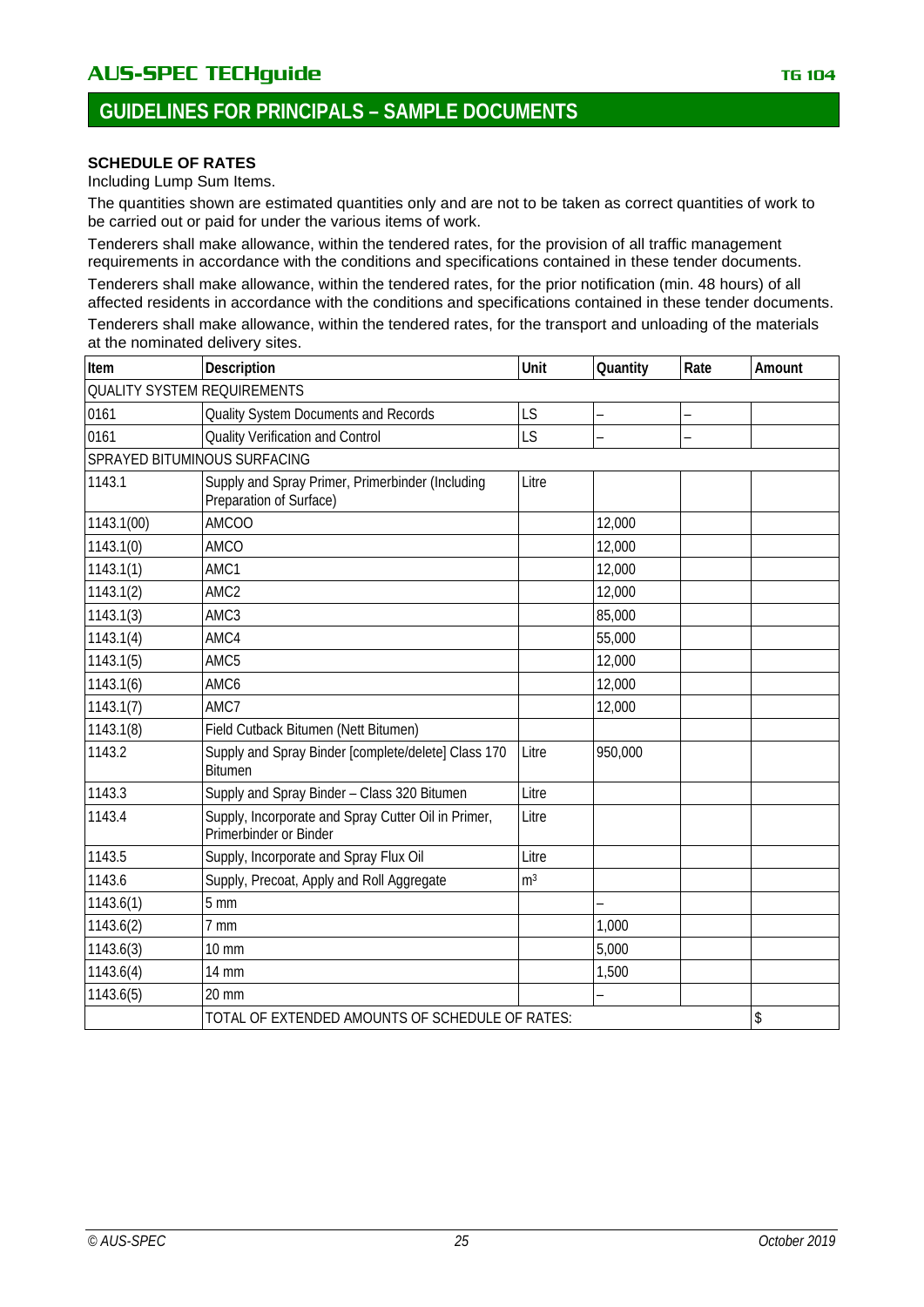### <span id="page-25-0"></span>**4.4.2 Part B: Required information**

- 1. Company quality manual.
- 2. System element descriptions.
- Inspection and test plans.
- Manufacture/construction.
- Non-conformance.
- Corrective action.
- Quality audits.
- 3. Method statement and checklist.
- Sprayed bituminous surfacing.
- Control of traffic.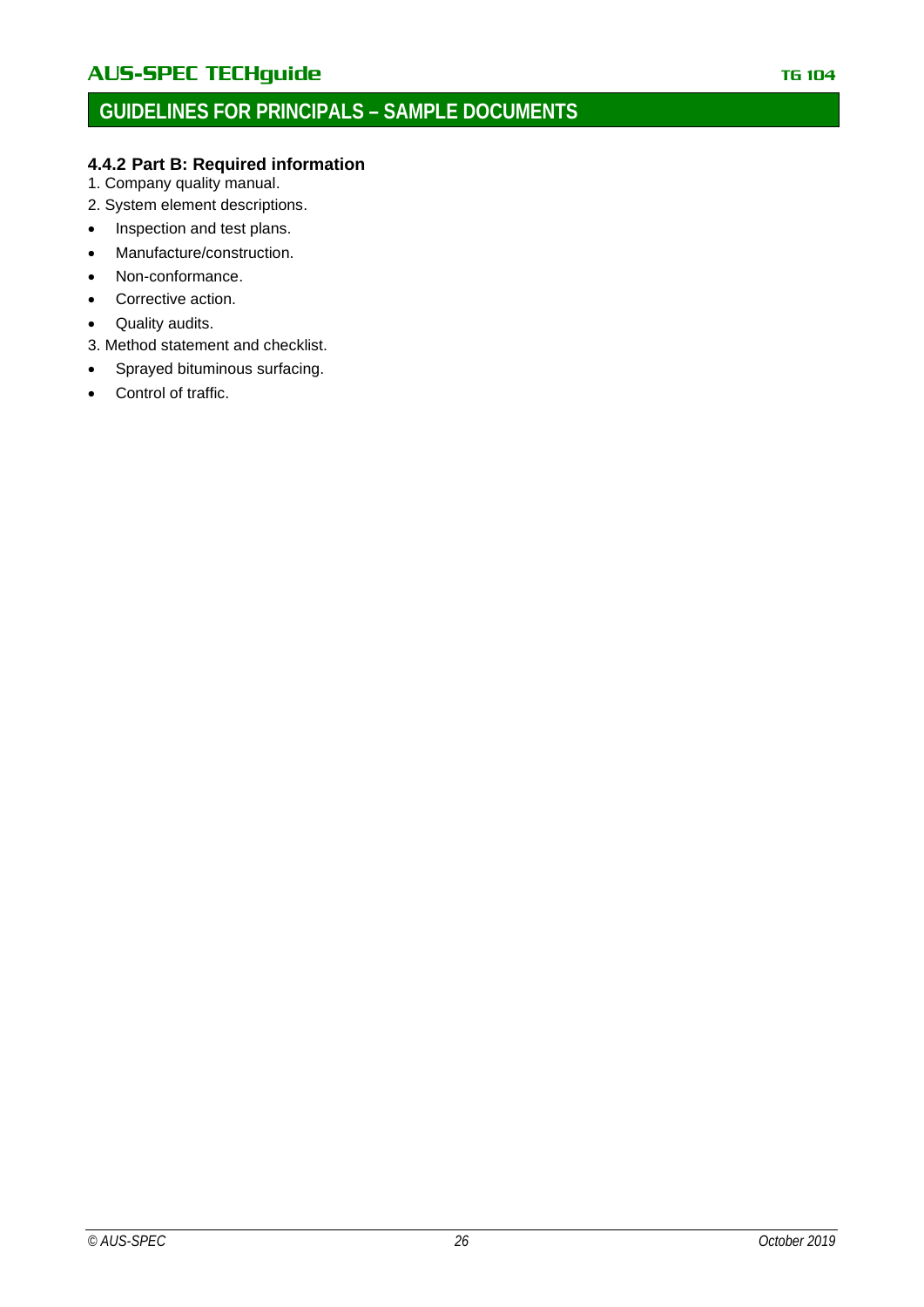# **GUIDELINES FOR PRINCIPALS – SAMPLE DOCUMENTS**

### <span id="page-26-0"></span>**5 SAMPLE DOCUMENT 2 – CONSTRUCTION OF A ROAD**

**Notes on the preparation of Sample Contract 2 – Construction of a road**

In the preparation of this sample contract, the following assumptions were made:

- It was anticipated that only established contractors would viably tender for this work therefore information on the Quality Management system has been requested.
- The delivery of tender documents and the lodgement of tenders is via an e-tendering portal.
- AS 2124 was selected for the General Conditions of Contract. If councils are already or planning to use the AS 4000 series, they may substitute AS 2124 with using AS 4000 at the appropriate place in Volume 1 Conditions of Contract.
- No amendments have been made to AS 2124 and the contract was referenced but not included in document copies.
- A list of questions has been used in place of 0*124 Tender submission documents* as this was more suited to the eTender process. *0124 Tender submission documents* can be used a s a basis for a similar list of information required from the Contractor.

In this sample contract the following technical worksections are listed for Volume 2:

- *0136 General requirements (Construction).*
- *0257 Landscape – road reserve and street trees.*
- *1101 Traffic management.*
- *1112 Earthworks (Road reserve).*
- *1143 Sprayed bituminous surfacing.*

These worksections could be downloaded from the e-tendering portal.

Tenderers were advised to ignore any restrictions on the use of lump sums as set out in the **Pay items** clauses of the worksections.

Guidance text has been included to assist Council staff in the development of this sample. Delete all Guidance text on completion of the specification.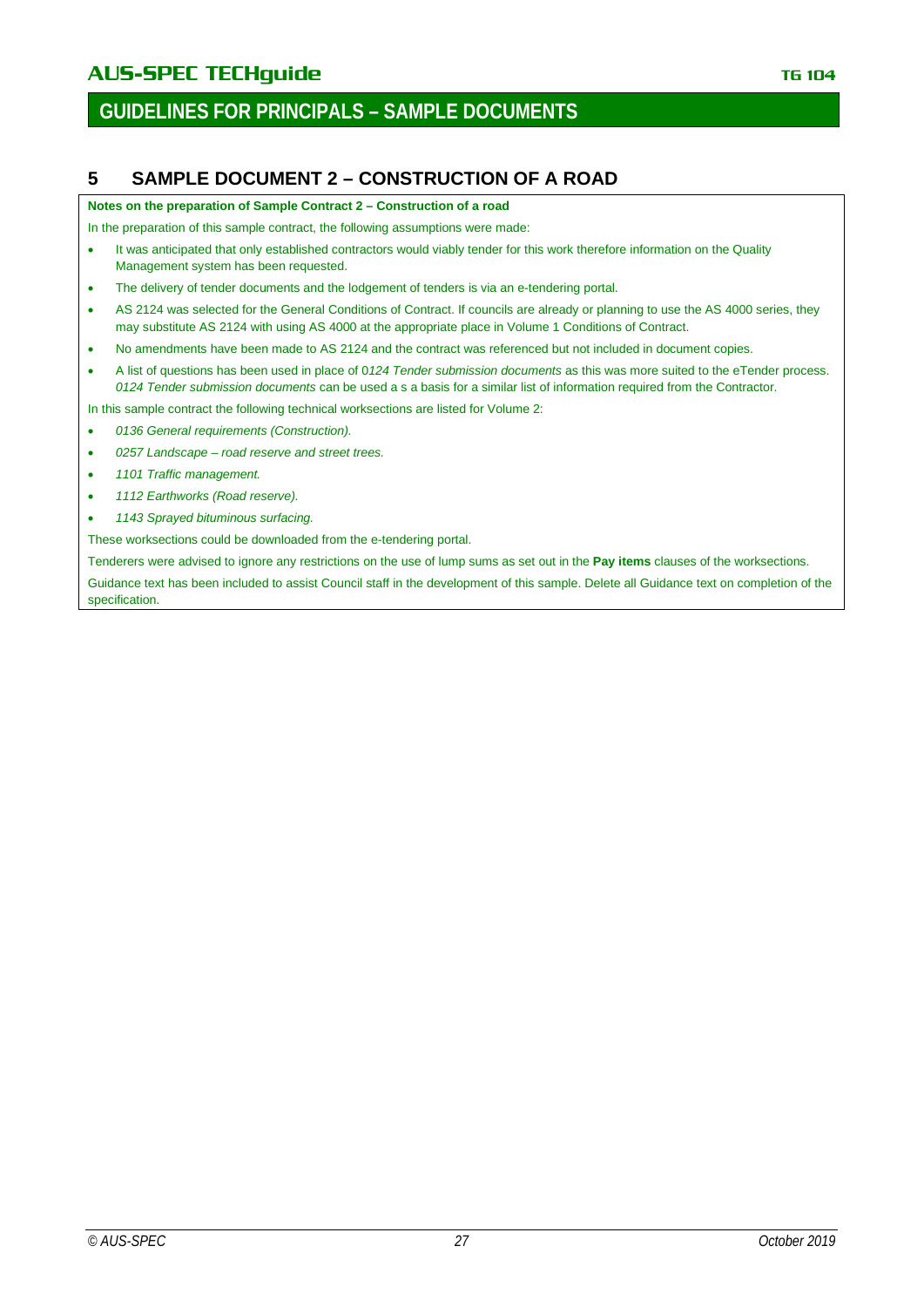**GUIDELINES FOR PRINCIPALS – SAMPLE DOCUMENTS**

<span id="page-27-0"></span>**6 0122 INFORMATION FOR TENDERERS**



**CONTRACT No. XXX**

**QUALITY ASSURED, SCHEDULE OF RATES CONTRACT**

**for the**

**CONSTRUCTION OF XXX ROAD**

**FROM XXX STREET**

**TO XXX STREET**

# **INFORMATION FOR TENDERERS**

PREPARED BY: COUNCIL'S ENGINEERING SERVICES SECTION DATE: MONTH YEAR COPY No: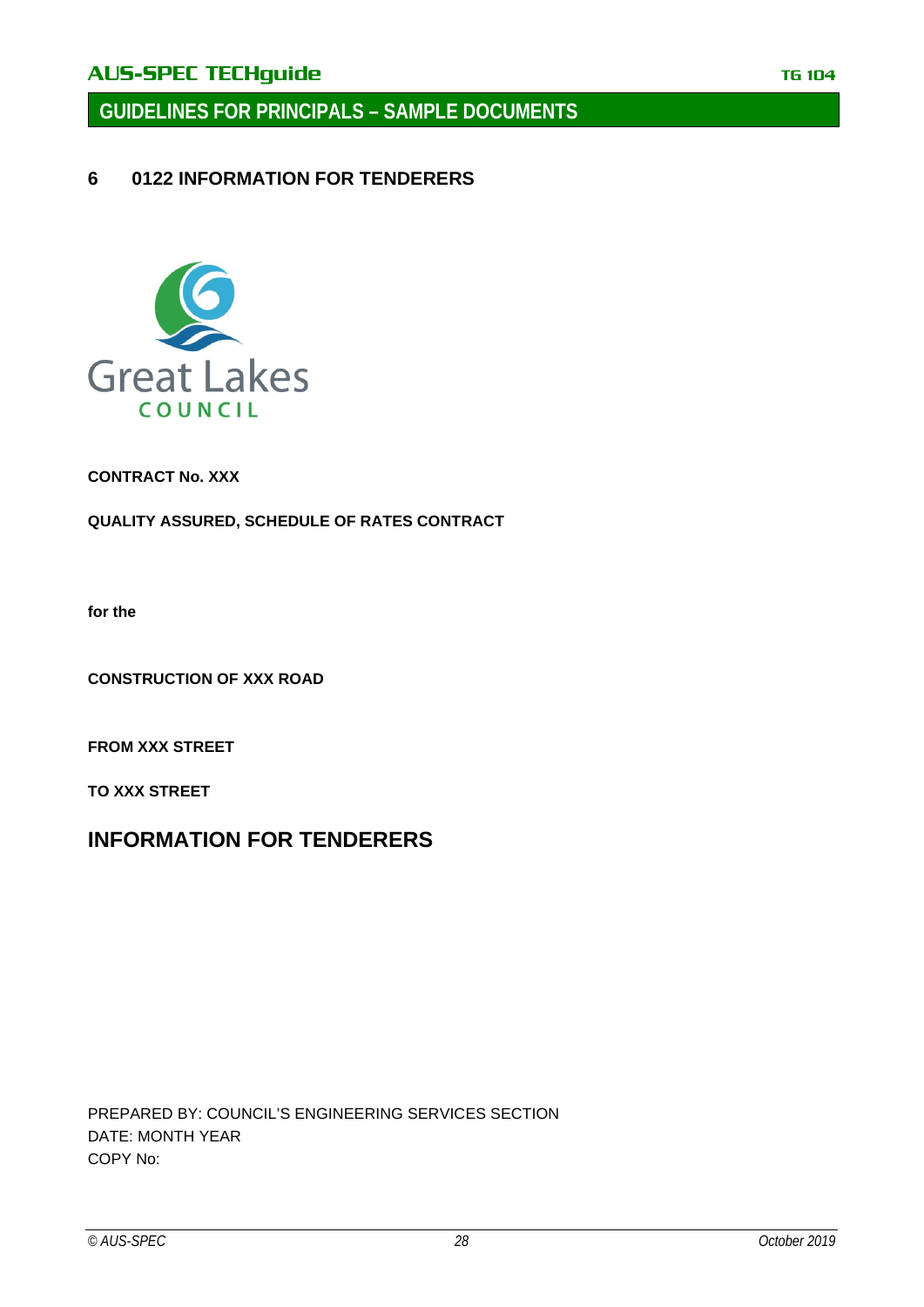# AUS-SPEC TECHguide **TECHGUIDE TECHGUIDE TELEVISION** TG 104

# **GUIDELINES FOR PRINCIPALS – SAMPLE DOCUMENTS**

### <span id="page-28-0"></span>**6.1 Project identification and description**

All sections contained in boxes to be completed by the Principal. Text in italics within the boxes is sample text only.

- This tender is for Contract No. XXX, construction of North Road between the Eastern Highway and West Drive, Compassville.
- It is a Quality Assurance contract with method of payment being Schedule of Rates.

### LOCATION PLAN



- The Works in this Contract comprise the reconstruction of approximately 4.2 km length of North Road, Compassville from the Eastern Highway south to West Drive but excludes the duplication of the existing bridge over Meridian Creek which will be constructed by Others.
- The Works involve the construction of a four lane divided carriageway and the construction of a multi-lane roundabout at the intersection with Parallel Road. Reconstruction of the access to Magnetic Reserve on Meridian Creek and alterations to the intersections with Point Road and the access road to Council's Compassville sewerage treatment works are also included.
- The bridge duplication (by Others) over Meridian Creek comprises construction of a concrete bridge of two traffic lanes and pedestrian footway and is to be constructed on the western side of the existing bridge concurrently with the roadworks under Contract.
- (Include any specific site and project requirements in this Project Description.)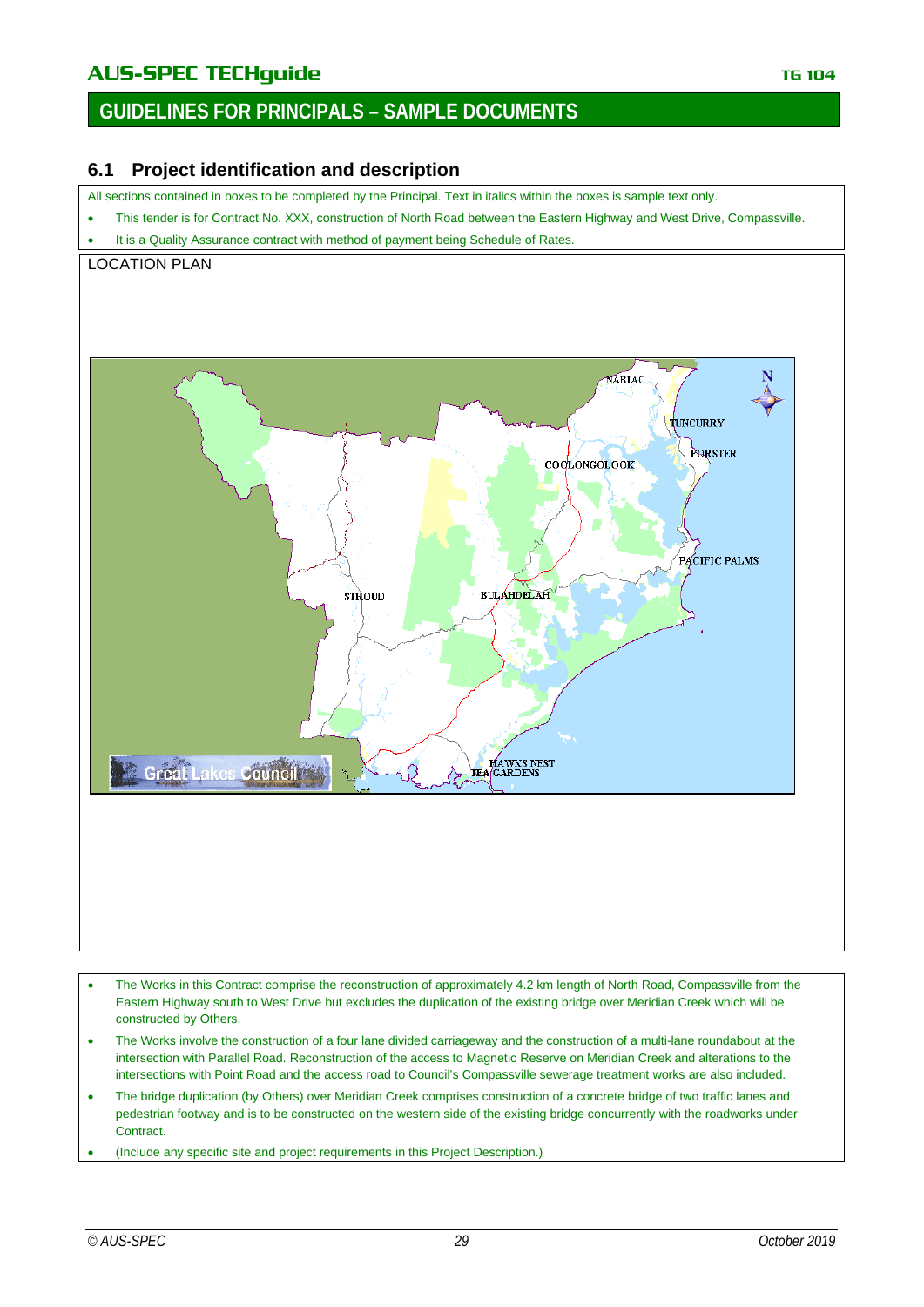### <span id="page-29-0"></span>**6.2 Relevant documents**

Tenderers should ensure they have downloaded the following files (available from the e-tendering portal at www.tenderlink.com/greatlakes) for this RFT:

- Tender document titled "RFT T01-2008 Professional Services.pdf" (PDF file);
- Electronic Response Form or ERF titled "Response.xls" (Excel file);
- Electronic Response Form or ERF titled "Response.aem" (Apet file);
- Pricing Schedule titled "Pricing.xls" (Excel file)
- Compliance RFT Conditions of Tendering.xls
- Compliance Technical specification.xls
- Compliance Conditions of Contract.xls

The contract documents for this project are:

- Conditions of tendering
- Volume 1 Conditions of contract.
- Volume 2 Technical specifications.
- Volume 3 Schedules & map.
- Volume 4 Tender submission documents.
- Appendices.

Additional information:

- Geotechnical Report.
- Environmental Impact Statement.
- Environmental Assessment Report.
- **Traffic Study.**

The documents may be purchased from Council's Engineering Services Section at a cost of \$200 per set. Alternatively the documents may be downloaded on-line electronically from Tenderlink, [http://www.tenderlink.com/greatlakes,](http://www.tenderlink.com/greatlakes) for free. This amount is not refundable.

The Tenderer warrants and represents that it will, prior to submission of tender, obtain the information and documentation referred to above and will obtain all other information relevant to the works, contingencies and other circumstances having an effect on its tender.

# <span id="page-29-1"></span>**6.3 E-Tendering portal - TenderLink Help Desk**

If you experience technical difficulties on the e-Tendering Portal, please direct enquires to:

TenderLink Help Desk

Telephone: 1800 233 533

Email: support@tenderlink.com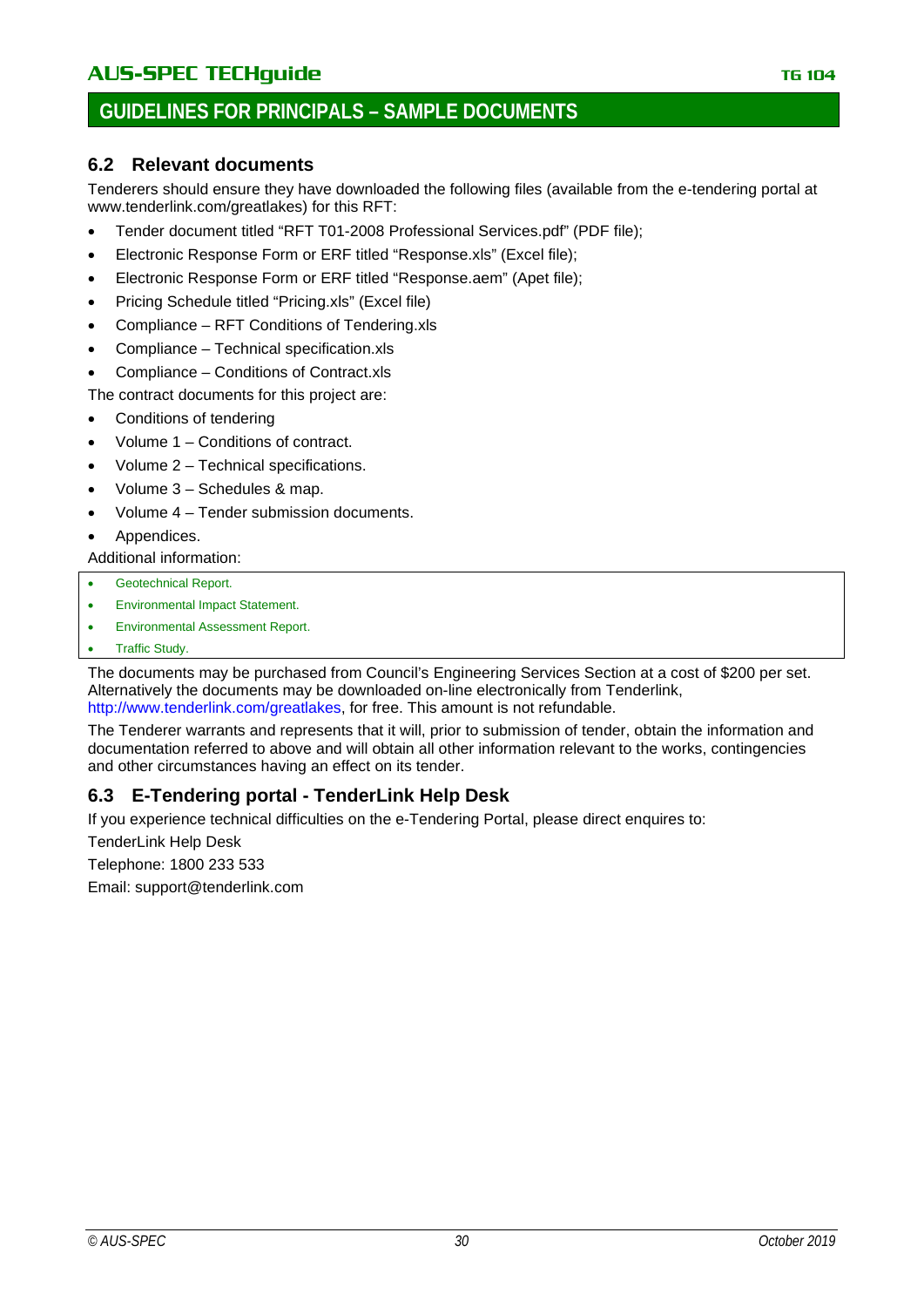### <span id="page-30-0"></span>**6.4 Tendering method**

Open tendering by public advertisement in conformance with AS 4120.

This Contract shall follow one of the methods of selection for tenders following:

• 'The Procedures of Open Tendering' in accordance with AS 4120–1994 Clause 6.2.3(b), The Principal invites the public advertisement without restriction on the numbers of tenders sought.

### <span id="page-30-1"></span>**6.5 Council's contact person**

Enquiries regarding this tender may be directed to:

| Name:     | <b>Stuart Small</b>           |        | Phone: XXXX XXXX           |
|-----------|-------------------------------|--------|----------------------------|
| Position: | Projects & Contracts Engineer | Email: | XXXX@greatlakes.nsw.gov.au |
|           |                               | Fax:   | XXXX XXXX                  |

### <span id="page-30-2"></span>**6.6 Site inspection and briefing meeting**

The Tenderer must familiarise itself with the Works and the Site prior to submission of its tender.

Tenderers are required to attend the pre-tender briefing meeting and site inspection in order to submit a conforming tender.

The briefing meeting and site inspection will be held on:

Day: XXXX

Date: XXXX

Time: XXXX

Place: XXXX

The meeting will be minuted and the minutes forwarded to all tenderers and shall become part of the tender documents. Tenderers will be required to sign a certificate of attendance at the end of the meeting.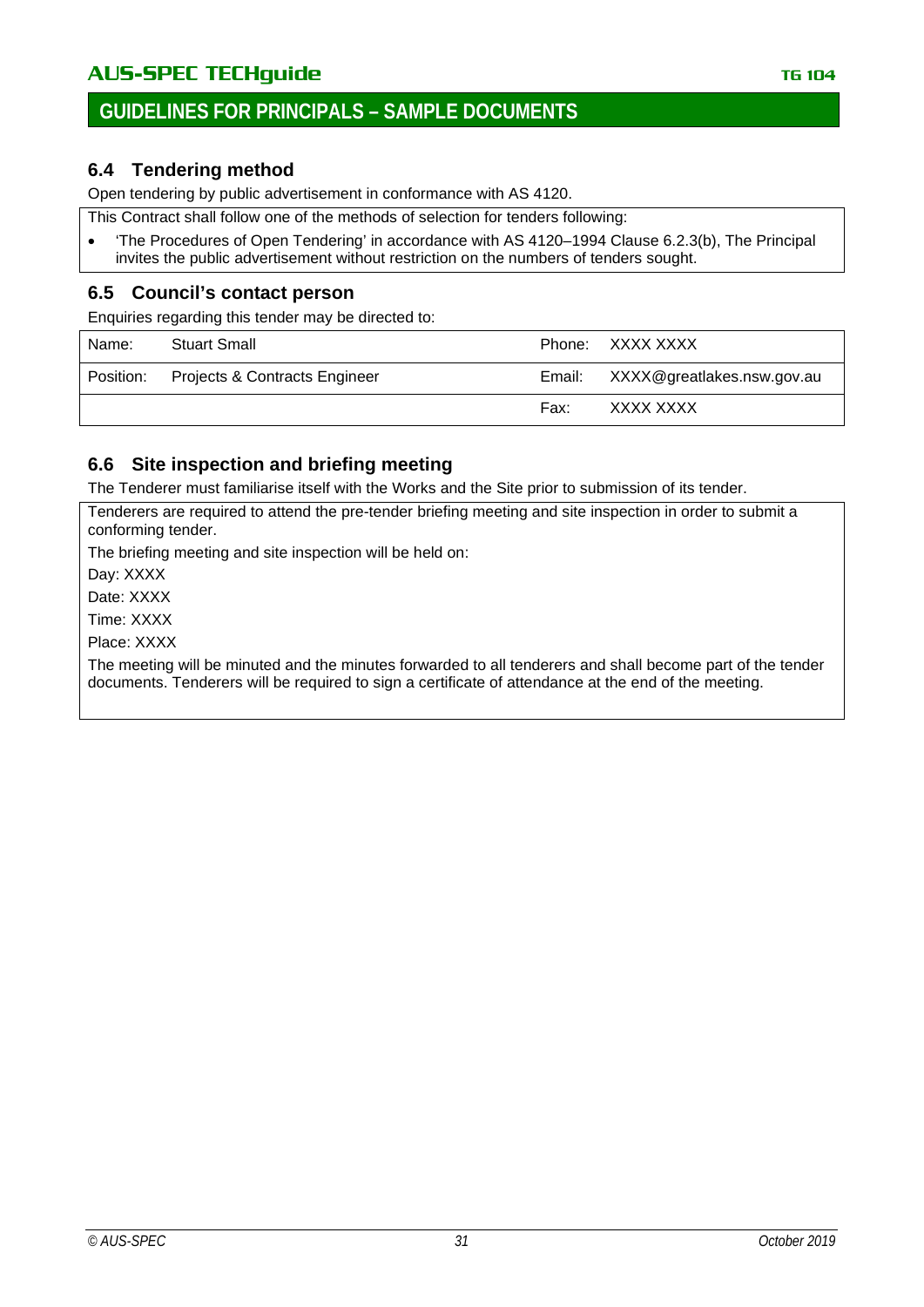### <span id="page-31-0"></span>**6.7 Tender lodgement requirements**

#### <span id="page-31-1"></span>**6.7.1 Electronic**

Request for Tenders must be lodged at<http://360prop3.apetsoftware.com.au/Public/glc01/PublicJobs.aspx> ("Electronic Tender Box") by the closing time. It is the tenderer's responsibility to ensure tenders are lodged on time. Failure to meet these submission requirements may render the submission invalid in accordance with the requirements of the Local Government (Tendering) Regulation 2005.

Tenderers must complete the tender submission questions (replicated in Volume 4 of the tender documentation), which form the assessment criteria, at the "Electronic Tender Box". Supporting documentation that the Proponent wishes to submit (if any) shall be submitted with the relevant question(s) at the "Electronic Tender Box".

If tenderers have any problem in accessing the Electronic Tender Box or uploading a document they must contact the contact officer prior to closing time.

Tenderers must allow sufficient time for tender lodgement, including time that may be required for any problem analysis and resolution prior to the closing time. Tenders lodged through the Electronic Tender Box will be deemed to be authorised by the Tenderer.

Tenderers acknowledge that:

- Lodgement of their Tender on time and in accordance with the conditions of Tender is entirely their responsibility; and
- Great Lakes Council will not be liable for any loss, damage, costs or expenses incurred by Tenderers or any other person if, for any reason, a Tender or any other material or communication relevant to this RFT, is not received on time, is corrupted or altered or otherwise is not received as sent, cannot be read or decrypted, or has its security or integrity compromised.

Should the Tenderer become aware of any discrepancy, error or omission in the Tender and wishes to lodge a correction, or additional information, that material is to be updated on the Tender lodgement website prior to the Tender closing date and time.

So as to be received before the closing time and date for tenders.

| Time: | $2:00 \text{ pm}$               |
|-------|---------------------------------|
| Date: | Wednesday $-15th$ December 2010 |

### <span id="page-31-2"></span>**6.7.2 Manual**

Great Lakes Council is committed to the implementation of an electronic tendering system similar to the initiative adopted by the NSW Government. The electronic tendering system has the capacity to allow viewing of documents, downloading or ordering of the RFT, and for the lodgement of Tenders in appropriate circumstances.

Tenderers must lodge their Tender electronically through the Council's e-tendering portal at <http://360prop3.apetsoftware.com.au/Public/glc01/PublicJobs.aspx>

Tenders submitted manually will not be accepted.

#### <span id="page-31-3"></span>**6.7.3 Tenders via e-mail or facsimile**

Tenders submitted via e-mail or facsimile **WILL NOT BE CONSIDERED** under any circumstances.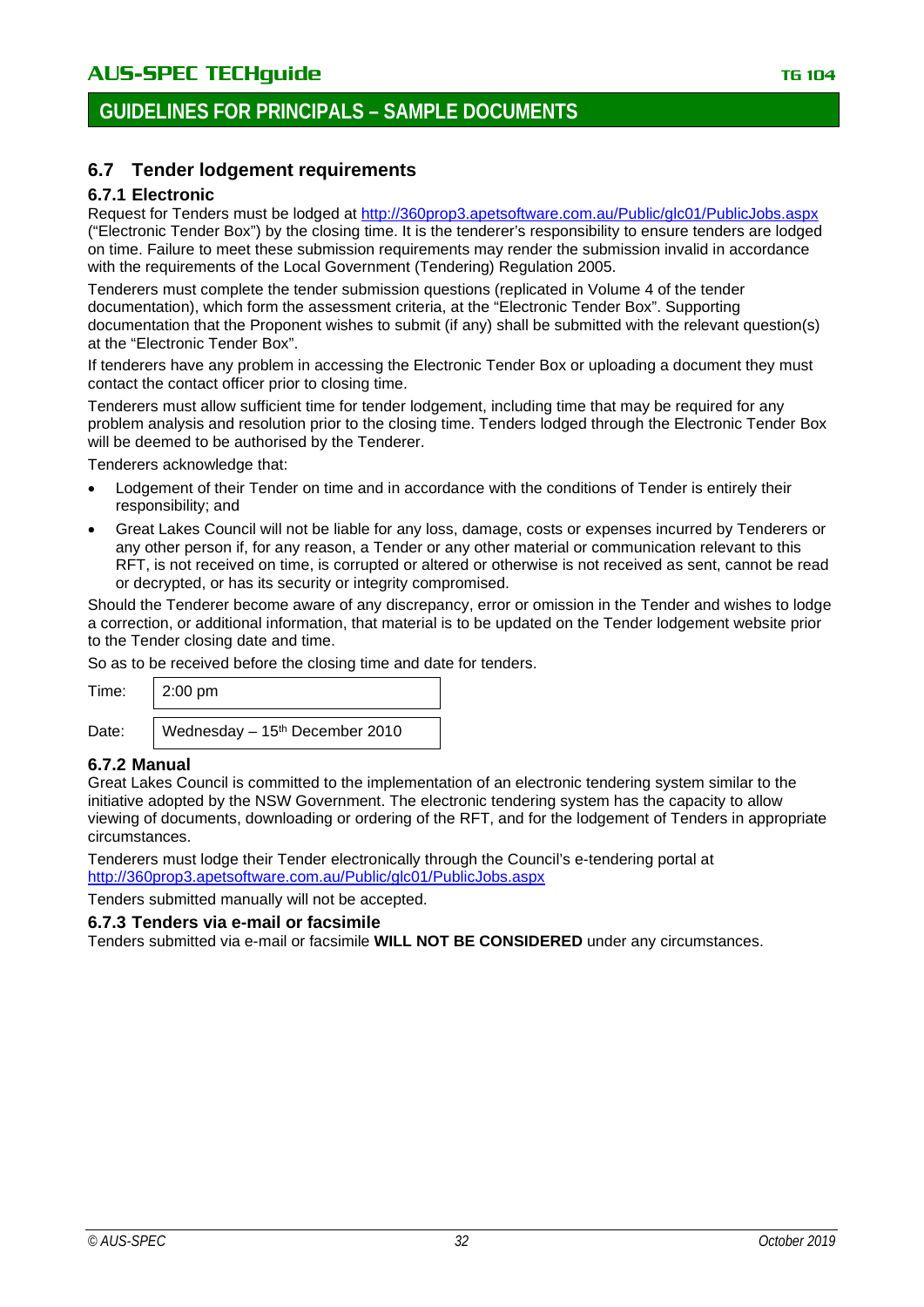# **GUIDELINES FOR PRINCIPALS – SAMPLE DOCUMENTS**

### <span id="page-32-0"></span>**7 0123 CONDITIONS OF TENDERING**

### <span id="page-32-1"></span>**7.1 Contract information**

### <span id="page-32-2"></span>**7.1.1 Preamble**

The Conditions of Tendering have been prepared in accordance with the obligations of the Principal contained in the Australian Standard AS 4120, Code of Tendering, which sets out the ethics and obligations of the Principal and Tenderers in tendering in the construction industry.

Tenderers and Principal shall comply with the requirements of this AS 4120. In particular attention is drawn to the obligations of Tenderers, in the preparation and submission of their tender for this project.

Without limiting the above obligations:

- Tenderers shall not submit tenders without a firm intention to proceed.
- Tenderers must not engage in any form of collusive practice.
- Any Tenderer who directly or indirectly canvasses support from an elected member or servant of the Council will be disqualified.

It should be noted that in all RFT documentation words importing a gender include every gender.

#### <span id="page-32-3"></span>**7.1.2 Project information**

The complete project description, scope of work, specific site and project requirements shall be as defined in the Technical Specification (*0136 General requirements (Construction))* contained in Volume 2 of the Request for Tender (RFT) documents and as shown on the drawings contained in Volume 3.

This tender is for Contract No. XXX, construction of North Road between the Eastern Highway and West Drive, Compassville.

It is a Quality Assurance contract with the method of payment being Schedule of rates.

#### <span id="page-32-4"></span>**7.1.3 Relevant documents**

The following documents are referred to in this RFT:

The RFT documents for this tender are:

#### **VOLUME 1 – Conditions of Contract**

- General conditions of contract (AS 2124:1992).
- Annexures to General Conditions of Contract.
- Special Conditions of Contract.

AS 2124 is not included as part of the contract documentation.

#### **VOLUME 2 – Technical specifications**

*0136 General requirements (Construction).*

*0257 Landscape – road reserve and street trees.*

*1101 Traffic management.*

*1112 Earthworks (Road reserve).*

*1143 Sprayed bituminous surfacing.*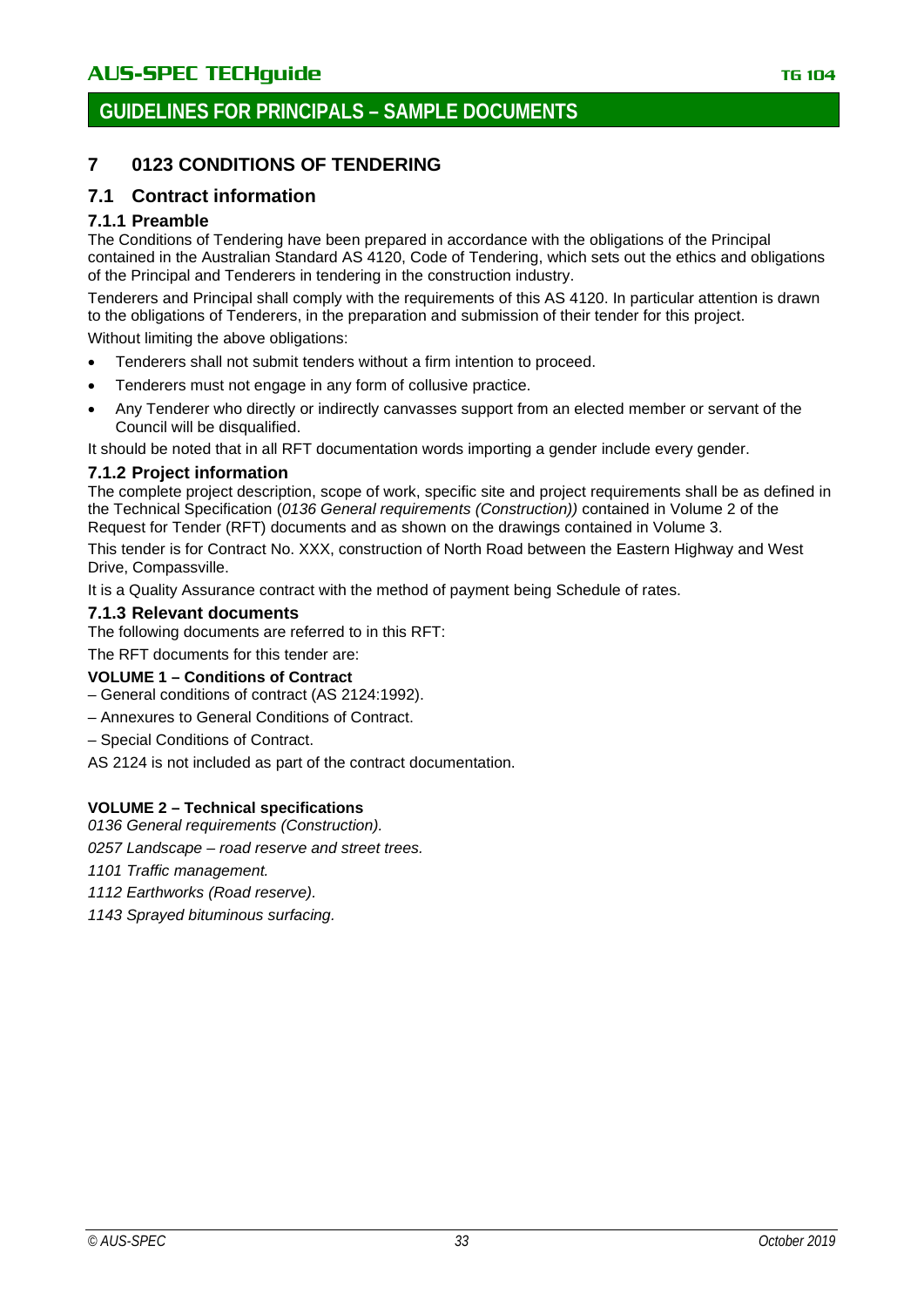#### **VOLUME 3 – Drawings**

Project Drawings Supplementary Standard Drawings

#### **VOLUME 4 – Tender submission documents** APPENDICES

- Statement of business ethics.
- The electronic tender response.
- Tender checklist.
- Tender evaluation.
- Price schedule.

The following documents do not form part of the RFT documents but are supplied as additional information to assist the Tenderer in the preparation of the tender submission:

- Geotechnical report.
- Environmental impact statement.
- Environmental assessment report.
- Traffic study.

The Principal does not guarantee that the information contained in any of these documents is accurate or complete and the Tenderer must make their own assessment as to the validity of the information when preparing the Tender.

#### <span id="page-33-0"></span>**7.1.4 Contractor's responsibility**

It shall be the responsibility of the Contractor to ascertain all information relating to the services, the works and site conditions that may affect the progress or method of performing all services and works as specified within the scope of this RFT and to prepare for every contingency that may arise. It is further understood that just provision for these contingencies have been accounted for, implicitly or explicitly within the Bill of Quantities or Schedule of Rates submitted.

#### <span id="page-33-1"></span>**7.1.5 Council's contact person**

Enquiries regarding this RFT may be directed to:

- Name: Stuart Small
- Email: [XXXX@greatlakes.nsw.gov.au](mailto:XXXX@greatlakes.nsw.gov.au)

Any questions arising during this RFT process, or requests for clarification or further information, **should be made in writing to the Contact Officer**. The preferred method of doing this is the utilisation of the tender forum established on [www.tenderlink.com/greatlakes](http://www.tenderlink.com/greatlakes) for this RFT. Alternatively you can e-mail the Contact Officer, which must contain the RFT Number in the subject line; the information supplied will be added to the tender forum.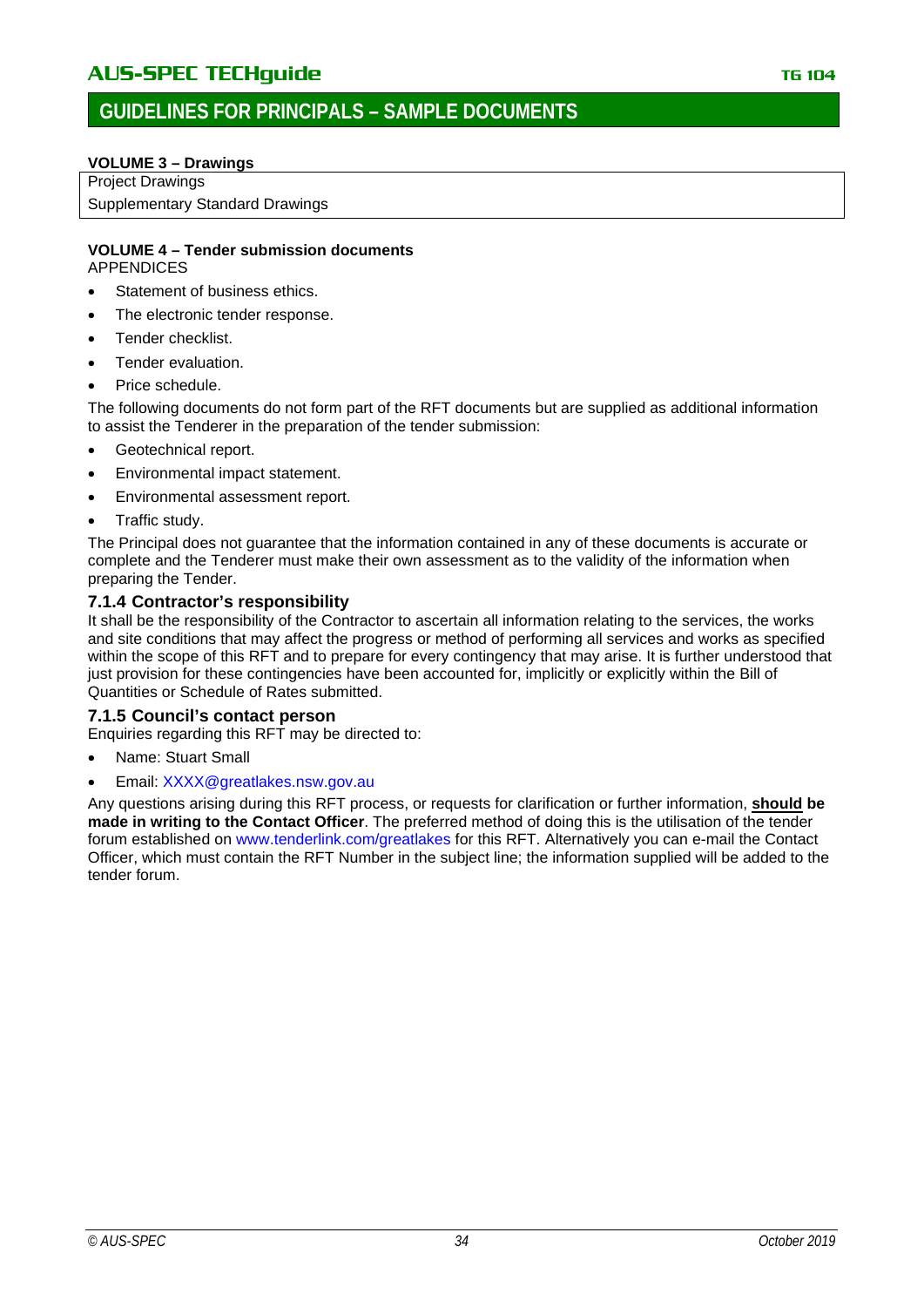### <span id="page-34-1"></span>**7.1.6 Site inspection and briefing meeting**

Tenderers are required to attend the pre-tender briefing meeting and site inspection in order to submit a conforming tender.

If Tenderers wish to have specific issues addressed at this meeting, formal notification should be forwarded to Council's contact person at least 2 days prior to the meeting.

Tenderers are to register their interest in attending the pre-tender meeting and the site inspection by emailing Council's contact person.

The briefing meeting and site inspection will be held on:

Day: ...................................................................................................................................................................... Date: .................................................................................................................................................................... Time: .................................................................................................................................................................... Place: ...................................................................................................................................................................

The meeting will be minuted and the minutes forwarded to all Tenderers and shall become part of the RFT documents. Tenderers will be required to sign a certificate of attendance at the end of the meeting.

### <span id="page-34-0"></span>**7.2 Lodgement of Tenders**

### <span id="page-34-2"></span>**7.2.1 360Pro portal**

Request for Tenders must be lodged at<http://360prop3.apetsoftware.com.au/Public/glc01/PublicJobs.aspx> ("Electronic Tender Box") by the closing time. It is the tenderer's responsibility to ensure tenders are lodged on time. Failure to meet these submission requirements may render the submission invalid in accordance with the requirements of the Local Government (Tendering) Regulation 2005.

Tenderers must complete the tender submission questions (replicated in Volume 4 of the tender documentation), which form the assessment criteria, at the "Electronic Tender Box". Supporting documentation that the Proponent wishes to submit (if any) shall be submitted with the relevant question(s) at the "Electronic Tender Box".

If tenderers have any problem in accessing the Electronic Tender Box or uploading a document they must contact the contact officer prior to closing time.

Tenderers must allow sufficient time for tender lodgement, including time that may be required for any problem analysis and resolution prior to the closing time. Tenders lodged through the Electronic Tender Box will be deemed to be authorised by the Tenderer.

Tenderers acknowledge that:

- Lodgement of their Tender on time and in accordance with the conditions of Tender is entirely their responsibility; and
- Great Lakes Council will not be liable for any loss, damage, costs or expenses incurred by Tenderers or any other person if, for any reason, a Tender or any other material or communication relevant to this RFT, is not received on time, is corrupted or altered or otherwise is not received as sent, cannot be read or decrypted, or has its security or integrity compromised.

Should the Tenderer become aware of any discrepancy, error or omission in the Tender and wishes to lodge a correction, or additional information, that material is to be updated on the Tender lodgement website prior to the Tender closing date and time.

So as to be received before the closing time and date for tenders.

| Time: | $2:00 \text{ pm}$ |  |
|-------|-------------------|--|
|-------|-------------------|--|

Date: Wednesday – 15<sup>th</sup> December 2010

### <span id="page-34-3"></span>**7.2.2 Manual lodgement**

Great Lakes Council is committed to the implementation of an electronic tendering system similar to the initiative adopted by the NSW Government. The electronic tendering system has the capacity to allow viewing of documents, downloading or ordering of the RFT, and for the lodgement of Tenders in appropriate circumstances.

Tenderers must lodge their Tender electronically through the Council's e-tendering portal at <http://360prop3.apetsoftware.com.au/Public/glc01/PublicJobs.aspx>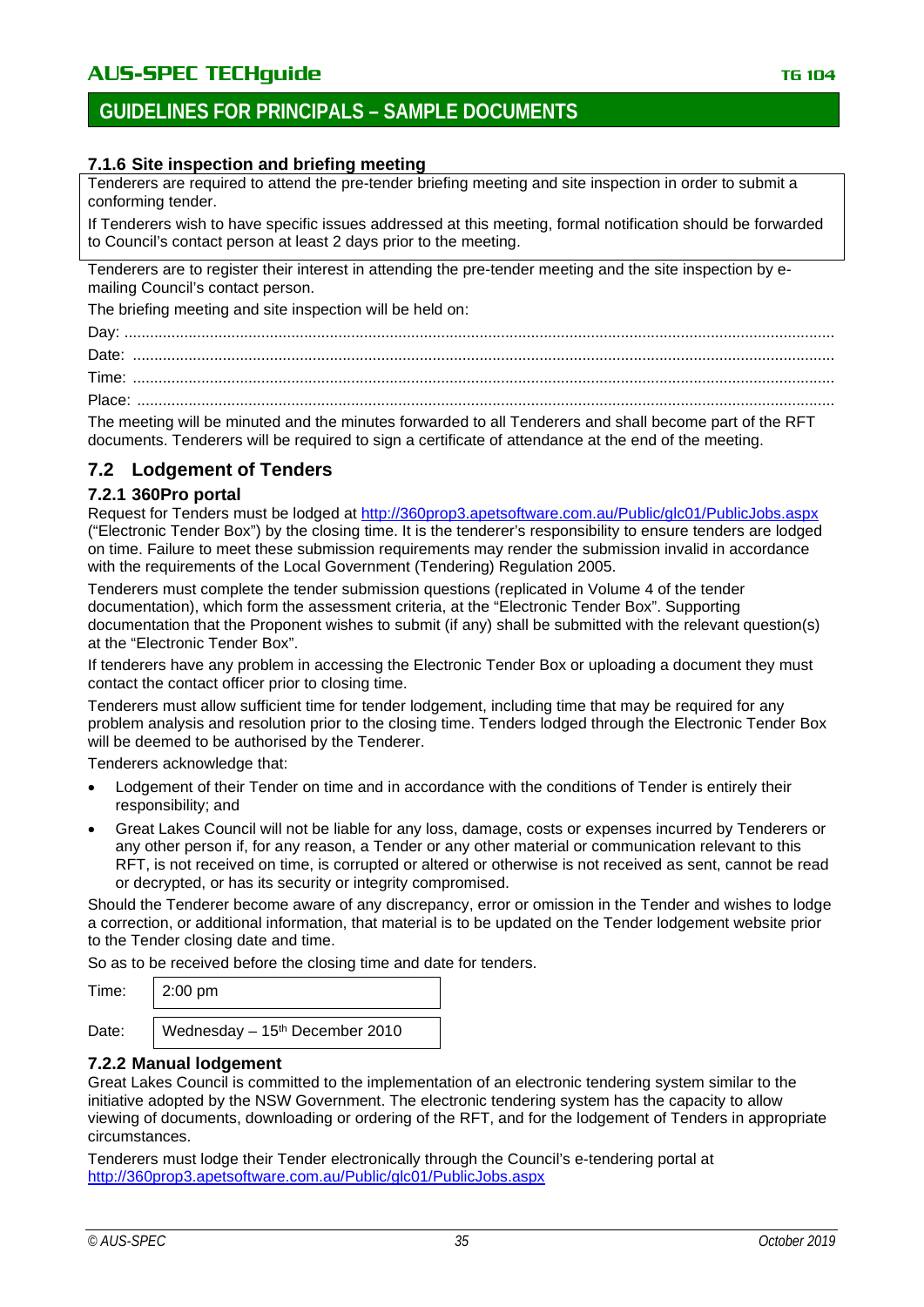# **GUIDELINES FOR PRINCIPALS – SAMPLE DOCUMENTS**

Tenders submitted manually will not be accepted.

#### <span id="page-35-0"></span>**7.2.3 Tender closing time**

The deadline for lodgement of Tenders is 2 p.m., Thursday  $5<sup>th</sup>$  June 2007 – New South Wales time zone, Australia, (closing time).

For Tenders submitted electronically, the time recorded by ApetPro360 is deemed to be the correct time and will be the means by which Council will determine that Tenders have been lodged by the Closing Time.

The judgement of the Great Lakes Council as to the time a Tender has been lodged will be final.

Great Lakes Council may, by written notice, extend the Closing Time in its absolute discretion.

Where Great Lakes Council extends the Closing Time, the new Closing Time will apply equitably to all Tenders.

It is the responsibility of Tenderers to ensure that their infrastructure including operating system and browser revision levels meet the minimum standards as defined on TenderLink. Great Lakes Council does not take any responsibility for any problems arising from Tenderers' infrastructure and/or Internet connectivity.

#### <span id="page-35-1"></span>**7.2.4 Late tenders**

Tenders received after the Closing Time and date will not be accepted unless there has clearly been a mishandling of the Tender by Great Lakes Council.

Lodgement of Tenders by the Closing Time is entirely the Tenderer's responsibility.

#### <span id="page-35-2"></span>**7.2.5 Corrections and additions**

If a Tenderer becomes aware of an error or omission in its Tender and wishes to lodge a correction or additional information, the material should be lodged with Great Lakes Council in writing at the Lodgement Address, before the Closing Time.

Subject to the following paragraph, Great Lakes Council will not consider any correction or additional information submitted as part of a Tender, where the correction or additional information is received after the Closing Time.

Where Great Lakes Council considers that there are unintentional errors of form in a Tender, Great Lakes Council may invite the Tenderer to correct the error or clarify its response, but will not permit any material alteration or addition to the Tender.

Great Lakes Council is not obliged to consider a correction or additional information received after the Closing Time.

#### <span id="page-35-3"></span>**7.2.6 Tender validity period**

A Tender must remain open for acceptance for at least 90 days from the Closing Time. In the event of the withdrawal of the tender prior to the expiration of this period, the Tenderer shall be liable for all costs, losses or damages suffered by the Principal by reason of that withdrawal

#### <span id="page-35-4"></span>**7.2.7 Ownership of Tenders**

All Tenders become the property of Great Lakes Council once lodged. Great Lakes Council may copy, amend, extract or otherwise deal with all or any part of a Tender for the purpose of conducting the RFT process. Unless Great Lakes Council agrees otherwise with a Tenderer (RFT Submission Documentation clause 6), Great Lakes Council reserves the right to disclose the contents of all Tenders for the purpose of:

- Conducting the RFT process; or
- As otherwise required to any Local Government Authority for the proper performance of its statutory or governmental responsibilities.

#### <span id="page-35-5"></span>**7.2.8 Clarifications**

Great Lakes Council may provide the answer to any query from a Tenderer to all other Tenderers without disclosing the source of the query, including (without limitation) by publishing the answer on the TenderLink websites, utilising the Tender Forum. Without limitation, Tenderers should expect that answers to queries that provide additional substantive information will be provided to all other Tenderers.

#### <span id="page-35-6"></span>**7.2.9 Notice of changes to this RFT**

Great Lakes Council may amend this RFT from time to time. Great Lakes Council will notify known Tenderers of any amendments to this RFT, and post the relevant amendment on the TenderLink website through the issue of Addendum.

#### <span id="page-35-7"></span>**7.2.10 Addenda**

Any addendum will be issued through TenderLink, or such other appropriate means that will reasonably ensure that all potential Tenderers are given a fair and equal access to information relating to the RFT.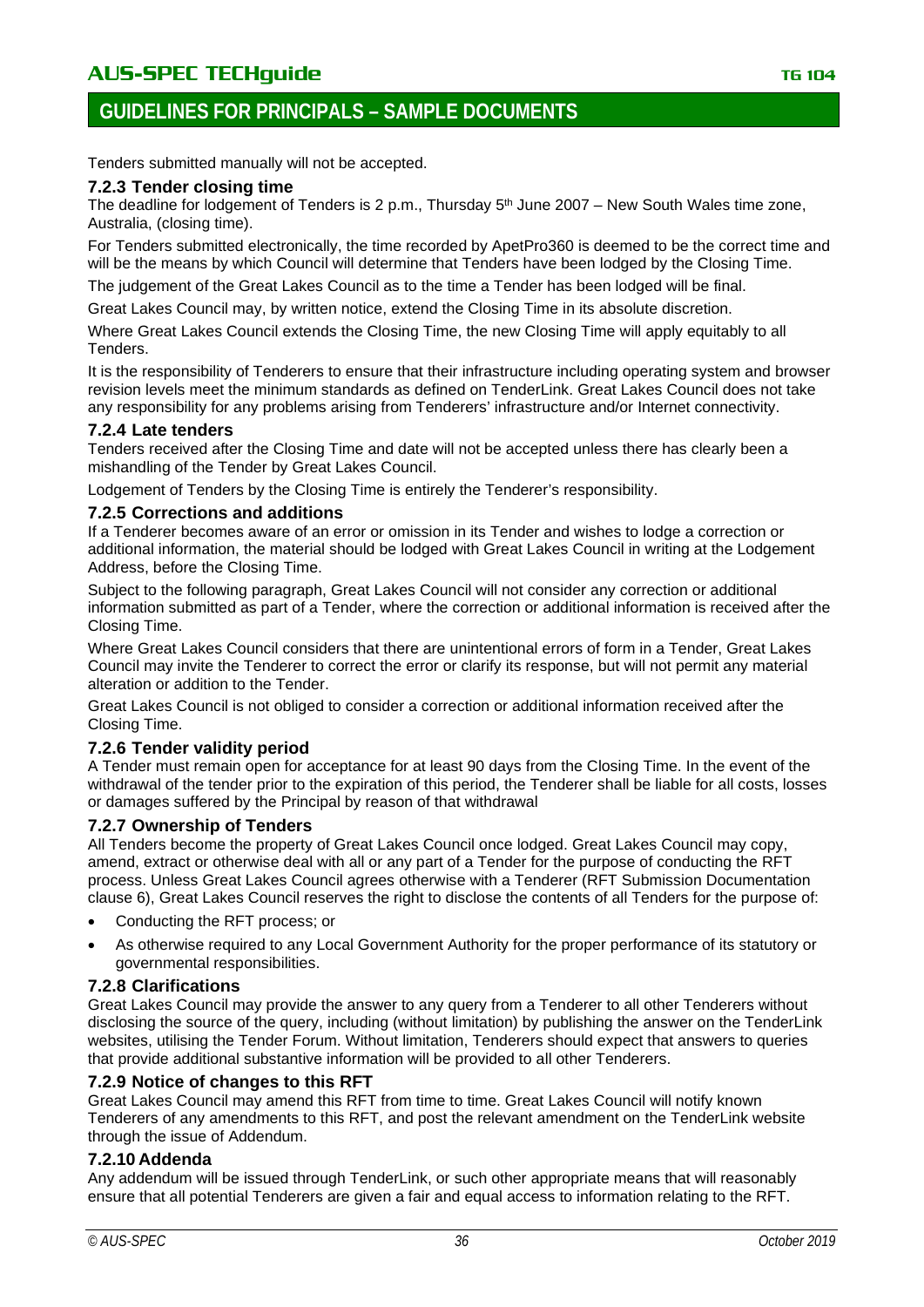# **GUIDELINES FOR PRINCIPALS – SAMPLE DOCUMENTS**

When an addendum is issued, TenderLink is designed to send a system-generated email to the email address of all registered users who have original Tender documentation, advising them of the issuance of an addendum.

# **7.2.11 Termination**

Great Lakes Council may terminate the Tender process at any time if it determines in its absolute discretion that it is in the public interest to do so.

# **7.3 TenderLink terms and conditions**

### **7.3.1 TenderLink tender system**

TenderLink is an online tendering system utilised by Great Lakes Council. TenderLink allows Tenderers to download Tender documentation and upload Tender responses. Tenderers must first register with TenderLink at [https://www.tenderlink.com/greatlakes.](https://www.tenderlink.com/greatlakes)

Access to and use of TenderLink is subject to terms and conditions. Tenderers must agree to comply with those terms and conditions and any applicable instructions, processes, procedures and recommendations as advised on TenderLink.

It is the responsibility of Tenderers to ensure that their infrastructure including operating system and browser revision levels meet the minimum standards as defined on TenderLink. Neither Great Lakes Council nor TenderLink take any responsibility for any problems arising from Tenderers' infrastructure and/or Internet connectivity.

Tenderers acknowledge that although TenderLink has implemented the security measures described on TenderLink, TenderLink does not warrant that unauthorised access to information and data transmitted via the Internet will not occur.

Tenderers should inform themselves concerning all security measures and other aspects of the TenderLink technical environment. Tenderers should make their own assessment of the TenderLink system prior to using it for any matter related to this RFT and no responsibility will be accepted by Great Lakes Council arising in respect of any use or attempted use by any party of TenderLink.

### **7.3.2 Registered Tenderers and notices**

In the event that Great Lakes Council elects to vary or supplement this RFT or change the conditions of Tender, it will make reasonable efforts to inform Tenderers in accordance with this clause.

Tenderers may be informed by notices and other information issued as addenda posted on this RFT page on TenderLink.

Tenderers who have registered and downloaded the Tender documentation should be notified by TenderLink via email of any addenda issuance. It is in the interest of Tenderers to ensure they have correctly recorded their contact details prior to downloading Tender documentation. If Tenderers have not recorded their details correctly, they should amend their details and download the Tender documentation again.

TenderLink requires Tenderers to log in to their system to collect addenda as notified.

Great Lakes Council will accept no responsibility if a Tenderer fails to become aware of any addendum notice which would have been apparent from a visit to the TenderLink page for this RFT.

If a Tenderer has obtained Tender documentation other than from TenderLink, they must visit TenderLInk, register as a user and download the Tender documentation for this RFT.

# **7.3.3 TenderLink Help Desk**

All queries and requests for technical or operational support must be directed to:

TenderLink Help Desk

Telephone: 1800 233 533

### Email: [support@tenderlink.com](mailto:support@tenderlink.com)

The TenderLink Help Desk is available between 8:30am and 5pm, Monday to Friday (excluding NSW and national public holidays).

### **7.3.4 Virus checking**

In submitting their Tenders electronically, Tenderers represent that they have taken reasonable steps to ensure that Tender response files are free of viruses, worms or other disabling features which may affect TenderLink and/or the Great Lakes Council's computing environment. Tenders found to contain viruses, worms or other disabling features will be excluded from the evaluation process.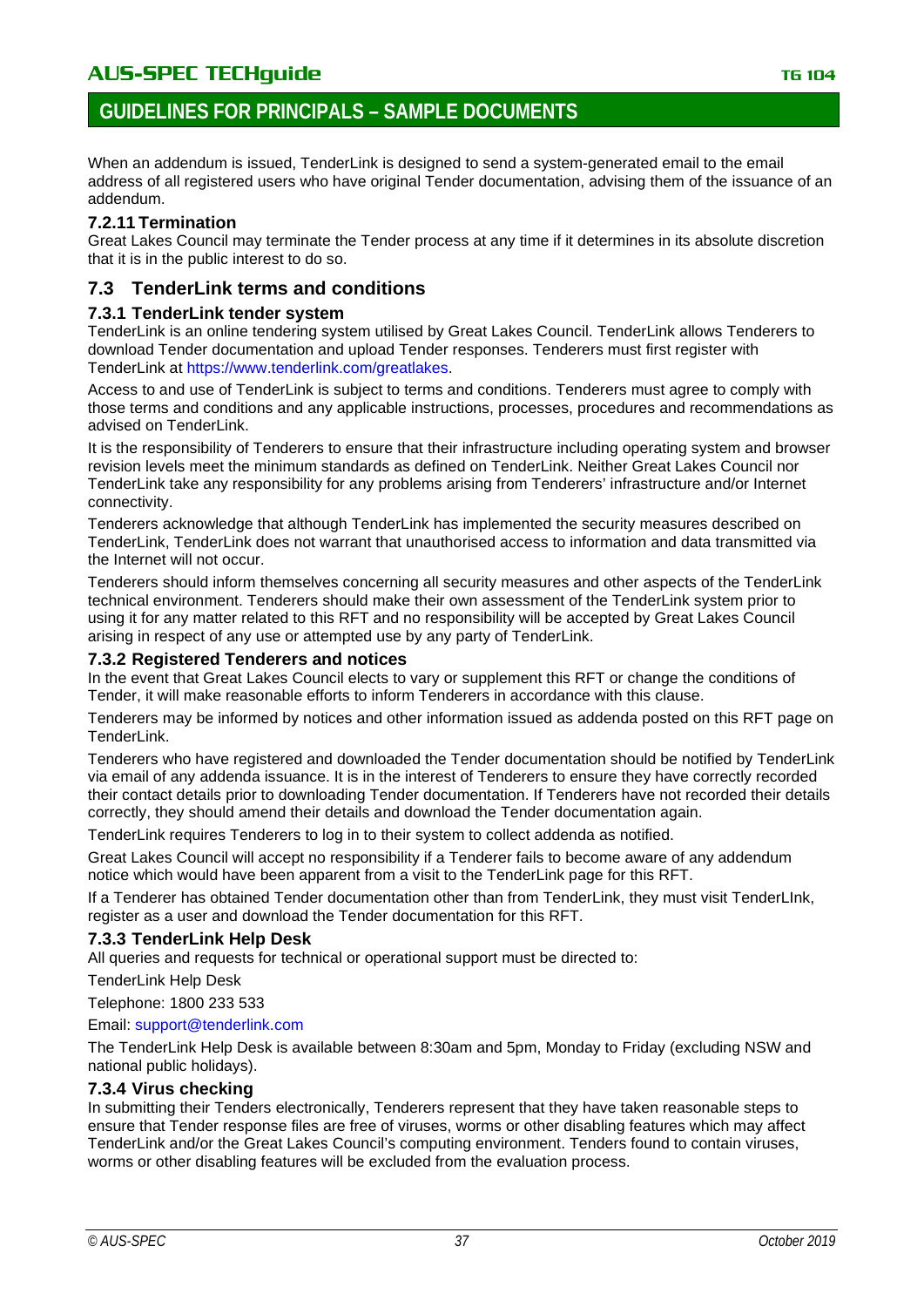# **GUIDELINES FOR PRINCIPALS – SAMPLE DOCUMENTS**

### **7.3.5 Proof of lodgement**

When a Tender lodgement has successfully completed, an official receipt should be provided on screen. The Apet360Pro record of the time and date the Tender was received will be conclusive evidence of successful lodgement of a Tender. It is essential that Tenderers save and print this receipt as proof of lodgement. A separate email confirming receipt of the Tender should also be automatically dispatched to the email address of the registered user whose details were recorded at login.

Failure to receive a receipt indicates that lodgement has not completed successfully.

#### **TENDERERS SHOULD NOTE THAT THEY HAVE TO ANSWER ALL MANDATORY QUESTIONS TO ENABLE LODGEMENT TO OCCUR.**

### **7.3.6 Security**

Tenderers acknowledge that although Apet360Pro has implemented security measures, Apet360Pro does not warrant that unauthorised access to information and data transmitted via the Internet will not occur.

Tenderers acknowledge that:

- Lodgement of their Tender on time and in accordance with these conditions of Tender is entirely their responsibility; and
- Great Lakes Council will not be liable for any loss, damage, costs or expenses incurred by Tenderers or any other person if, for any reason, a Tender or any other material or communication relevant to this RFT, is not received on time, is corrupted or altered or otherwise is not received as sent, cannot be read or decrypted, or has its security or integrity compromised.

# **7.4 Requirements for Tenders**

### **7.4.1 Specified compliance statements**

Tenderers should provide compliance statements indicating their compliance or otherwise with the Parts of this RFT that are listed in Clause 11 of Volume 4 (Tender Submission Documentation) including the Technical Specifications (Volume 2) and the Conditions of Contract (Volume 1).

Responses should be in the order in which the paragraphs or clauses appear and refer to the relevant paragraph or clause number.

Tenderers should only indicate 'Complies', 'Partially Complies', 'Does Not Comply' or 'Not Applicable' in accordance with the following definitions given to those terms:

| Compliance statement    | Definition                                                                                                                                                                                                                                                                                                                                                                                                                                                                                                                                                                                                                                                                                                                                                                                                                                                                                                                                                                                                                                                                                                                                                                                                                       |  |
|-------------------------|----------------------------------------------------------------------------------------------------------------------------------------------------------------------------------------------------------------------------------------------------------------------------------------------------------------------------------------------------------------------------------------------------------------------------------------------------------------------------------------------------------------------------------------------------------------------------------------------------------------------------------------------------------------------------------------------------------------------------------------------------------------------------------------------------------------------------------------------------------------------------------------------------------------------------------------------------------------------------------------------------------------------------------------------------------------------------------------------------------------------------------------------------------------------------------------------------------------------------------|--|
| Comply                  | In the case of a paragraph or a clause which imposes a condition or an obligation, 'Comply' means that<br>the Tenderer has submitted its Tender in full compliance with that condition or obligation.<br>In the case of a paragraph or a clause which specifies a characteristic or performance requirement,<br>'Comply' means that the Tenderer will provide the requirement as specified.<br>In the case of a paragraph or a clause which is of an informative nature only, 'Comply' means that the<br>clause has been read, understood and is agreed.<br>In the case of a paragraph or a clause where information has been requested, 'Comply' means that the<br>information has been provided to the required level of detail and in the required format.<br>In the case of a paragraph or a clause that specifies a future condition or an obligation, 'Comply' means<br>that the Tenderer will comply in full and on time with that condition or obligation.<br>Tenderers are encouraged to briefly explain how their Tender delivers the required outcomes.<br>Failure to provide details may lead to a Tender being considered less effective than other Tenders<br>where more comprehensive explanations were provided. |  |
| <b>Partially Comply</b> | In the case of a paragraph or a clause that imposes a condition or an obligation, 'Partially Comply' means<br>that the Tenderer has submitted its Tender in partial compliance with that condition or obligation.<br>In the case of a paragraph or a clause which specifies a characteristic or performance requirement,<br>'Partially Comply' means that the Tenderer will partially satisfy the requirement as specified.<br>In the case of a paragraph or a clause that is of an informative nature only, 'Partially Comply' means that<br>the clause has been read and understood but only partially accepted.<br>In the case of a paragraph or a clause where information has been requested, 'Partially Comply' means<br>that the Tenderer complies partially with the request for information to the required level of detail and in<br>the required format.<br>In the case of a paragraph or a clause that specifies a future condition or an obligation, 'Partially Comply'<br>means that the Tenderer will comply partially with that condition or obligation'.<br>Tenderers should provide an explanation for their partial compliance.                                                                               |  |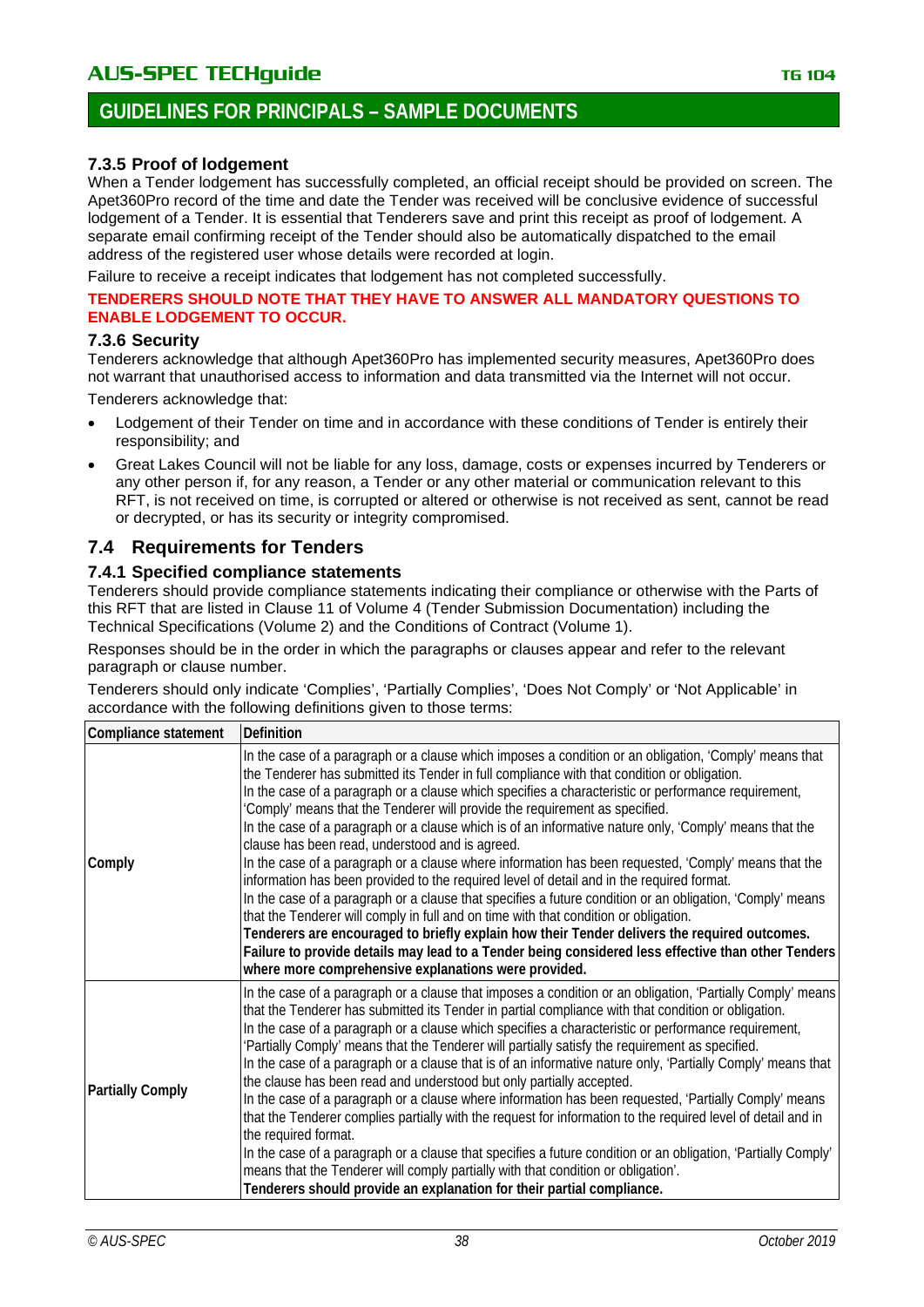# AU**S-SPEC TECHguide** The Contract of the Contract of The Contract of The Contract of The Contract of The Contract of The Contract of The Contract of The Contract of The Contract of The Contract of The Contract of The Contr

| Compliance statement | Definition                                                                                                                                                                                                                                                                                                                                                                                                                                                                                                                                                                                                                                                                                                                                                                                                                                                                                                                                                                                                        |  |  |
|----------------------|-------------------------------------------------------------------------------------------------------------------------------------------------------------------------------------------------------------------------------------------------------------------------------------------------------------------------------------------------------------------------------------------------------------------------------------------------------------------------------------------------------------------------------------------------------------------------------------------------------------------------------------------------------------------------------------------------------------------------------------------------------------------------------------------------------------------------------------------------------------------------------------------------------------------------------------------------------------------------------------------------------------------|--|--|
| Does not Comply      | In the case of a paragraph or a clause which imposes a condition or an obligation, 'Does Not Comply'<br>means that the Tenderer does not comply with that condition or obligation.<br>In the case of a paragraph or a clause which specifies a characteristic or performance requirement,<br>'Does Not Comply' means that the Tenderer will not provide the requirement as specified.<br>In the case of a paragraph or a clause which is of an informative nature only, 'Does Not Comply' means<br>that the clause has been read, understood and not agreed.<br>In the case of a paragraph or a clause where information has been requested, 'Does not Comply' means<br>that the information has not been provided nor in the required format.<br>In the case of a paragraph or a clause that specifies a future condition or an obligation, 'Does not<br>Comply' means that the Tenderer will not comply with that condition or obligation.<br>Tenderers should provide an explanation for their non-compliance. |  |  |

If a Tenderer does not include a compliance statement where required in relation to any paragraph or clause or does not use the defined terms above in any required compliance statement, this may be treated by Great Lakes Council as meaning that the Tenderer 'Does not Comply' with the paragraph or clause in its absolute discretion.

### **7.4.2 Electronic tender**

Tenderers will utilise the Apet360Pro web portal for the submission of information to complete their response to RFT Volume 4 Tender submission documentation – tender assessment questions.

### **7.4.3 Content and format requirements**

This RFT contains various content and format requirements.

Subject to clause 2.5, Great Lakes Council will only give further consideration to a Tender where, at the time of opening, the Tender meets the minimum content and format requirements.

The Minimum Content and Format Requirements are that the Tender must:

- Be presented in the English language; and
- Unless otherwise specified, express all measurements in Australian legal units of measurement.
- Contain prices meeting the requirements as stated in clause 4.12.

Great Lakes Council at its absolute discretion, may also exclude Tenders from the evaluation process where other Content and Format Requirements are not substantially met.

### **7.4.4 Conditions for participation**

Tenders must address the Conditions for participation specified below. The Conditions for participation are mandatory requirements. They are minimum standards that suppliers must meet in order to participate in this procurement process.

Tenderers failing to meet the Conditions for participation will be excluded from the evaluation process. The Conditions for participation are:

- The Tenderer and subcontractors must not be bankrupt or insolvent;
- The Tenderer and its subcontractors must not be named as not complying with the Equal Opportunity for Women in the Workplace Act 1999. (For Australian companies only)
- The Tenderer and its subcontractors must not be named on the list of persons and entities designated as terrorists under the Charter of United Nations (Anti-Terrorism Measures) Regulations 2001.

### **7.4.5 Alterations, erasures or illegibility**

Tenders containing alterations or erasures; handwritten amendments which are not initialled; or information which is not clear or legible, may be excluded from the evaluation process.

### **7.4.6 Tenderer details**

Tenderers should provide sufficient information in response to questions in the Volume 4 Tender submission documentation, specifically the Tenderer profile, to enable Great Lakes Council to clearly identify the legal entity with which a contract for the requirement in this RFT may be entered. After submission of a Tender, the Tenderer should promptly notify Great Lakes Council of any changes to this information.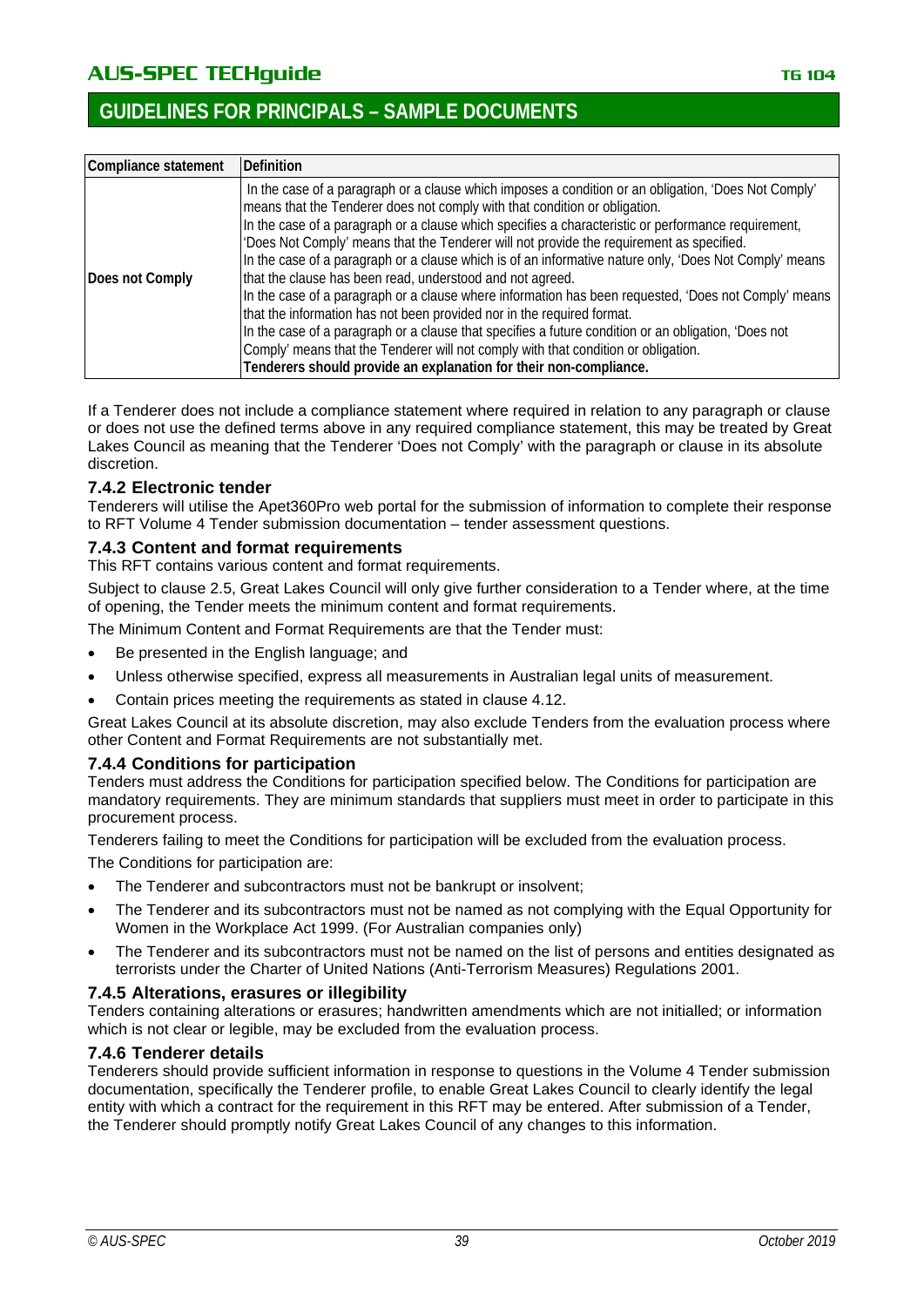# **7.4.7 Confidential**

Subject to this clause, Great Lakes Council will treat information provided by Tenderers in connection with this RFT as confidential information prior to the award of a contract and in respect of unsuccessful Tenderers, after the contract is awarded.

Notwithstanding the above paragraph, Great Lakes Council's obligation to keep confidential information provided by Tenderers will not be taken to have been breached to the extent that the information:

- Is disclosed by Great Lakes Council to its advisers, officers, employees or subcontractors solely in order to conduct the RFT process;
- Is disclosed to Great Lakes Council's internal management personnel, solely to enable effective management of auditing of the RFT process;
- Is disclosed by Great Lakes Council to the Councillors of Great Lakes Council;
- Is shared by Great Lakes Council within Great Lakes Council's organisation, or with another Local Government agency, where this fits within NSW Local Government Legislation;
- Is authorised or required by law to be disclosed:
- Is required to be disclosed in order to comply with NSW Local Government Legislation;
- Is in the public domain otherwise than due to a breach of the relevant obligations of confidentiality.

In addition, in response to RFT Volume 4 Confidentiality Tenderers should note that Great Lakes Council will only agree to treat information as confidential in cases that it considers to be appropriate in all the circumstances.

# **7.4.8 Alternative offers**

In addition to lodging a Tender that complies with Volume 2 Technical specification, Tenderers may lodge a proposal with an alternative offer.

Information detailing the alternative offer(s) in detail is to be provided, with corresponding financial impacts, in a separate document and uploaded against the pricing question. This information will include what changes to the technical specification, contract documents, etc. is required to undertake the alternative offer(s).

Alternative offers will be considered at the sole discretion of Great Lakes Council and shall satisfy the Principal's basic commercial and performance objectives, and technical and legal requirements.

# **7.4.9 Joint tenders**

A joint Tender from two or more Tenderers may be considered by Great Lakes Council at its discretion.

A joint Tender should be submitted for and on behalf of each member of the Tendering consortium, and must specify the structure and membership of the consortium, the role of each consortium member in providing the requirement in this RFT, and the extent to which each consortium member guarantees the performance of each other consortium member's role.

A consortium must contract with Great Lakes Council as one single separate legal entity and provide a single point of contact for the consortium. A joint Tender submitted on the basis that two or more organisations will be jointly and severally liable may be considered.

# **7.4.10 Informal tenders and compliance**

The Council may, in its discretion, reject any Tender that does not furnish all information or comply with all requirements of, or contains provisions not required or allowed by, the RFT.

Subject to the provisions of the NSW Local Government (General) Regulation 2005, Council shall be entitled in respect of any Tender to waive strict compliance with any of the requirements of the RFT if, in Council's discretion, the non-compliance is of a minor nature and does not materially prevent a proper assessment of Tenders.

# **7.4.11 Conditions of contract**

The terms and conditions on which Great Lakes Council intends to engage with the successful Tenderer (if any) will be in accordance with Volume 1 (Conditions of Contract). Tenderers are advised Great Lakes Council's preference is to execute contracts without changes to the terms and conditions therein other than the schedules which are currently blank.

Where a Tender is based on the Conditions of contract being changed, the cost to Great Lakes Council, project impact and associated overheads will be included in determining value for money.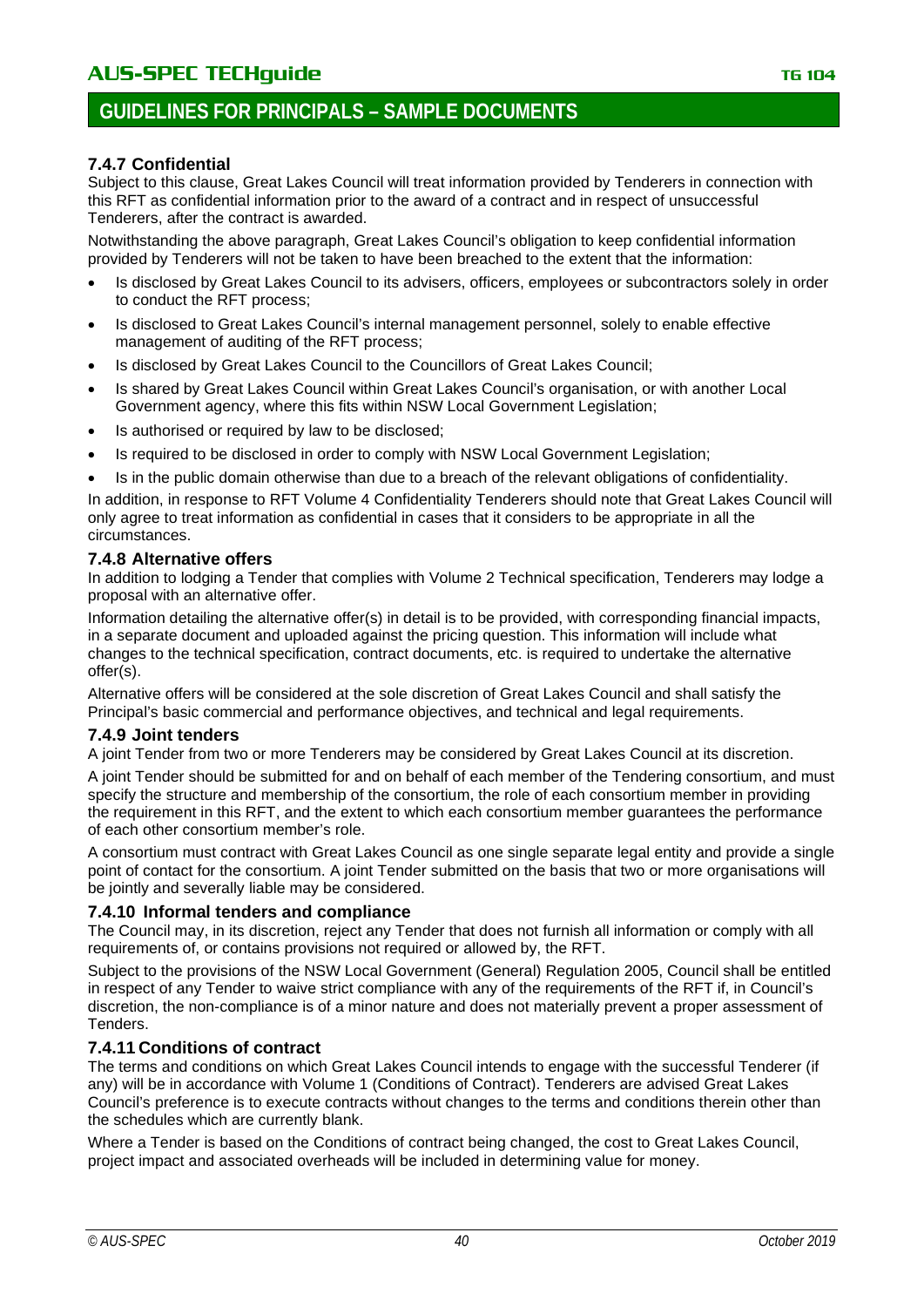# **GUIDELINES FOR PRINCIPALS – SAMPLE DOCUMENTS**

# **7.4.12 Prices**

Unless otherwise specified, prices must:

- Be expressed in Australian Dollars and as exclusive of applicable tax, consumption tax or duties. These taxes and duties are to be identified separately.
- Remain unalterable for the Tender validity period as specified in clause 2.6;
- Not vary according to the mode of payment; and
- Take into account the liability, indemnity and other relevant provisions regarding risk in the Conditions of contract and the technical specification.

#### **Lump Sum Contract**

The price submitted by the tenderer is a lump sum price for the undertaking of the contract. Tenders are advised to ignore any restriction on the use of lump sums as set out in the **Pay items** included in the technical specification.

#### **7.4.13 Insurance**

The successful Tenderer and their subcontractors will be required to have in place insurance arrangements as detailed below, the successful Tenderer shall seek approval from Council to any changes to those requirements specified below. Such insurance shall be maintained throughout the term of the contract.

#### **Insurance of employees**

Workers compensation or personal accident and illness insurance. Insurance against any death of or injury to persons employed by the Service Provider as required by the Workers Compensation Act 1987. Alternatively where the service Provider has no employees and in lieu of workers compensation insurance, Insurance for personal accident and illness under a policy that provides weekly benefits of at least 75% of weekly income, death and capital benefits of at least \$250,000, and minimum benefit period of 24 months.

#### **Public liability insurance**

Insurance against the death or injury to any third party or parties or loss of or damage to any property including loss of use of property whether it is damaged or not whatsoever caused during the course of the contract. The policy shall contain a cross liability clause and a "principal's clause" and shall have a limit of indemnity of not less than the amount indicated for any one occurrence, but shall be *unlimited in the aggregate*. The amount of coverage is to be a minimum of \$20 million.

When providing a copy of the certificate of currency, the insurance agent is to supply details of all exclusions listed in the policy – nonconformance will disqualify your tender.

#### **Motor vehicle insurance**

In the case of any motor vehicle used in the performance of the contract, a Motor Vehicle Insurance covering accidental damage, fire and theft. The policy shall be for a sum not less than the full market value of the vehicle. In addition, where such vehicles are:

*Registered Vehicles*

- Insurance against any injury to any third party or parties under a Compulsory Third Party Insurance as required by the NSW Motor Accidents Act 1988; and
- Insurance against loss of or damage to any property whatsoever caused by the use of the vehicle when being driven by the Service Provider, its employees or any person not employed by the Service Provider. The policy shall have a limit of indemnity of not less than \$20,000,000 and shall be extended to include "CTP Gap Coverage Endorsement" cover and shall note the interest of the Principal as an insured.

The amount of coverage is to be a minimum of \$20 million.

### *Unregistered Vehicles (Plant)*

Note: Any damage arising as a result of the plant being used as a "tool of trade" is to be covered by either an extension of the Service Provider's comprehensive motor vehicle insurance or the liability endorsed onto the Service Provider's public liability insurance.

### **Insurance of the Works**

Insurance against loss or damage to the Works, temporary Works and all materials and other things brought onto a site by or on behalf of the Service Provider. The policy shall include a cross-liability clause and a "principal's" clause. The amount of coverage is the contract sum + 20%.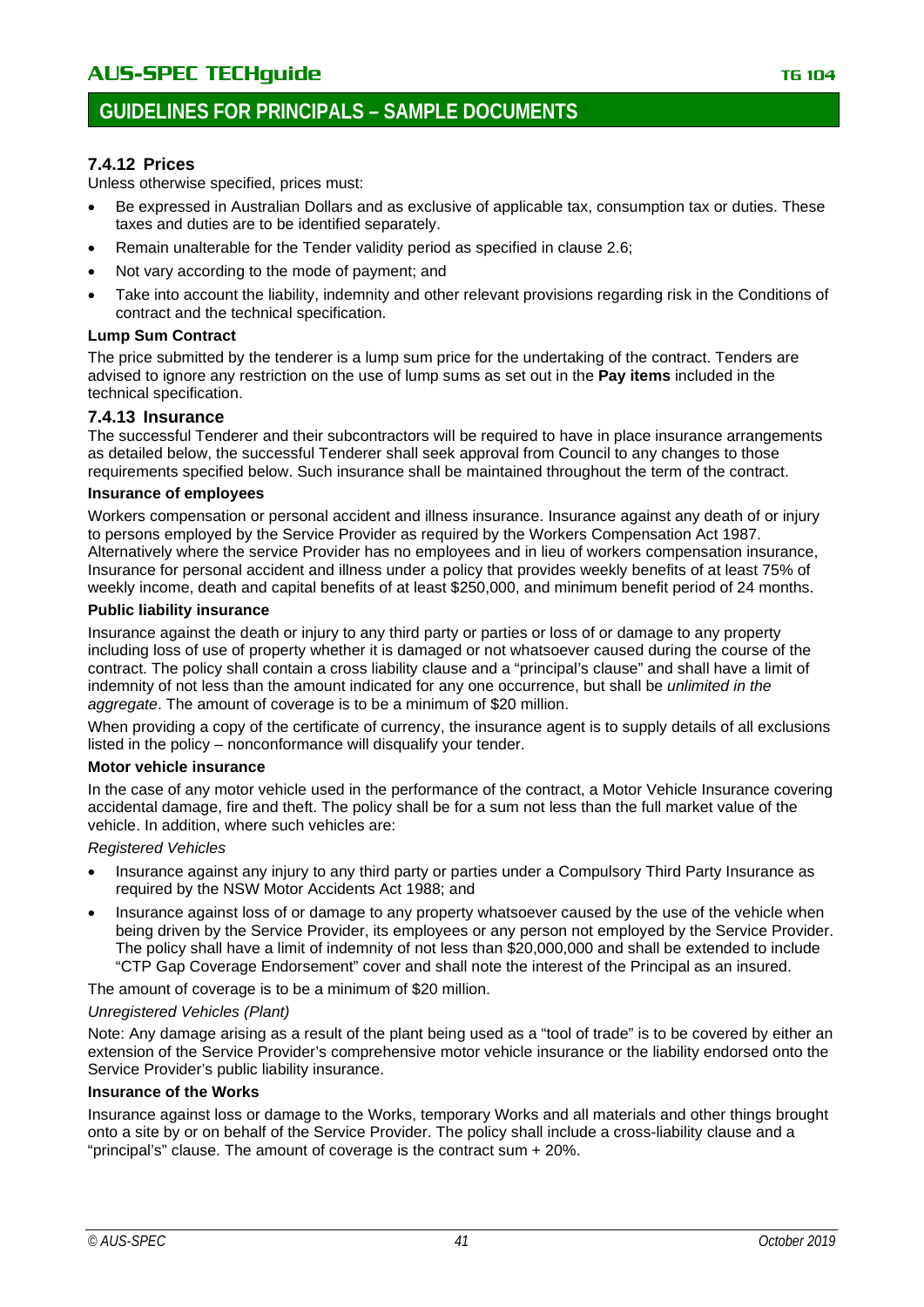# **GUIDELINES FOR PRINCIPALS – SAMPLE DOCUMENTS**

As part of their Tender, Tenderers must detail the insurance they have in place (providing copies of certificates of currency of insurance), or will have in place if chosen as the successful Tenderer, in Volume 4 (Tender submission documentation).

#### **Marine liability insurance**

The policy is to be in the name of the Contractor with the Principal as an additional name insured and is to cover the Contractor, the Principal, and all subcontractors employed from time to time in relation to the Works for their respective rights and interests and cover their liabilities to third parties. The policy is to be for an amount not less than \$5,000,000 for any one occurrence and shall include cross-liability and waiver of subrogation clauses under which the insurer, in respect of liability, agrees that the term 'insured' applies to each of the persons covered as if a separate insurance policy had been issued to each of them and generally agrees to waive all rights of subrogation or action against any of the persons covered.

#### **Professional Indemnity Insurance**

The policy is to cover the Contractor for liability to the Principal for a minimum amount of \$500,000 or 20% of the Contract Sum, whichever is greater, to a maximum of \$5,000,000 for loss (whether economic loss only or other loss) in a single occurrence arising from errors or omissions in design of the Works carried out by the Contractor or any subcontractor.

### **7.4.14 Subcontractors**

If a Tenderer proposes that any part of the requirement in this RFT is to be performed under subcontracts, the names of the proposed subcontractors and details of the work proposed to be undertaken by them must be set out in the response required under Volume 4 (Tender submission documentation).

The successful Tenderer will:

- Be responsible for the actions of any subcontractor; and
- At all times remain responsible for the delivery of the requirement as set out in Volume 2 (Technical Specification).

### **7.4.15 Selected subcontract work**

Great Lakes Council has identified the following contractors and work in accordance with clause 10 of AS 2124.

| <b>Works</b> | Subcontractor |
|--------------|---------------|
|              |               |
|              |               |
|              |               |

The Tenderer is to recognise the Principal's listing of selected Contractors in the Tender submission documentation, clause 2.8.2.

### **7.4.16 Nominated subcontract work**

Great Lakes Council has identified the following contractors and work in accordance with clause 10 of AS 2124.

| <b>Works</b> | Subcontractor |
|--------------|---------------|
|              |               |
|              |               |
|              |               |

The Tenderer is to recognise the Principal's listing of nominated Contractors in the Tender submission documentation, clause 2.8.3.

### **7.4.17 Supporting material**

The Tenderer may provide such supporting material with their Tender, as the Tenderer considers appropriate. Such material may be considered by Great Lakes Council, but does not form part of the Tender for evaluation purposes.

### **7.4.18 Security, probity, risk and financial checks**

Great Lakes Council reserves the right to perform such security or financial checks and procedures as Great Lakes Council considers necessary in relation to the Tenderer, its officers, employees, partners, associates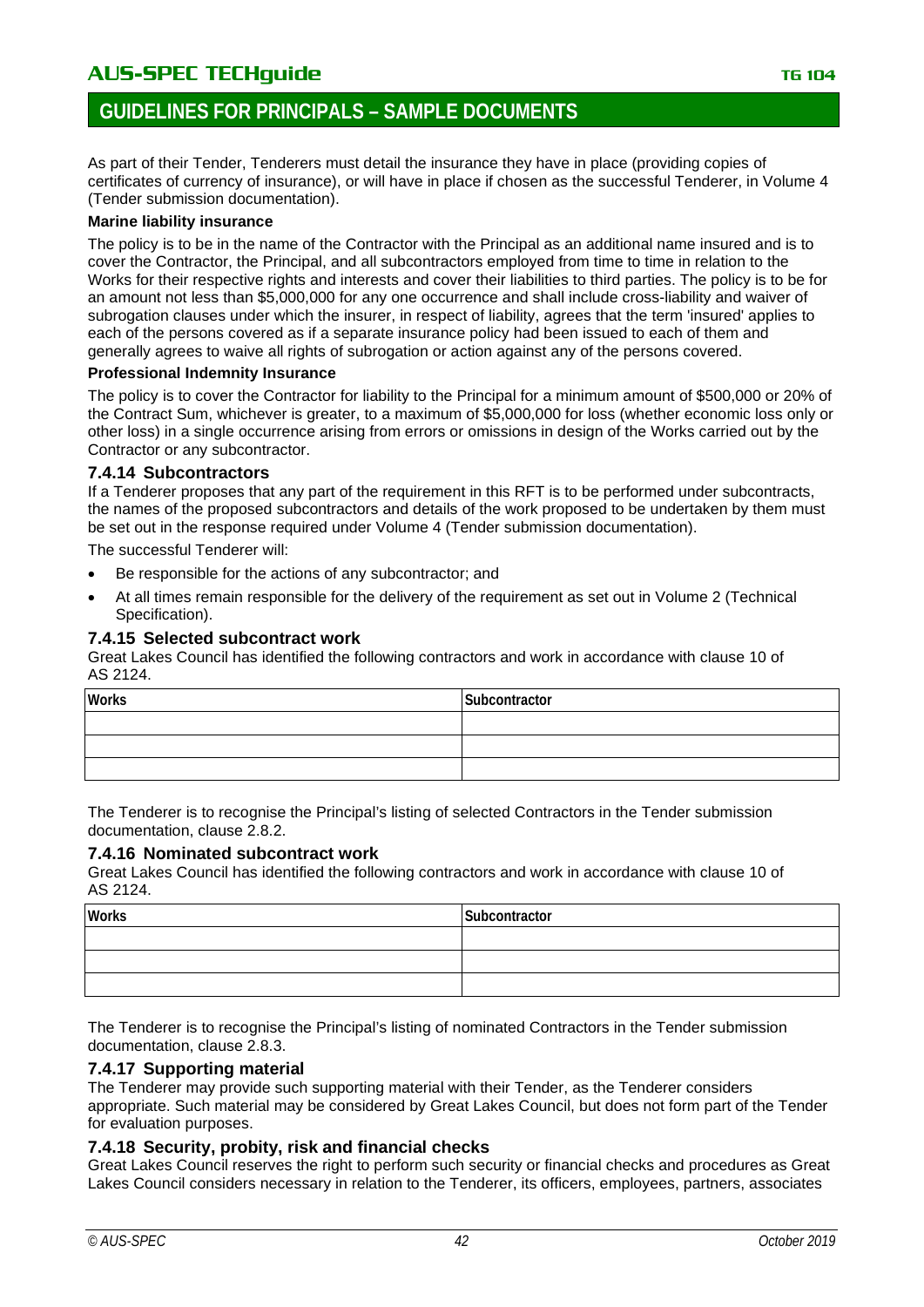or related entities (including consortium members and their officers or employees if applicable). These checks may include (without limitation) ascertaining risk associated with each Tenderer in relation to:

- Financial viability;
- Corporate history;
- Significant litigation (past, present or pending);
- Past performance;
- Experience, qualifications and skills of resources; and
- Other issues of risk.

Each Tenderer agrees to provide, at its cost, all reasonable assistance to Great Lakes Council in this regard.

### **7.4.19 Great Lakes Council's confidential information**

Tenderers are required to ensure that any of the employees, agents or subcontractors involved in meeting Great Lakes Council's requirements do not either directly or indirectly record, divulge or communicate to any person, any confidential information concerning the affairs of Great Lakes Council or a third party acquired or obtained in the course of preparing a Tender, or any documents, data or information provided by Great Lakes Council and which Great Lakes Council indicates to Tenderers is confidential or ought reasonably to know is confidential.

# **7.5 Participation in the RFT process**

### **7.5.1 Acknowledgment and disclaimer**

Great Lakes Council, its officers, employees, advisors and agents:

- Make no express or implied representation or warranty as to the currency, reliability or completeness of the information contained in this RFT;
- Make no express or implied representation or warranty that any estimate or forecast will be achieved or that any statement as to future matters will prove correct; and
- To the extent permitted by law, expressly disclaim all liability arising from information contained in or omitted from this RFT or otherwise provided to a Tenderer.

It is the responsibility of Tenderers to obtain all information necessary or convenient for the preparation of their Tenders. Each Tenderer is deemed to have:

- Acquainted itself with all aspects of the site conditions, this RFT and all other documents included or referred to in it;
- Examined all other information provided by the Councils to the Tenderer in connection with this RFT;
- Examined all other relevant information available on reasonable enquiry; and
- Satisfied itself as to the completeness, correctness and sufficiency of the RFT; before submitting the Tender.

If a Tenderer has any doubts as to the meaning of any portion of the RFT they shall either:

- Ask Council's Contact Officer for clarification, which clarification shall be valid only if issued in writing. Any clarification given pursuant to this clause may also be issued to all other prospective Tenderers.
- Object to any term. If a Tenderer does object to any term they should submit a price in compliance with the RFT and a price with the removal of the item/section to which the Tenderer objects.

No claims that a Tenderer was disadvantaged by lack of information, or ability to resolve ambiguities, will be considered. Where Tenderers have made assumptions in preparing their Tender, these are to be clearly defined in the Tender.

In submitting a Tender, each Tenderer acknowledges that it has not relied on any express or implied statement, representation or warranty as to the truth, accuracy or completeness of the information contained in this RFT, or otherwise provided to a Tenderer by Great Lakes Council or on Great Lakes Council's behalf.

Great Lakes Council will not be liable to any Tenderer on the basis of any promissory estoppel, quantum meruit or other contractual, quasi contractual or restitutionary grounds whatsoever or in negligence as a consequence of any matter relating or incidental to a Tenderer's participation in this RFT process, including instances where:

• A Tenderer is not invited to participate in any subsequent process following completion of this RFT process;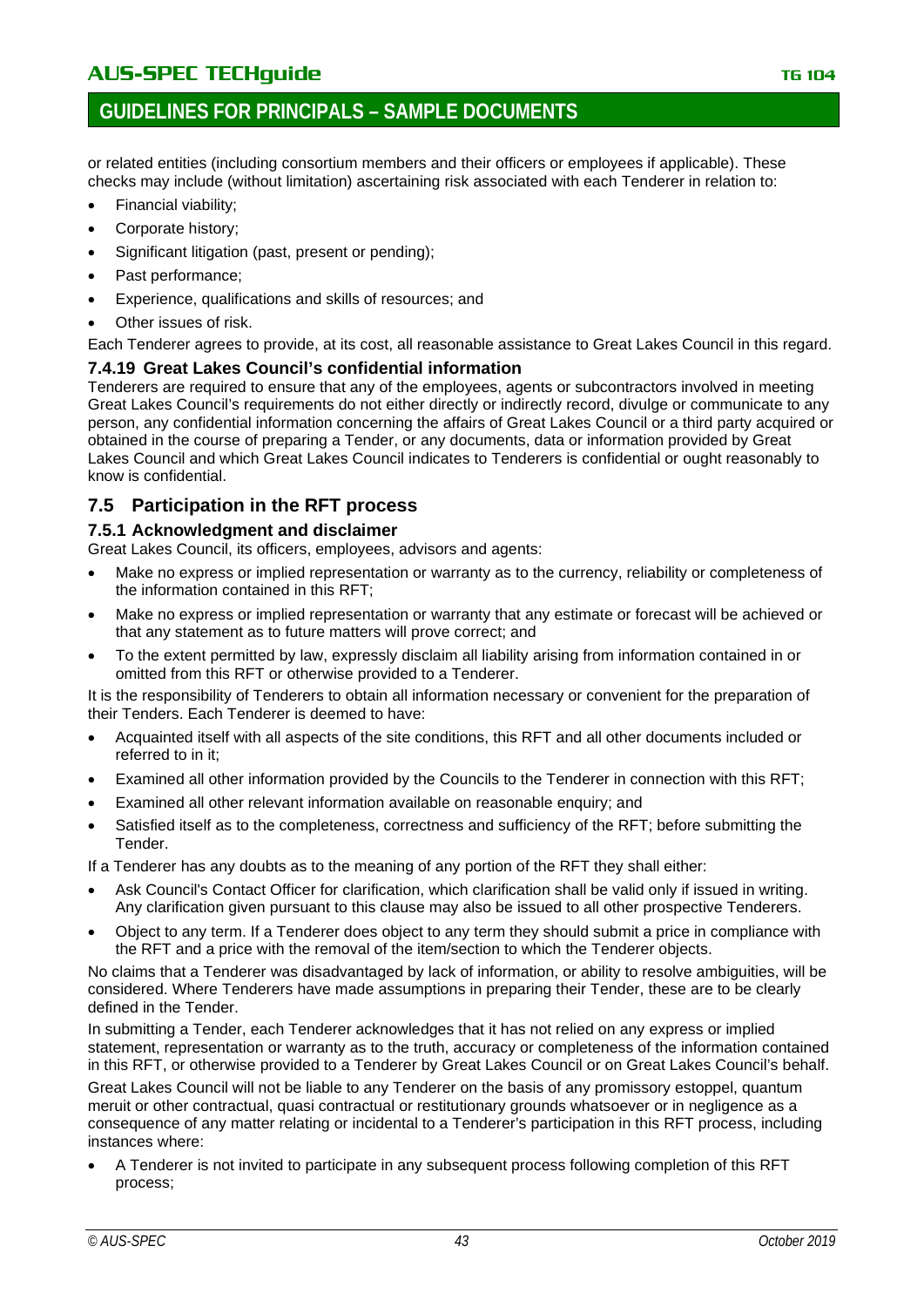# **GUIDELINES FOR PRINCIPALS – SAMPLE DOCUMENTS**

- Great Lakes Council varies the RFT process;
- For reasons of public interest, Great Lakes Council decides to terminate the RFT process or not to contract for all or any of the requirements; or
- Great Lakes Council exercises or fails to exercise any of its other rights under or in relation to this RFT.

### **7.5.2 Discrepancies, errors and omissions**

A Tenderer that finds any discrepancy, error or omission in the RFT shall notify Council's Contact Officer prior to the Tender closing date and time.

#### **7.5.3 Goods and services tax**

Tenderers unit rates for services/materials tendered are to be shown as "exclusive of GST", upon the allocation of work, the amount of GST will be required to be shown separately on the supplier's invoice. All rates and prices are deemed to include all overheads; insurances; delivery and set up costs (where applicable); statutory charges; small tools and consumables.

### **7.5.4 Tenderer costs**

All expenses and costs incurred by a Tenderer in connection with this RFT, including (without limitation) preparing and lodging a Tender, providing Great Lakes Council with further information, attending interviews and participating in any subsequent negotiations, are the sole responsibility of the Tenderer.

Great Lakes Council will not be responsible for any costs or expenses incurred by Tenderers in complying with the requirements of this RFT.

### **7.5.5 No contract**

Nothing in this RFT should be construed to give rise to any contractual obligations or rights, express or implied, by the issue of this RFT or the submission of a Tender in response to it.

#### **No contract will be created until a formal written letter of engagement is executed, between Great Lakes Council and a Tenderer.**

#### **7.5.6 Opening of tenders and information concerning tenders**

Tenders will be opened by the tender opening committee immediately after the advertised closing time and date. The public may attend.

A schedule of the name of the Tenderer, together with such remarks as may be relevant, will be exhibited in the public notice area of the Council Chambers.

### **7.5.7 Contract commencement date**

The commencement of the Contract is nominated as the date of dispatch of the letter of acceptance of tender to the successful Tenderer or such other date detailed in the letter of acceptance. There shall be no Contract prior to the issue of a letter of acceptance.

Council does not bind itself to accept the lowest or any Tender submitted, nor will it be responsible for any, or pay for, expenses or losses, incurred by any Tenderer in the preparation of the Tender.

All Tenderers will be notified in writing of either a decision, or evaluation update within a reasonable period of time after the Tender close date.

### **7.5.8 Limited liability**

In the event a court finds there to be a contract between Great Lakes Council and a Tenderer regarding the conduct of this RFT process, contrary to clause 5.5, the Tenderer acknowledges that Great Lakes Council's liability for any breach of the terms of such contract is limited to the Tenderer's costs of participation in the RFT process, and does not include liability for any lost profit, lost opportunity or other losses of the Tenderer.

### **7.5.9 Public statements**

Tenderers must not make any public statements (including without limitation providing information or documents for publication in any media) in relation to this RFT or any subsequent contract arising out of this RFT, without Great Lakes Council's prior written approval.

Great Lakes Council will not withhold its approval to the extent the Tenderer is required to disclose information by the rules of a stock exchange.

### **7.5.10 Great Lakes Council's rights**

Notwithstanding any other provision of this RFT, Great Lakes Council reserves the right, at any time to:

- Alter, amend or vary this RFT and the process outlined in this RFT;
- If Great Lakes Council considers that it is in the Public Interest to do so, suspend or terminate this RFT process or any part of it;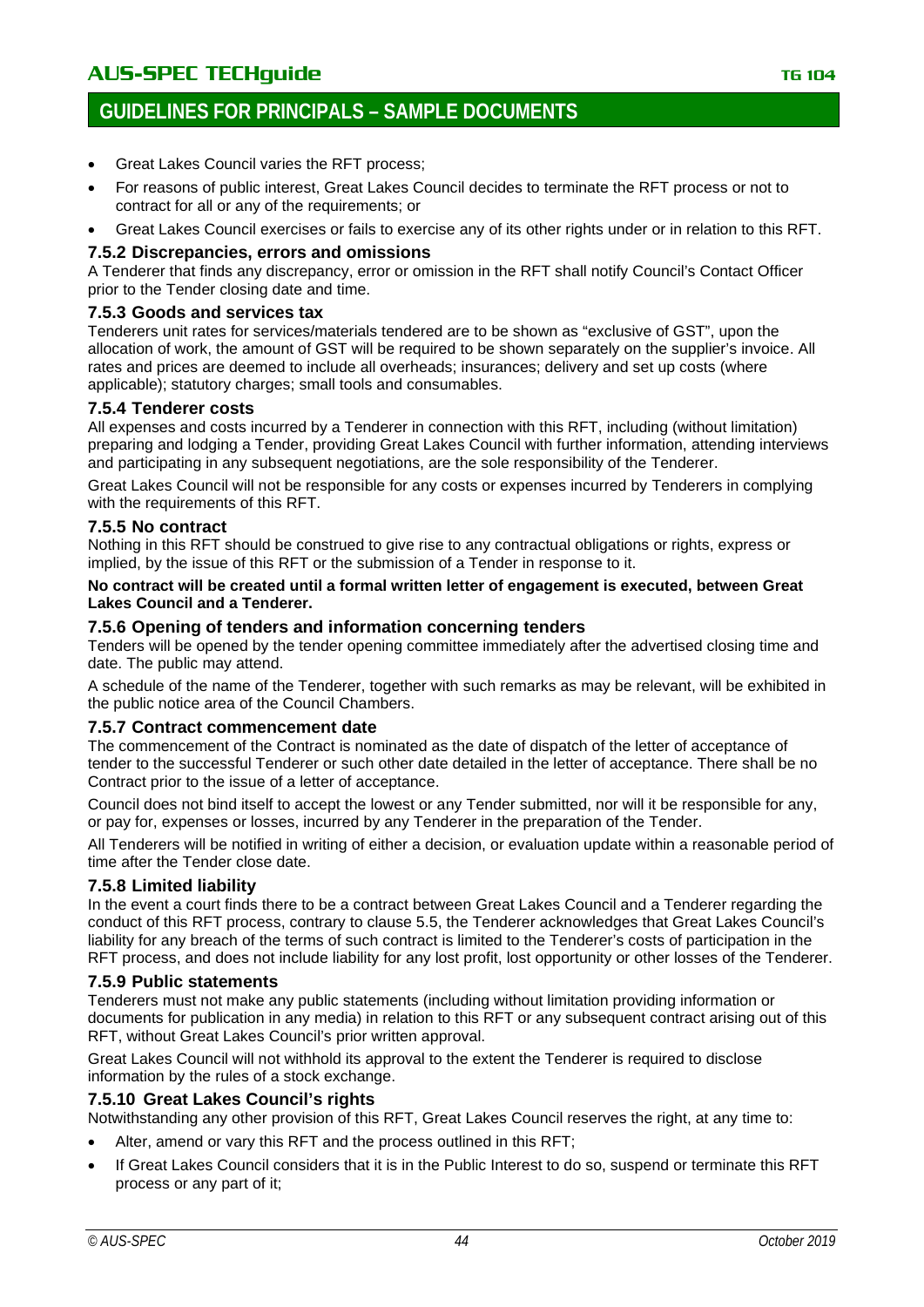# **GUIDELINES FOR PRINCIPALS – SAMPLE DOCUMENTS**

- Require additional information or clarification from any Tenderer or anyone else, or provide additional information or clarification to any Tenderer or anyone else;
- Negotiate or not negotiate with any one or more Tenderers, and discontinue negotiations at any time;
- Allow, or not allow, the successful Tenderer to enter into the proposed contract in the name of a different legal entity from that which provided a response to this RFT;
- Add to, alter, delete or exclude any of the requirement to be provided by the preferred Tenderer under this RFT; and
- Alter, amend or vary the terms of Volume 1 (Conditions of contract) at any time, including without limitation during negotiations.

For the avoidance of doubt, Great Lakes Council may exercise its rights under this clause and elsewhere in this RFT at any time and in its absolute discretion, unless this RFT or the NSW Government Procurement Guidelines for Local Government expressly provides otherwise.

For the avoidance of doubt, it may be in the Public Interest suspend or terminate this RFT process if:

- There is a decision made to cancel or vary the program to which the procurement relates;
- There is a machinery of government change which affects responsibilities between agencies for programs to which the procurement relates;
- Unforeseen technological or environmental change occur which affects the business case for the procurement as specified;
- Unforeseen technical or operational problems occur which can be attributed to inadequate, incorrect or inappropriate specifications in the request document;
- There is a discovery of new information materially affecting the policy or operational effectiveness of the continuation of a project and/or procurement as specified;
- Funding is unavailable or insufficient through changes to appropriations or inability to obtain authority where necessary; or
- Great Lakes Council deems suspension or termination of the RFT to be in the public interest.

### **7.5.11 Conflict of interest**

Tenderers must include in their Tender details of any known circumstances that may give rise to an actual or potential conflict of interest with Great Lakes Council in responding to this Tender or in the provision of the property or services specified in the Technical Specification.

To the best of the Tenderers "knowledge and belief, after due enquiry, the Tenderer shall confirm that no family relationship exists between:

- On the one hand, the Tenderer or any employee of the Tenderer directly or indirectly involved in the preparation or submission of the Tender; and
- On the other hand, any official or employee of Council involved in the evaluation of the Tender or administration of the Tender or in possession of confidential information relating to the Tender.

Disclosure of family relationships with Council officials or employees shall include details of the nature and extent of the relationship or association.

The Tenderers shall notify Council in writing immediately any provision of this conflicts of interest declaration becomes incorrect, with full details of the reasons.

If at any time after the Tender is submitted to Great Lakes Council, an actual or potential conflict of interest arises or may arise for any Tenderer, that Tenderer must immediately notify Great Lakes Council in writing with full details of the reasons. Great Lakes Council may, in its absolute discretion:

- Enter into discussions to seek to resolve such conflict of interest;
- Disregard the Tender submitted by such a Tenderer; or
- Take any other action as it considers appropriate.

### **7.5.12 False or misleading claims**

If a Tenderer is found to have made false or misleading claims or statements or obtains improper assistance, Great Lakes Council may reject that Tenderer's Tender from any further consideration.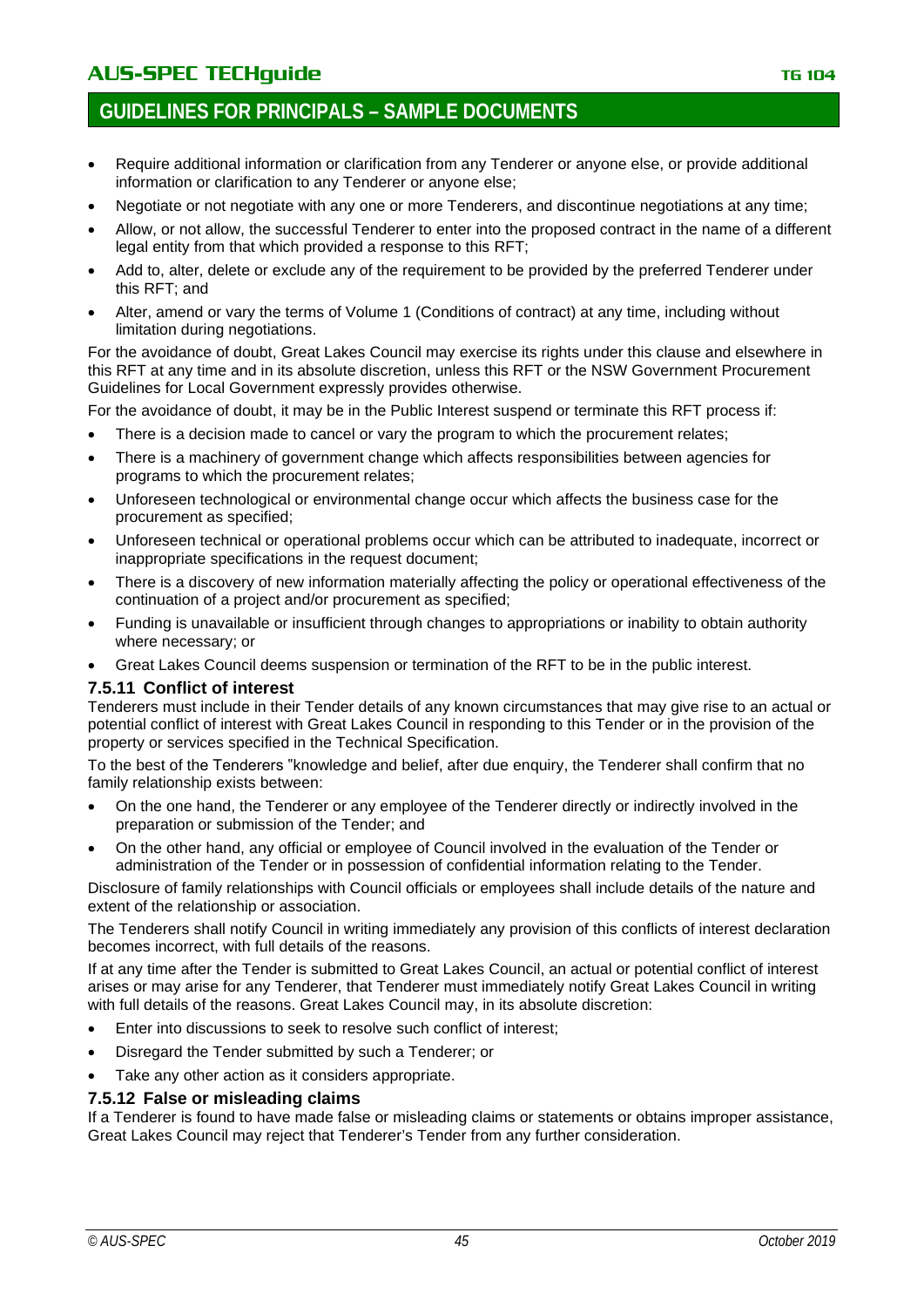# **7.5.13 Unlawful inducements**

Tenderers and their officers, employees, agents and advisors must not violate any applicable laws or Great Lakes Council policies in relation to unlawful inducements in connection with the preparation or lodgement of their Tender and the RFT process.

### **7.5.14 Canvassing support**

Any Tenderer who directly or indirectly canvasses support from an elected member or employee of the Council will be disqualified and the preliminary deposit paid by the Tenderer (if applicable) shall be forfeited.

### **7.5.15 Collusive tendering**

Tenderers and their officers, employees, agents and advisors must not engage in any collusive Tendering, anti-competitive conduct or any other similar conduct with any other Tenderer or person in relation to the preparation or lodgement of their Tender or the RFT process.

Tenderers must ensure that:

- Neither the Tenderers, nor any of its officers, employees or agents, has knowledge of the Tender prices of any other Tenderer prior to the Tenderer submitting its Tender; and
- Prior to the close of Tenders, neither the Tenderers, nor any of its officers, employees or agents, disclosed the Tender price submitted by the Tenderer to any other Tenderer or to any other person except a person who was assisting to submit its Tender.

Tenderers must not provide information, whether directly or indirectly, to any person or organisation to assist any other Tenderer to prepare a separate Tender.

#### **7.5.16 Business ethics**

Great Lakes Council's policy is to engage in the highest standards of ethical behaviour and fair dealing. Council requires the same standards from those with whom it contracts. Tenderers acknowledge Great Lakes Council's "Statement of business ethics" policy, and that they have read and understand the contents of that document and agree to comply with the requirements referred to therein. Refer to "Great Lakes Council Statement of Business Ethics" Document – Appendix 1 included with this document.

# **7.6 Great Lakes Council policy requirements**

### **7.6.1 Freedom of information**

Tenderers should note the operation of the *Freedom of Information Act 1989*, which gives members of the public the right of access to documents in the possession of Great Lakes Council and its agencies.

Tenderers should obtain their own independent professional advice on the impact of this Act on their participation in the RFT process.

### **7.6.2 Privacy**

Great Lakes Council is obliged to protect personal information in accordance with the principles in the *Privacy and Personal Information Protection Act 1998* (Privacy Act). Great Lakes Council reserves the right at any time not to disclose any information that is subject to, or that Great Lakes Council reasonably believes could be subject to, protection under the *Privacy Act*.

Tenderers must comply with applicable obligations under the Principles in the *Privacy Act*.

If Great Lakes Council discloses any personal information to Tenderers, they must also comply with the public-sector obligations under the *Privacy Act*, to which Great Lakes Council is subject, in relation to that information.

### **7.6.3 Workplace relations**

All Tenderers will be required to comply with the relevant provisions of applicable legislative requirements, awards and workplace arrangements, including without limitation:

- Workplace/industrial relations legislation;
- Work health and safety legislation:
- Workers compensation legislation; and
- Affirmative action legislation.

### **7.6.4 Conduct**

Tenderers should note that Great Lakes Council expects, where applicable, contractors and their personnel to conduct themselves in accordance with the values of Great Lakes Council's Code of Conduct.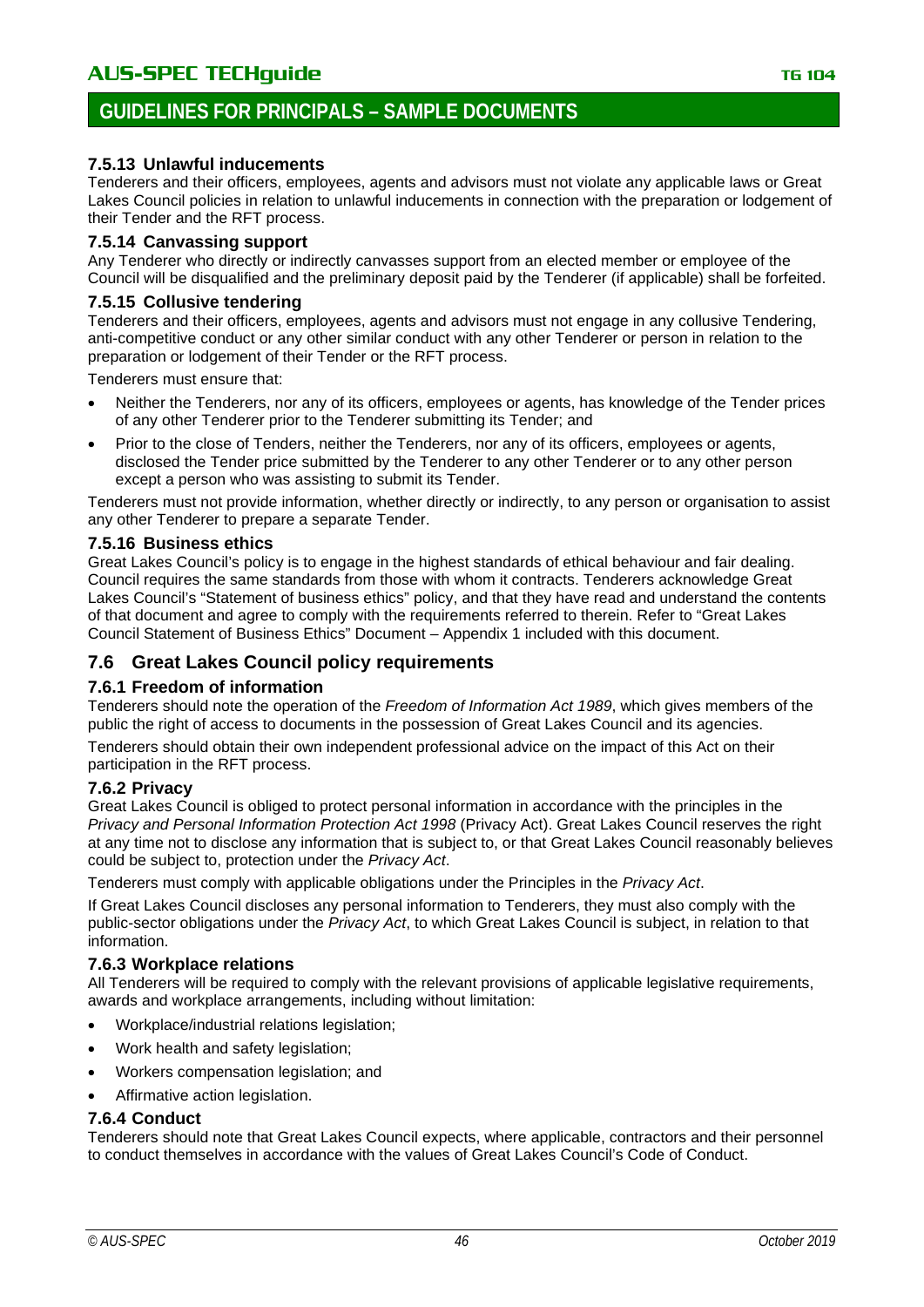# **7.7 Tender assessment**

Evaluation, negotiation and selection of tenders shall be in accordance with the requirements of AS 4120, Code of Tendering, and compliance with the NSW Local Government (General) Regulation 2005 under the NSW Local Government Act 1993.

# **7.7.1 Assessment objective**

Great Lakes Council will assess Tenders to identify the offer that it considers best represents overall value for money and is fully capable of meeting Great Lakes Council's requirements.

Value for money is a comprehensive assessment that takes into account both cost represented by the assessment of price and value represented by technical worth assessment in the context of the risk profile presented by each Tender.

Tenderers are required to provide access to any information Great Lakes Council considers reasonably necessary in order to evaluate their Tender.

# **7.7.2 Evaluation governance**

Great Lakes Council will establish an evaluation committee to oversee and manage the evaluation process.

The evaluation committee may include external advisers and third parties. Great Lakes Council may make available to advisers and third parties a copy of any Tender for the purposes of evaluation.

The evaluation committee will use the following evaluation methodology:

- Each Tender will be examined and evaluated against the same evaluation criteria.
- Tenders which, in the opinion of Great Lakes Council, meet the requirements to a greater degree may be shortlisted for further evaluation.
- The evaluation committee will make a recommendation concerning the preferred Tenderer or Tenderers.

The evaluation committee may seek clarification from, and enter into discussion with any or all the Tenderers in relation to their Tender.

The evaluation committee may seek additional information in respect of any aspect of a Tender at any time.

The evaluation committee is not under any obligation to take into account additional information provided by a Tenderer and will not do so where that would introduce unfairness into the evaluation process.

It is permissible for the evaluation committee during evaluation phases to clarify any errors of form, such as technical omissions, ambiguities and anomalies, in a Tender with the Tenderer. However, this will not extend to a substantial re-tailoring of the Tender.

A short-listing process may occur in which Great Lakes Council may, at its absolute discretion, exclude a Tender from further consideration at any stage of the RFT process if:

- It is found not to comply with the terms and conditions of the Tendering process;
- It is evaluated as not meeting or addressing a criteria;
- If it is found to be unacceptable in terms of effectiveness against the evaluation criteria;
- It is evaluated as representing a greater than acceptable price;
- It is found to be presenting unacceptable risk; or
- It is evaluated as not achieving a satisfactory standard.

It is not permissible for the evaluation committee to negotiate with Tenderers during the evaluation process. Great Lakes Council will not necessarily accept any Tender.

All final selection decisions will be made by Great Lakes Council having regard to the evaluation committee's recommendations and any other matter Great Lakes Council considers relevant.

All Tenderers will be informed in writing of the outcome of their Tender at the conclusion of the RFT process. Unsuccessful Tenderers may request in writing:

- A statement of the reasons their Tender was unsuccessful; and
- An opportunity to be debriefed.

The content and/or format of any statement or debriefing is at Great Lakes Council's absolute discretion.

# **7.7.3 Evaluation process: Stage 1 – Opening the electronic Tender box**

Each Tender lodged with Great Lakes Council in response to this RFT will be initially assessed to ensure that: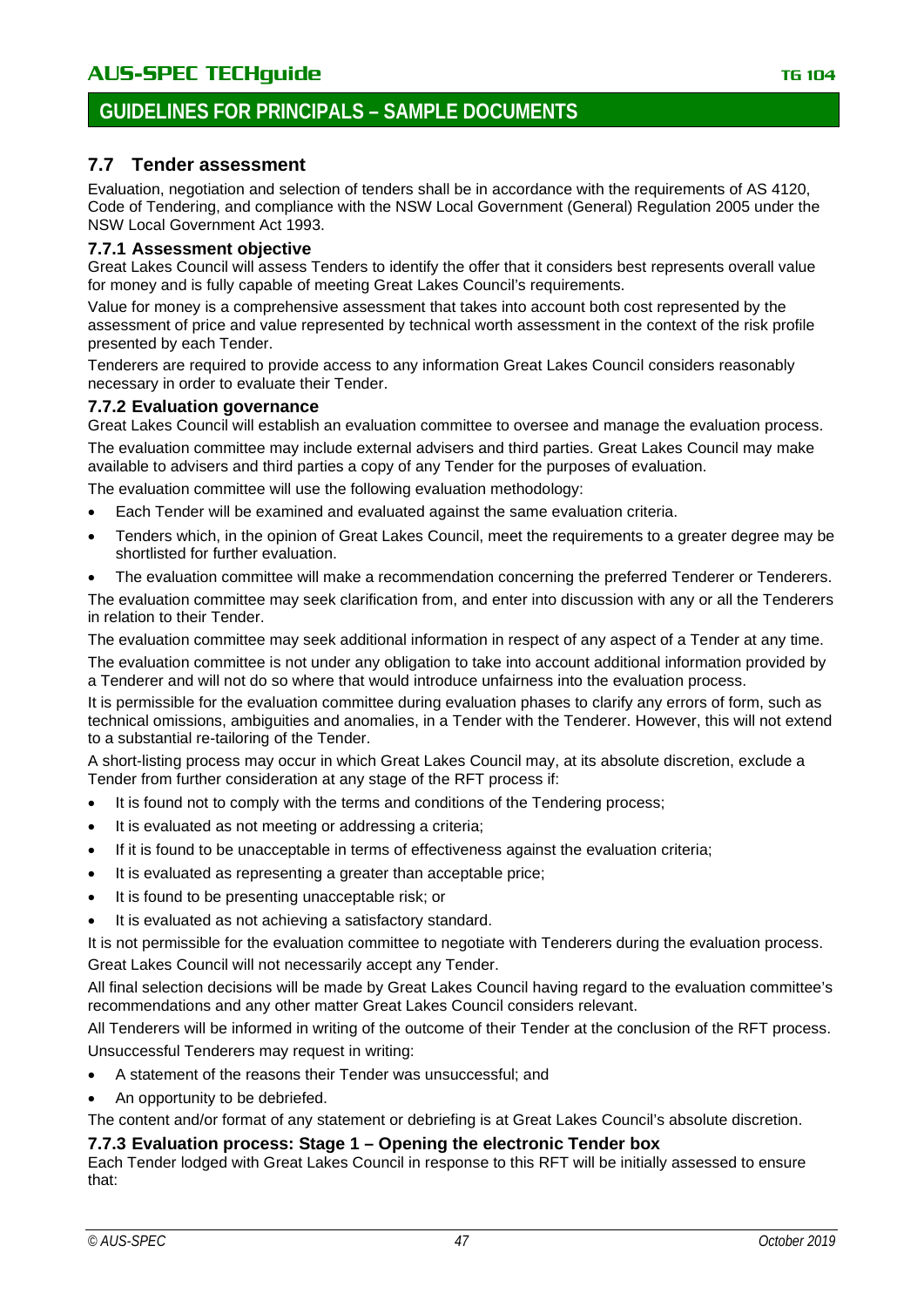# **GUIDELINES FOR PRINCIPALS – SAMPLE DOCUMENTS**

- The Tender has been submitted by the Closing Time (or Great Lakes Council has accepted the Tender as a Late Tender).
- At the time of opening the Tender, the Tender meets the Minimum Content and Format Requirements specified in this RFT at clause 4.8.

Tenders not meeting these requirements will not be considered further.

### **7.7.4 Evaluation process: Stage 2 – Conditions for participation evaluation**

Remaining Tenders will be assessed against the Conditions for Participation stated in the RFT clause 4.9.

Tenders failing to meet these mandatory requirements will not be considered further.

### **7.7.5 Evaluation process: Stage 3 – Compliance evaluation**

For each remaining Tender, the evaluation committee will assess risk associated with the Tenderer's response to:

- Compliance with Conditions of tender;
- Compliance with the Conditions of contract;
- Tenderer details; and
- The Tenderer's Declaration.

Tenders representing unacceptable levels of risk may be excluded from further consideration.

### **7.7.6 Evaluation process: Stage 4 – Technical worth**

For each remaining Tender, the evaluation committee will conduct a quantitative (score) and qualitative (comment) assessment of the response to the Statement of requirement to determine the degree of effectiveness against the

Option 1:

Evaluation criteria:

Option 2:

Following evaluation criteria:

| <b>Evaluation criteria</b> | Relative importance |
|----------------------------|---------------------|
| Experience and knowledge   |                     |
| Skilled staff              |                     |
| Key performance indicators |                     |

Note: On the Relative importance scale 9 is most important and 1 is least important.

The evaluation committee will also identify risks associated with the Tendered response to the Statement of Requirements.

The evaluation committee will undertake a gap analysis (i.e. the difference between what is offered in a Tender and what is required by Great Lakes Council) to determine the possible materiality of any weaknesses of a Tender.

Any Tender demonstrating a significant gap, which would reduce the likelihood of Great Lakes Council achieving the stated project objective, may be excluded from further consideration.

### **7.7.7 Evaluation process: Stage 5 – Price evaluation**

The evaluation committee will then consider pricing details for remaining Tenders and identify Tenders which are cost-effective.

The evaluation committee will also identify any risks associated with Tendered pricing.

Tenders which are not cost-effective may be excluded from further consideration.

### **7.7.8 Evaluation process: Stage 6 – Risk analysis**

For remaining Tenders, the evaluation committee will undertake a risk assessment of any risk issues identified during Stage 4 of the evaluation process.

The evaluation committee may perform such security, referee or financial checks and procedures as considered necessary in relation to the Tenderer, its officers, employees, partners, associates or related entities (including consortium members and their officers or employees if applicable). These checks may include (without limitation) ascertaining risk associated with each Tenderer in relation to: financial viability;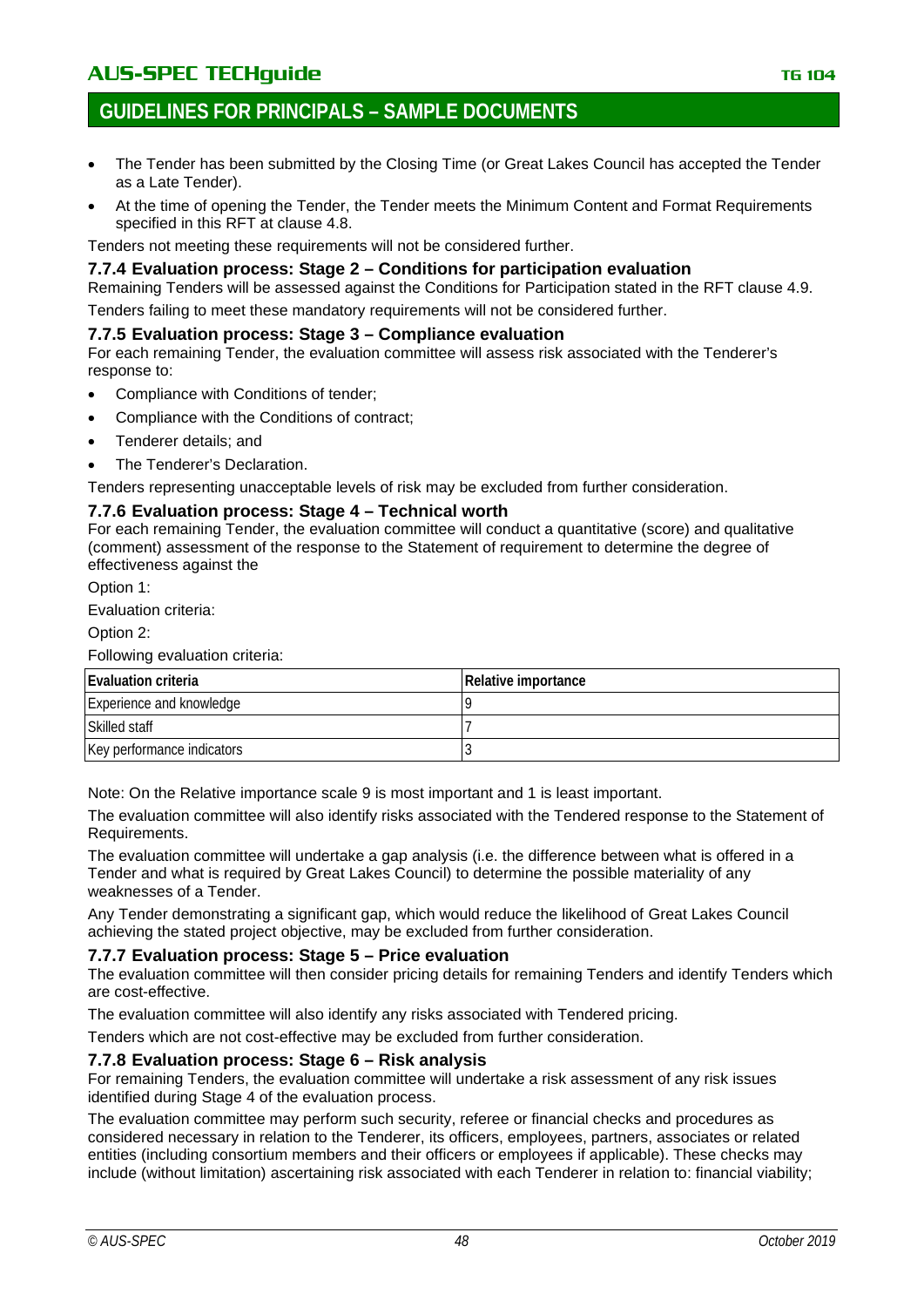# AU**S-SPEC TECHguide** The Contract of the Contract of the TG 104

# **GUIDELINES FOR PRINCIPALS – SAMPLE DOCUMENTS**

corporate history; significant litigation (past, present or pending); past performance; experience, qualifications and skills of resources; and other issues of risk.

Any Tender demonstrating unacceptable risk, which would reduce the likelihood of Great Lakes Council achieving the stated project objective, may be excluded from further consideration.

### **7.7.9 Evaluation process: Stage 7 – Presentations**

For remaining Tenders, the evaluation committee may in its absolute discretion invite some or all Tenderers to give presentations for the purpose of demonstrating how their Tender would address the statement of requirements.

The evaluation committee will assess presentations in the context of the risk profile for a Tenderer.

Any Tender demonstrating unacceptable risk, which would reduce the likelihood of Great Lakes Council achieving the stated project objective, may be excluded from further consideration.

### **7.7.10 Evaluation process: Stage 8 – Interviews**

For remaining Tenders, the evaluation committee may in its absolute discretion visit Tenderer reference sites, and/or visit customers of a Tenderer (whether or not listed as referees), to conduct an interview for the purpose of assessing how the Tenderer would address the technical specification.

The evaluation committee will assess interviews in the context of the risk profile for a Tenderer.

Any Tender demonstrating unacceptable risk, which would reduce the likelihood of Great Lakes Council achieving the stated project objective, may be excluded from further consideration.

### **7.7.11 Evaluation process: Stage 9 – Evaluation recommendations**

Remaining Tenders will be assessed to determine their relative ability to satisfy the overall requirement (technical worth) at a competitive cost (cost analysis) and at an acceptable risk (risk analysis).

A preferred Tenderer, or Tenderers, will be recommended on this value for money basis.

### **7.7.12 The procurement delegate's decision**

The evaluation committee will submit its evaluation report to a meeting of Great Lakes Council for consideration.

The councillors of Great Lakes Council will decide who Great Lakes Council enters into contract negotiations with.

### **7.7.13 Contract negotiations**

Great Lakes Council may select any number of Tenderers with whom it will negotiate with a view to selecting a contractor.

During those negotiations Great Lakes Council may seek variations to a Tender or seek supplementary information, to address any variation to Volume 2 (technical specification) which will improve value for money.

Great Lakes Council will only consider variations to the Conditions of contract submitted in a Tender, unless such variations improve value for money.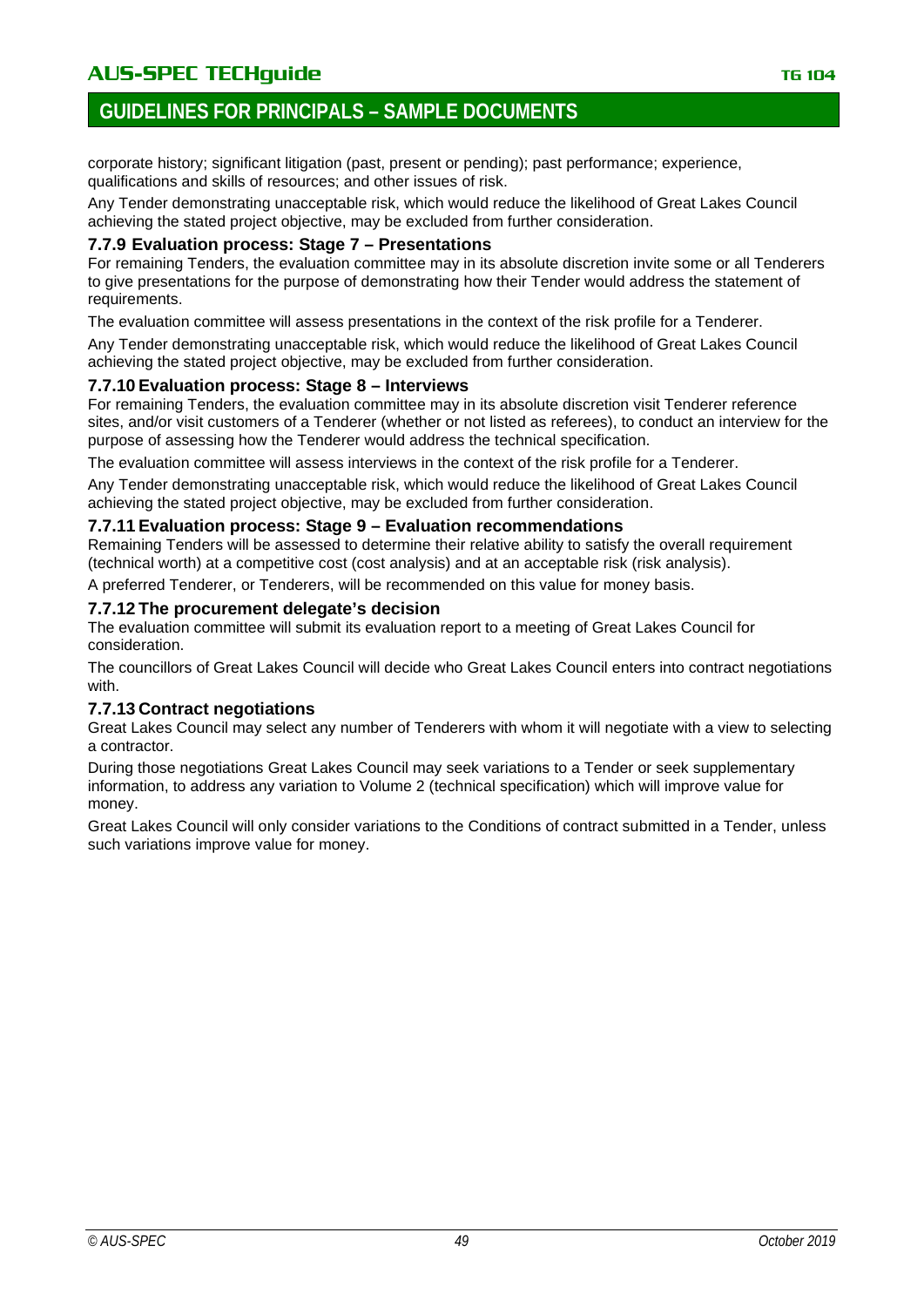**GUIDELINES FOR PRINCIPALS – SAMPLE DOCUMENTS**

**8 0124 TENDER SUBMISSION DOCUMENTS**



**CONTRACT No. 15/11 TEN-TA-RD-111-11A**

**QUALITY ASSURED, LUMP SUM CONTRACT for the**

**RECONSTRUCTION OF THE LAKES WAY AT TALAMBAR POINT**

**VOLUME 4 of 4**

# **TENDER SUBMISSION DOCUMENTS**

PREPARED BY: COUNCIL'S ENGINEERING SERVICES SECTION DATE: FEBRUARY 2011 COPY No.: XXXX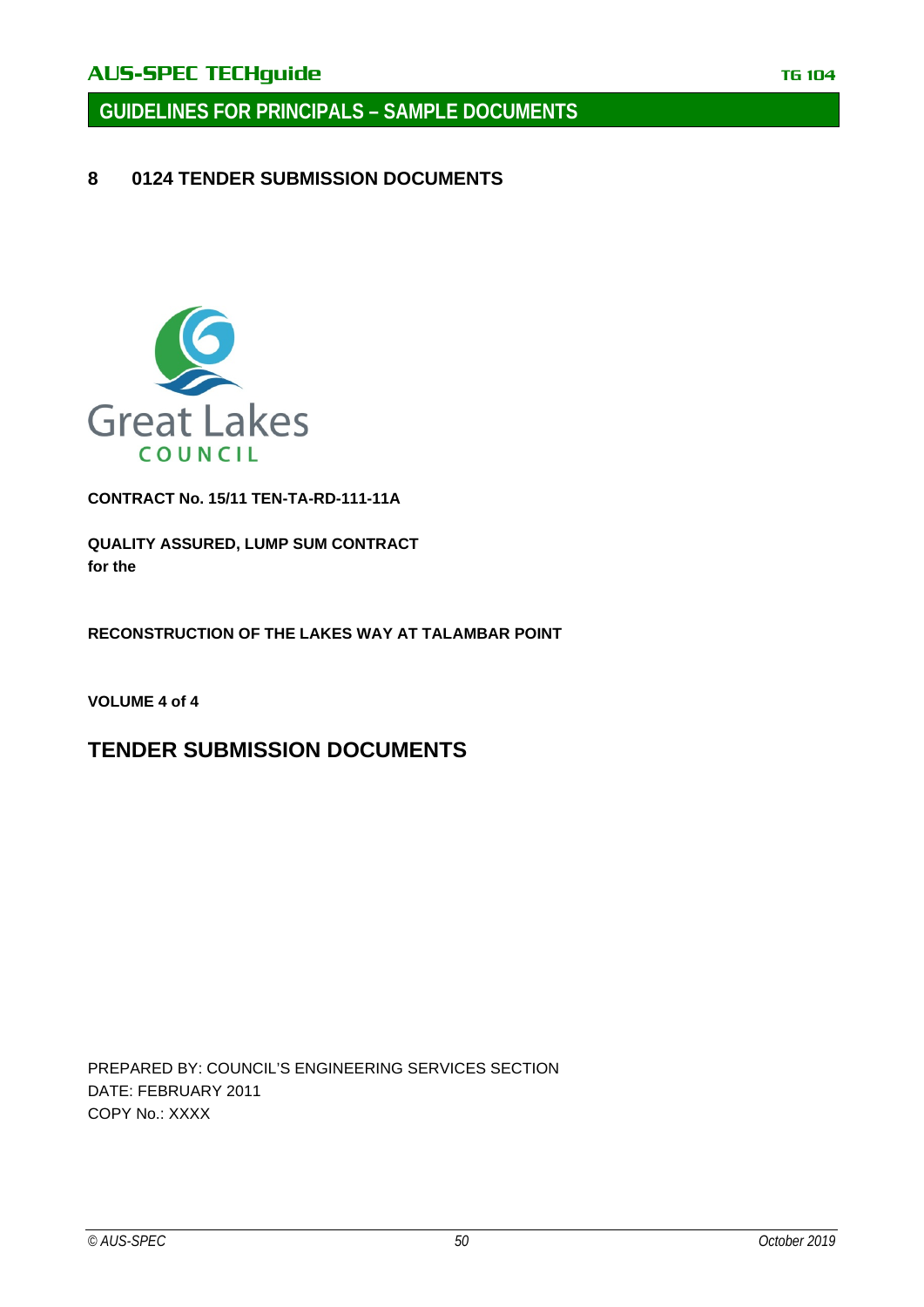# **8.1 Summary of Tender**

1.1 Tenderers are invited to summarise their Tender in this section (maximum 750 words).

# **8.2 Tenderer details**

# **Tenderer profile and Contact details**<br>2.1 Provide the Tenderer's full lea

- Provide the Tenderer's full legal name.
- 2.2 Provide the Tenderer's Australian Business Number (ABN).
- 2.3 Provide the business entity type. For example: an individual (sole trader), a body corporate (a company), a corporation sole (an ongoing paid office, for example a bishopric), a body politic, a partnership, an unincorporated association or body of persons, a trust, or a superannuation fund.
- 2.4 Provide the Tenderer's trading or business name.
- 2.5 Provide particulars of any material claim or judgment against the Tenderer.
- 2.6 Confirm that the Tenderer and subcontractors are not bankrupt or insolvent.
- 2.7 Confirm that the Tenderer and its subcontractors are not named as not complying with the Equal Opportunity for Women in the Workplace Act 1999.
- 2.8 Confirm that the Tenderer and its subcontractors are not named on the list of persons and entities designated as terrorists under the Charter of United Nations (Anti-Terrorism Measures) Regulations 2001.
- 2.9 Provide the Tenderer's contact name.
- 2.10 Provide the Contact's position within the organisation.
- 2.11 Provide the Contact's address.
- 2.12 Provide the Contact's postal address.
- 2.13 Provide the Contact's telephone number.
- 2.14 Provide the Contact's facsimile number.
- 2.15 Provide the Contact's e-mail address.

# **8.3 Critical assumptions**

3.1 Tenderers are to specify any assumptions they have made that are critical to the Tender, including assumptions relating to pricing and ability to provide the requirement in the manner specified in this RFT, the Conditions of Contract, and the Technical Specifications.

# **8.4 Confidentiality & conflicts of interest**

- 4.1 Identify any provisions of the Conditions of contract in Volume 1 you consider should be kept confidential, and detail reasons why the information should be considered confidential.
- 4.2 Identify any aspects of your Tender you consider should be kept confidential, and detail reasons why the information should be considered confidential.
- 4.3 Detail any conflicts of interest if selected to undertake the contract.
- 4.4 Describe your procedures for identifying and resolving conflicts of interest.
- 4.5 By indicating 'Comply', I make the following declaration: "The Tenderer warrants that, at the time of submitting their Tender, other than conflicts notified to the Council, no conflict of interest exists, or is likely to arise, which would affect the performance of its obligations, if the Tenderer were to enter into a contract".

# **8.5 Insurance**

- 5.1 Provide details of your professional indemnity insurance, including the insurer, any limits or per claim or aggregate basis, policy reference number, and expiry date. Please attach a certificate of currency for this insurance and a insurance broker provided list of exclusions relating to the insurance policy.
- 5.2 Provide details of your public liability insurance, including the insurer, any limits or per claim or aggregate basis, policy reference number, exclusions written into the policy, and expiry date. Please attach a certificate of currency for this insurance and a insurance broker provided list of exclusions relating to the insurance policy.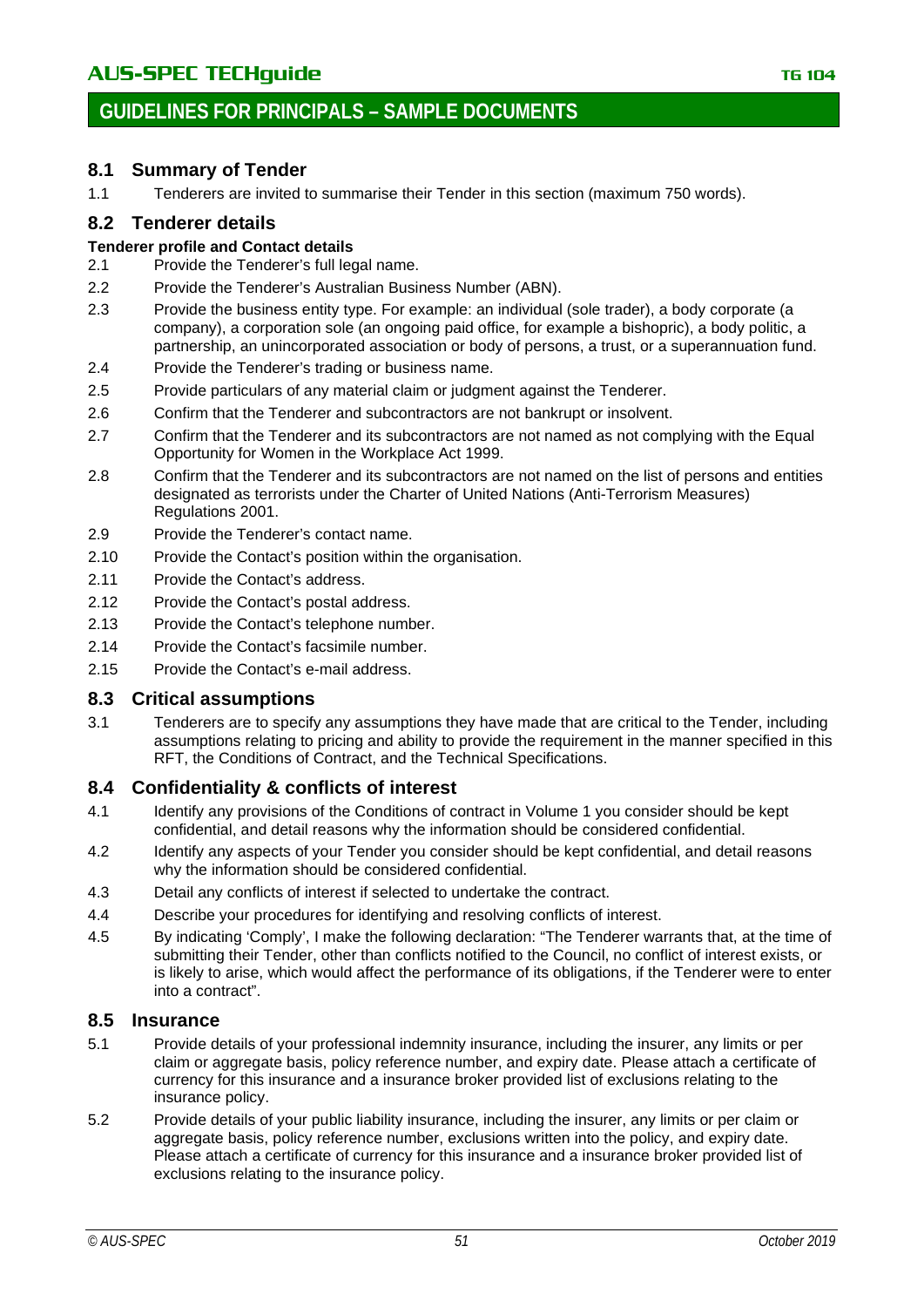- 5.3 Provide details of your workers compensation cover, including the insurer, number of employees covered and value of coverage, policy reference number, and expiry date. Please attach a certificate of currency for this insurance.
- 5.4 Provide details of your motor vehicle insurance, including the insurer, any limits or per claim or aggregate basis, policy reference number, and expiry date. Please attach a certificate of currency for this insurance.
- 5.5 Provide details of your Insurance of the Works, including the insurer, any limits or per claim or aggregate basis, policy reference number, and expiry date. Please attach a certificate of currency for this insurance.
- 5.6 Provide details of any other insurance relevant to the technical specification and RFT. Include the type of insurance, the insurer, any limits or per claim or aggregate basis, policy reference number and expiry date. Please attach a certificate of currency for each insurance policy detailed.

# **8.6 Response to technical specifications**

# **8.6.1 Capacity to undertake the Contract**

- Provide the contact details for three (3) referees who can verify your organisations ability to meet the requirements specified in the RFT. Please provide the Name, Position, Telephone, Facsimile, Email and Type of Service Provided for each of the referees and describe the nature of the relationship and relevance to the RFT. You may wish to attach these details in a word document.
- 6.2 Detail your organisations ability and capacity to meet the requirements specified in the RFT.
- 6.3 Indicate how many persons are currently employed including full-time, part-time and casual employees.
- 6.4 Provide details of the last 5 similar contracts undertaken. Include a description of the work, value of the work, start and finish dates of contract, the client organisation's name and the name, phone, and email address of a contact person at this organisation.
- 6.5 Provide details of all current contracts your organisation is engaged in or committed to. Include a description of the work, value of the work, start date and estimated finish date of contract, the client organisation's name and the name, phone, and email address of a contact person at this organisation.
- 6.6 Provide details of all contracts your organisation has ever failed to complete. Include a description of the work, value of the work, start and finish dates of contract, the client organisation's name and the name, phone, and email address of a contact person at this organisation.
- 6.7 Provide details of proposed subcontractors including the names of subcontractors and details of goods and/or services to be provided by the proposed subcontractor.
- 6.8 Council has "*selected*" (as per clause 10 of AS 2124) subcontractors for this contract, details can be found at clause 4.21 of the Conditions of Tendering. Acknowledgement of these subcontractors is required.
- 6.9 Council has "*nominated*" (as per clause 10 of AS 2124) subcontractors for this contract, details can be found at clause 4.22 of the Conditions of Tendering. Acknowledgement of these subcontractors is required.
- 6.10 Tenderer's shall provide information on key personnel proposed to be used during the period of the Contract. This information is to include the following: name and position, how many years employed with your organisation, how many years employed in the industry, what other contracts could this key person be committed to during this contract, what is the estimated % commitment of this key person to this contract, what are this key person's qualifications, what similar previous contracts has this key person worked on and in what role, and provide a short resume (of no more than 2 pages) for each key person.
- 6.11 Detail the key performance indicators you would propose as a basis to measure the effectiveness of your performance.
- 6.12 Demonstrate how you will advise Great Lakes Council of your performance against Key Performance Indicators.
- 6.13 Provide details of all physical resources to be utilised under this contract, such as plant and machinery detailing the make/model, description (including capacity), year of manufacture, and whether owned or leased.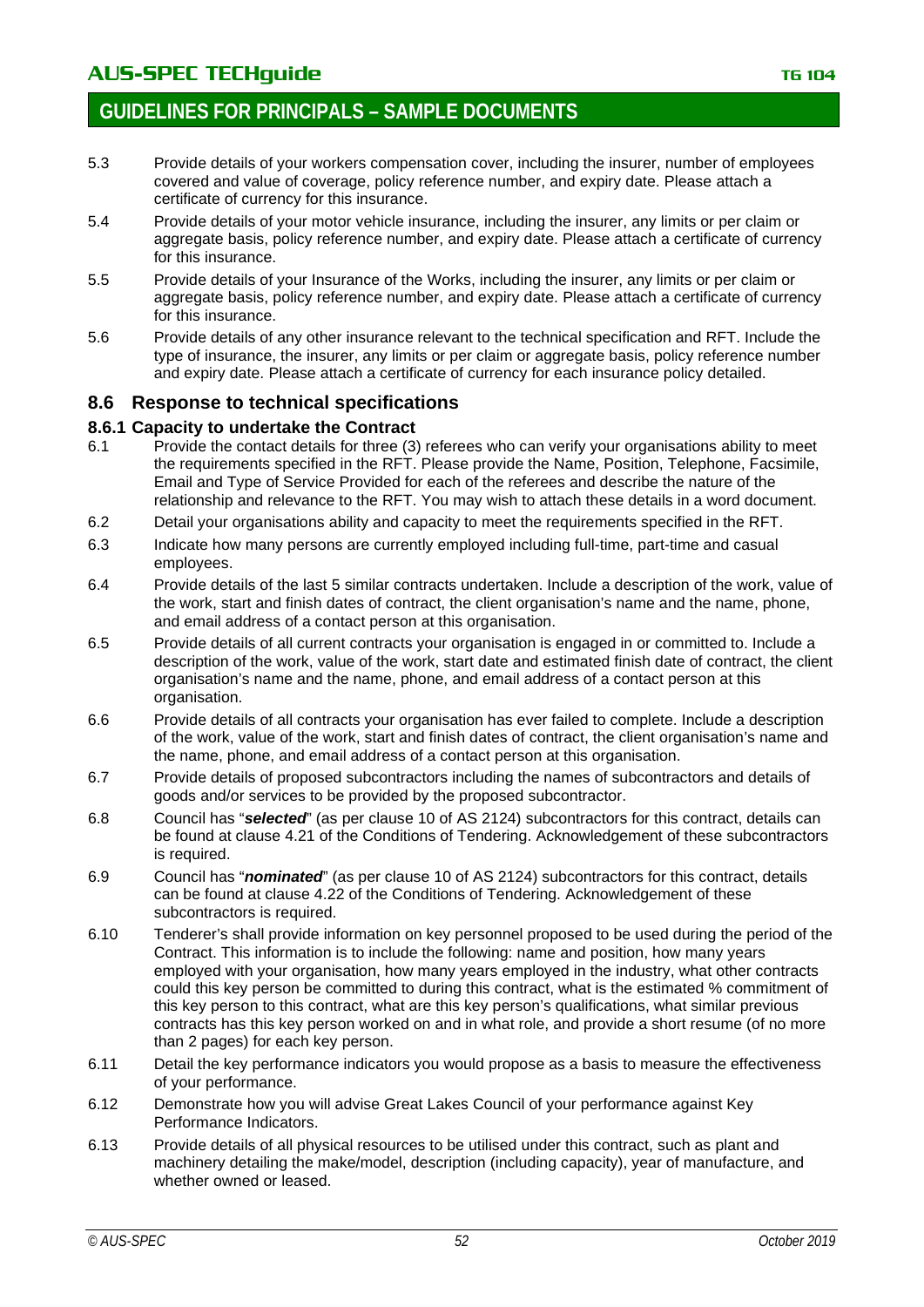# **8.7 Financial capability**

- 7.1 What is the net worth (total assets, excluding any assets of company directors, less total liabilities less intangible assets) of your organisation.
- 7.2 What is the current ration (ratio of current assets to current liabilities) of your organisation.
- 7.3 What is the working capital (current assets less current liabilities) of your organisation.

# **8.8 WHS management**

- 8.1 Confirm (Yes/No) if the company has an WHS management system. Please provide details of any certification of the system by an independent authority. Please attach a copy with your submission.
- 8.2 Please attach sample project WHS management plan that would be relevant to this project.
- 8.3 Please provide a summary of injury statistics regarding your organisation and contractors engaged on your projects (different between) for the last 3 years, for each year. Statistics to include number of lost time injuries, LTIFR (lost time injury frequency rate), and MTIFR (medically treated injury frequency rate), and AIFR (all injury frequency rate).
- 8.4 Provide a list of safe work method statements your organisation has already documented for the processes to be utilised under this contract.
- 8.5 If there is a documented incident investigation procedure, provide a copy of a standard incident report form.
- 8.6 Confirm (Yes/No) if the organisation has procedures for identifying, assessing and controlling risks associated with manual handling. Please attach a copy with your submission if Yes.
- 8.7 Confirm (Yes/No) if the organisation has a drug and alcohol policy. Please attach a copy with your submission if Yes.
- 8.8 How does your organisation undertake site inductions on similar contracts.
- 8.9 How does your organisation undertake risk assessments on similar contracts.

# **8.9 Environmental & Quality management**

- 9.1 What experience has your organisation, and specifically who within your organisation, have in regards to the development of environmental management plans and soil erosion and sediment control plans. Please attach examples of relevant plans developed for other projects.
- 9.2 Confirm (Yes/No) whether the organisation has an environmental management system. Please provide details of any certification, and the type of certification (e.g. ISO 14001) of the system by an independent authority. Please attach a copy with your submission.
- 9.3 Provide details on any environmental sustainability programs the organisation has operating.
- 9.4 Provide details of your organisations sediment and erosion control program.
- 9.5 Provide details of what actions your sediment and erosion control program requires under the contract.
- 9.6 Confirm (Yes/No) whether the organisation has a Quality management system. Please provide details of any certification, and the type of certification (e.g. ISO 9001) of the system by an independent authority. Please attach a copy with your submission.
- 9.7 Provide details of when the last time a formal Quality audit was conducted in accordance with the Quality standard. Please attach the report from the last formal Quality audit with your submission (this will remain confidential).
- 9.8 Does your existing quality assurance system fully cover the scope of works detailed in this RFT. If not what changes to your quality assurance system are required?

# **8.10 Technical specification requirements**

- 10.1 Provide a draft Gantt chart for the undertaking of the project, with the timeline commencing at notification of awarding the contract, this date nominally being the 23rd February 2011.
- 10.2 Please detail where all waste generated during demolition and the construction works will be disposed of.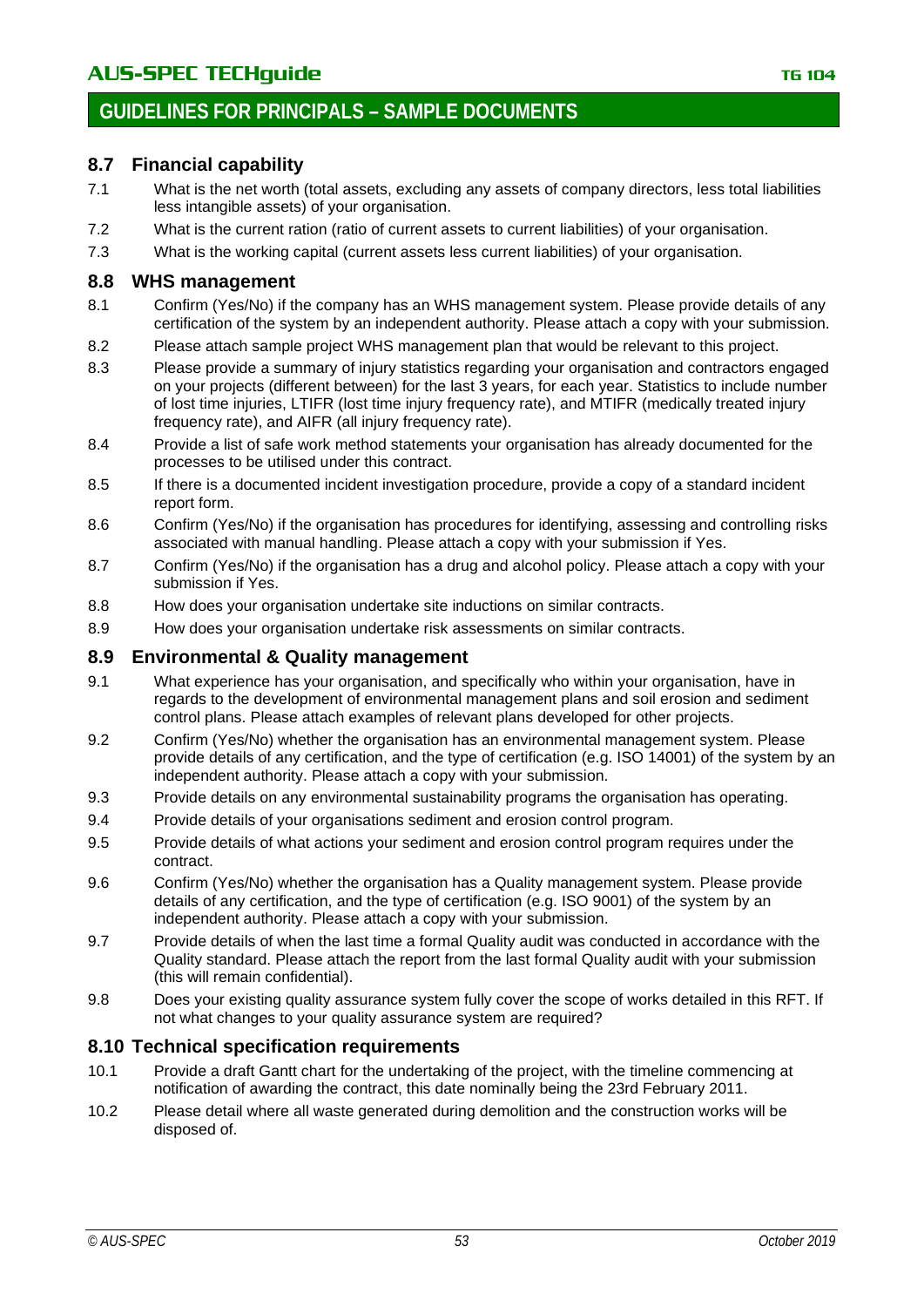# **8.11 Experience and knowledge**

- 11.1 Demonstrate that your consultants have a strong track record in providing procurement support services.
- 11.2 Demonstrate that your consultants have experience in all elements of the procurement life cycle.
- 11.3 Demonstrate that your consultants are familiar with all requirements of the new government procurement framework.
- 11.4 Detail the experience of your consultants using tender evaluation software (APET<sup>©</sup> highly regarded).
- 11.5 Confirm your willingness to use Great Lakes Council's processes, tools and templates.
- 11.6 How do you maintain quality control in service delivery?
- 11.7 Provide detail of your organisation's track record in providing procurement support service, include relevant organisations for whom you have provided similar services in the past three years; and the nature and scope of the services provided.
- 11.8 Demonstrate your proven ability to deliver successful outcomes through your service delivery.

# **8.12 Skilled staff (consultants)**

- 12.1 Demonstrate your ability to provide skilled resources to achieve effective outcomes for this panel.
- 12.2 Describe any resources Great Lakes Council would be able to leverage that would contribute to successful procurement outcomes.
- 12.3 Tenderers must provide resumes, of no more than 2 pages per resume, for their proposed consultants (maximum 10 resumes). Please provide your resumes in Microsoft Word and attach it to this clause using the ARF.
- 12.4 Demonstrate your staff are capable of dealing with issues of complexity and take responsibility for actions.
- 12.5 Demonstrate that your staff provide timely and constructive advice on issues as they arise.

# **8.13 Compliance Statements**

# **8.13.1 RFT - Forms of response**

- 13.1 Tenderers are to provide a compliance statement for each clause of the **RFT Conditions of Tendering**. If appropriate, compliance may be indicated against groups of clauses, e.g. 'clauses 11.1 – 11.7 inclusive', or 'all'. Please complete the Microsoft Excel compliance spreadsheet "Compliance – RFT Conditions of Tendering.xls" and attach it to this clause. Completing and supplying this compliance spreadsheet is a Content and Format Requirement.
- 13.2 Tenderers are to provide a compliance statement for each clause of **Volume 2 Technical Specification**. If appropriate, compliance may be indicated against groups of clauses, e.g. 'clauses 11.1 – 11.7 inclusive', or 'all'. Please complete the Microsoft Excel compliance spreadsheet "Compliance – Technical Specification.xls" and attach it to this clause. Completing and supplying this compliance spreadsheet is a Content and Format Requirement.
- 13.3 Tenderers are advised Great Lakes Council's preference is to execute deeds without changes to the terms and conditions therein. Tenderers are to provide a compliance statement for each clause of **Volume 1** the **Conditions of contract**. If appropriate, compliance may be indicated against groups of clauses, e.g. 'clauses 11.1 – 11.7 inclusive', or 'all'. Please complete the Microsoft Excel compliance spreadsheet "Compliance – Conditions of Contract.xls" and attach it to this clause. Completing and supplying this compliance spreadsheet is a content and format requirement.

# **8.14 Pricing**

# **8.14.1 Required pricing response**

- 14.1 Please complete the Microsoft Excel pricing spreadsheet "Pricing.xls" and attach it to this clause using the ARF. Completing and supplying this pricing spreadsheet is a content and format requirement.
- 14.2 Confirm (Yes/No) whether it is agreed and understood that rates quoted for the first 12 months of the Contract will be fixed and not subject to variation.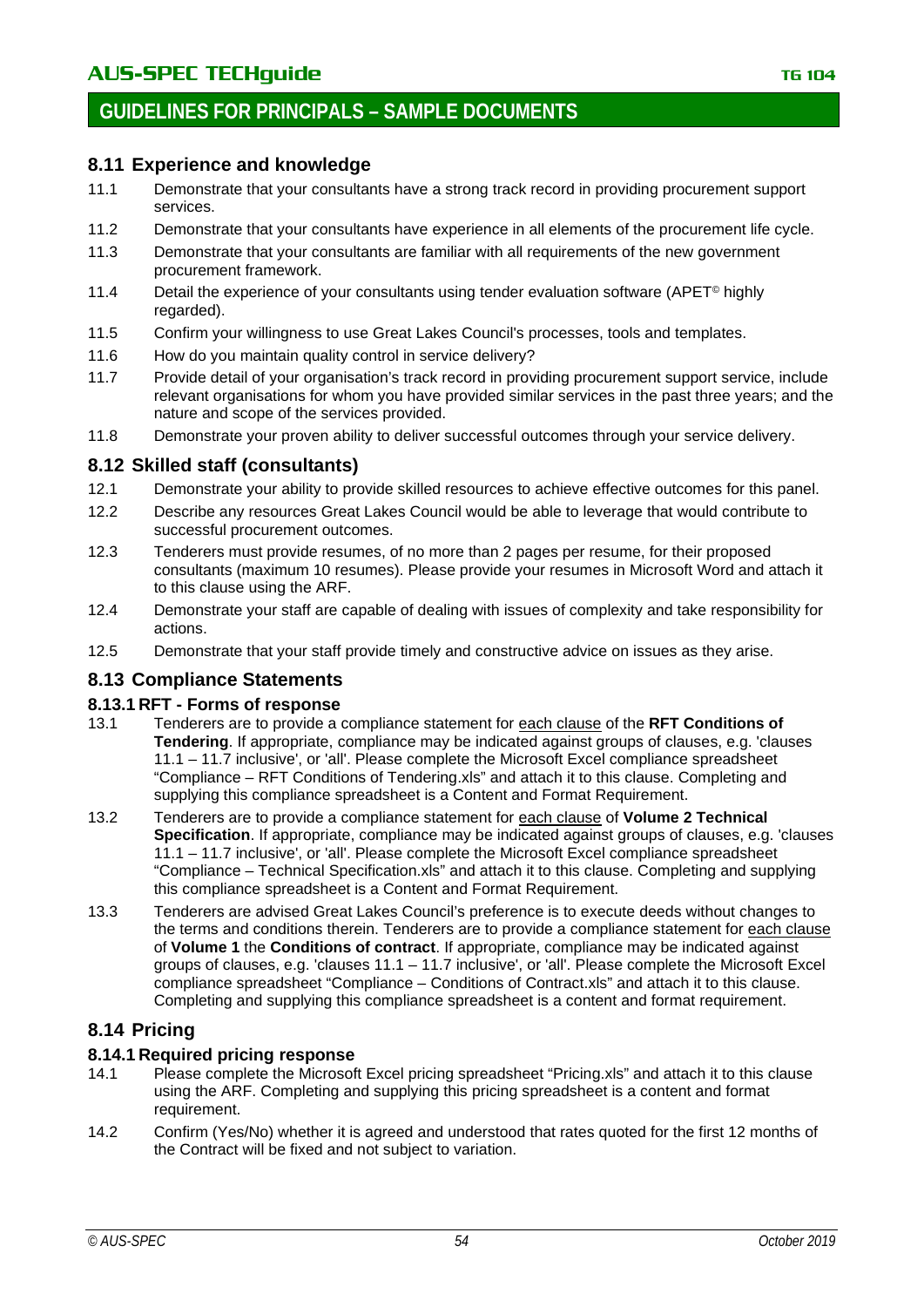- 14.3 Confirm (Yes/No) whether it is agreed the range of rates are related to the level of expertise of each classification or grade for each professional consultancy type, and the rates are inclusive of all allowances, expenses, profit and overheads.
- 14.4 Confirm (Yes/No) whether a percentage discount will be offered if payments are made within certain time frames for example 14 or 21 days. If yes, please specify.
- 14.5 Indicate the preferred method of payment for example cheque/electronic funds transfer (EFT).
- 14.6 Confirm (Yes/No) that it is agreed and understood that there are no minimum charges, initial establishment costs or setup fees for providing the services.
- 14.7 Indicate the preferred method for calculation of rise and fall in the rates offered, for example Consumer Price Index Adjustment.
- 14.8 Confirm (Yes/No) that it is agreed and understood the contract rates may be subject to annual adjustment (after the initial 12 month period of the Contract Term) in accordance with the previous 12 months published CPI for Sydney. Price variations must be submitted in writing and approved by Council. Price variations will be effective from the date of written approval by Council only and will not be backdated.

# **8.15 Tenderer's Declaration**

### **8.15.1 Required Declaration response**

15.1 Please complete the Tenderer's Declaration ("Tenderer Declaration.doc") and attach it to this clause. By lodging this Tender through Apet360Pro you are providing an electronic signature for this Declaration in accordance with the Electronic Transactions Act and corresponding state and territory acts. Completing and supplying this Tenderer's Declaration is a Content and Format Requirement. Provide the Name of the person making the Declaration; and the Position within the Tenderer's organisation of the Person making the Declaration.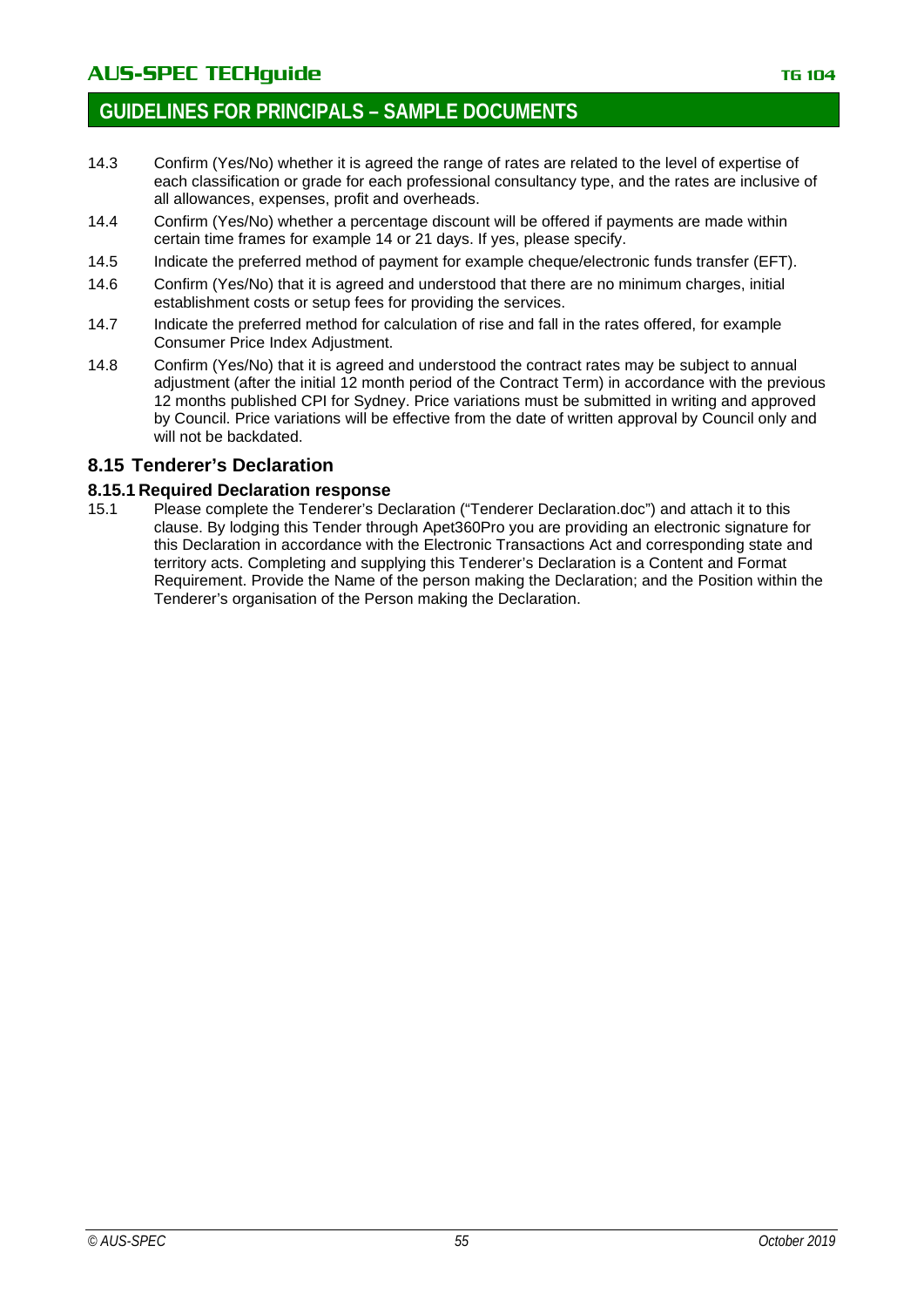# **GUIDELINES FOR PRINCIPALS – SAMPLE DOCUMENTS**

# **9 SAMPLE DOCUMENT 3 – EXTERNAL BUILDING SURVEILLANCE**

**Notes on the preparation of sample Contract 3** – **External building surveillance**

In the preparation of this sample contract, the following assumptions were made:

- The nature of the service does not warrant a comprehensive, accredited quality plan. A simple list of quality requirements was drafted.
- The Contract was predominantly a service contract, *0135 General requirements (service)* was used as a guide in the preparation of a simple alternative document of similar structure. It is anticipated that such drafting will often be appropriate due to the varied nature of service contracts.
- Tender submission documents are extracted from *0123 Tender submission documents*.
- Review of available standard general conditions of contract suggested the most straightforward document with sufficient protection for both Principal and Contractor was AS 4905. Amendments were necessary. The amendments were described using the model of reporting put forward in AS 2124 and AS 4000.
- Councils already using the as 4000 series, may substitute AS 4905 or AS 4906 for minor works contract conditions, or AS/ANZ 4911 General conditions of contract for the supply of equipment without installation or AS 4912 General conditions of contract, for the periodic supply of goods as appropriate in Volume 1 Conditions of Contract of this Sample Contract.
- The specification *1581 External building surveillance* includes the opportunity for the Superintendent to approve repairs to security on buildings facilities and secured areas. This is considered likely only for simple repair or where urgent action is required outside normal hours. Payment is subject to an approved work order and estimate as for a contract variation.

### **GOVERNVILLE SHIRE COUNCIL**

**COUNCIL LOGO**

**CONTRACT No. SAMPLE 2 QUALITY ASSURED, LUMP SUM CONTRACT**

**for the EXTERNAL SURVEILLANCE SERVICES**

**of COUNCIL BUILDINGS AND 'SECURED AREAS' IN WEST WARD, GOVERNVILLE**

**for the period 1 JULY 2006 to 30 JUNE 2007**

PREPARED BY: COUNCIL'S ENGINEERING SERVICES SECTION DATE: MAY 2006 COPY No: 1

Contract No: SAMPLE 2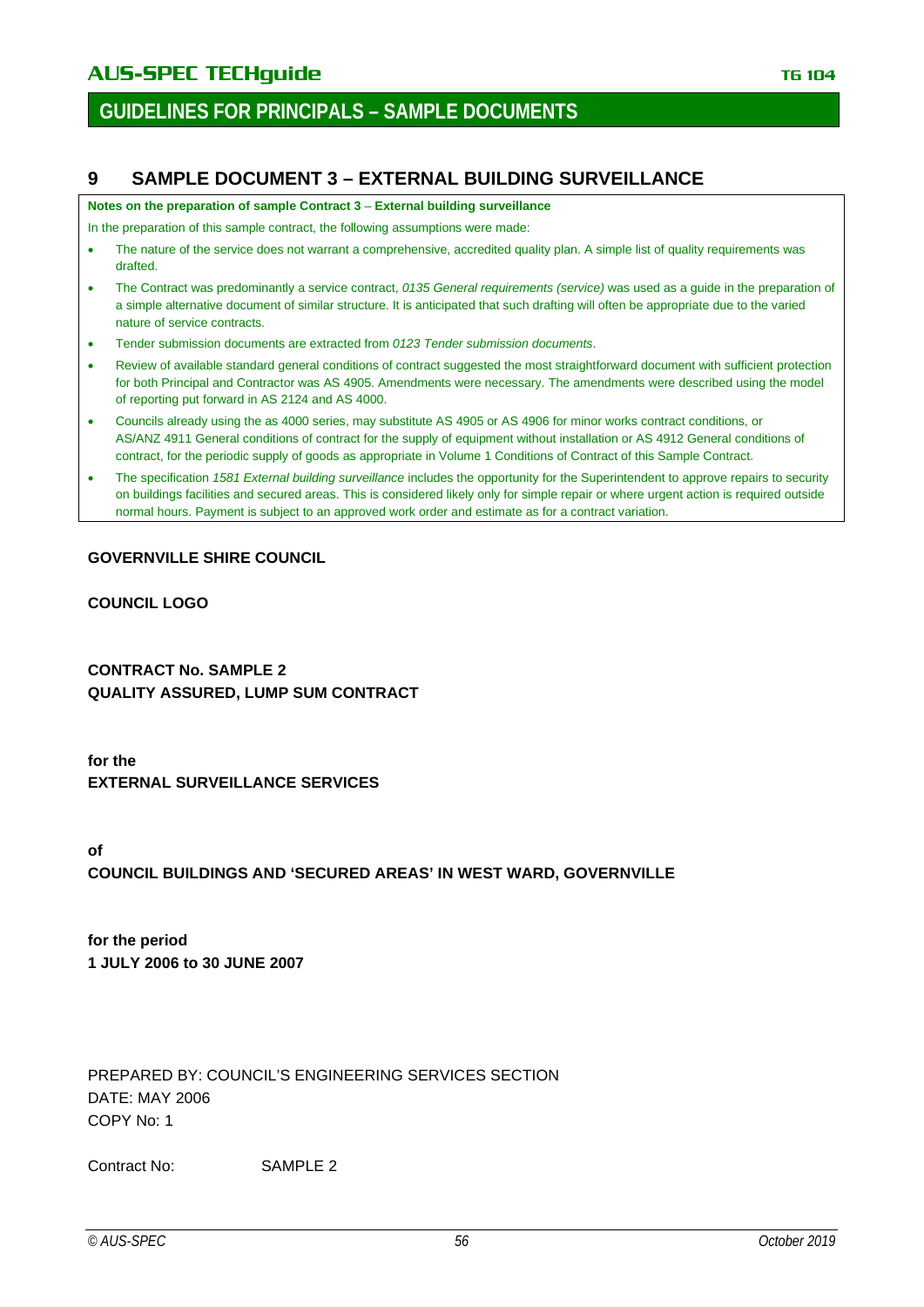Contract Title: EXTERNAL SURVEILLANCE SERVICES

# **10 SECTION A: TENDER INFORMATION**

- **1. Information for Tenderers**
- **2. Conditions of tendering**

# **10.1 Information for tenderers**

This tender is for: Contract No. SAMPLE 2. Provision of external surveillance services to buildings and secured areas located in the West Ward of Governville Shire over a period of twelve (12) months.

It is a Contractor Quality Assured Contract with the method of payment being Lump Sum paid in monthly instalments.

The document may be downloaded free of charge from www.governville.nsw.gov.au or purchased from:

Council name: Governville Shire Council

Section/Dept: Customer Service Centre

Address: Local Street, Governville, NSW XXXX

At a cost of: \$20.00 per set. (This amount is not refundable)

| Method of tendering:                | Open Tendering by public advertisement in accordance with AS 4120  |  |
|-------------------------------------|--------------------------------------------------------------------|--|
| Briefing meeting:                   |                                                                    |  |
| Date:                               | 3 May 2006                                                         |  |
| Time:                               | 3.00 pm                                                            |  |
| Status:                             | Compulsory                                                         |  |
| Place:                              | Meeting Room B, Governville Council Centre, Local St, Governville. |  |
| Closing date and place for tenders: |                                                                    |  |
| Date:                               | 31 May 2006                                                        |  |
| Time:                               | $2.00$ pm                                                          |  |
| Place:                              | Governville Shire Council, Local Street, Governville               |  |
| Council's contact person:           |                                                                    |  |
| Name:                               | Denis Smith                                                        |  |
| Phone:                              | XX XXXX XXXX                                                       |  |
| Fax:                                | XX XXXX XXXX                                                       |  |
| Email:                              | Aaa.Bbbb@governville.nsw.gov.au                                    |  |
|                                     |                                                                    |  |

# **10.2 Conditions of tendering**

# **10.2.1 Contract information**

### **Preamble**

The Conditions of Tendering have been prepared in accordance with the obligations of the Principal contained in the Australian Standard AS 4120, Code of Tendering, which sets out the ethics and obligations of the Principal and Tenderers in tendering in the construction industry.

Tenderers and Principal shall comply with the requirements of this AS 4120. In particular attention is drawn to the obligations of Tenderers, in the preparation and submission of their tender for this project. Without limiting the above obligations:

- Tenderers shall not submit tenders without a firm intention to proceed.
- Tenderers must not engage in any form of collusive practice.
- Any Tenderer who directly or indirectly canvasses support from an elected member or servant of the Council will be disqualified.

It should be noted that in all contract documentation words importing a gender include every gender.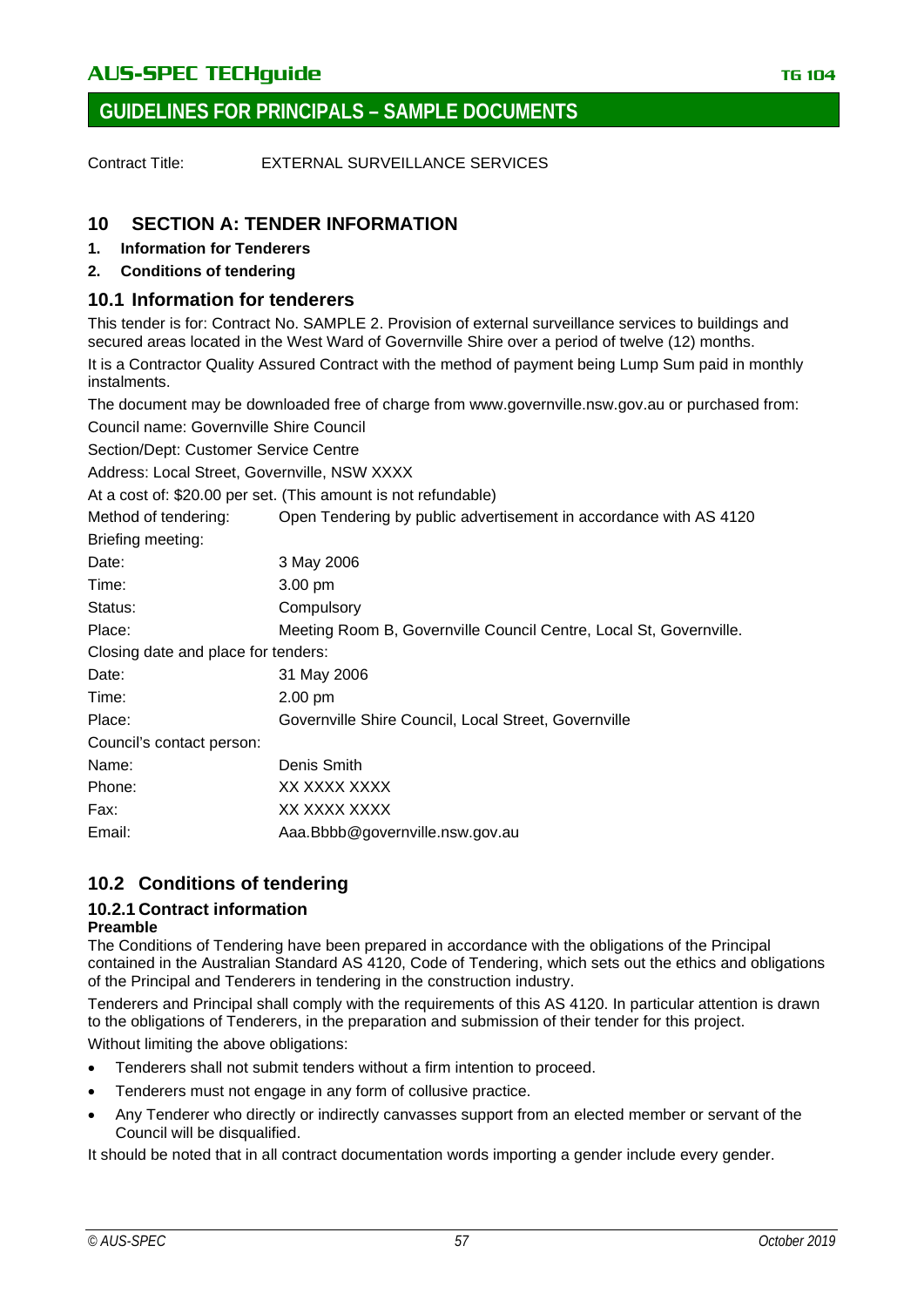# **GUIDELINES FOR PRINCIPALS – SAMPLE DOCUMENTS**

#### **Service information**

The complete service description, scope of work, specific site and service requirements shall be as defined in the Technical Specification contained in Volume 2 of the Contract documents and as shown on the schedules contained in Volume 3.

This tender is for Contract No. Sample 2, provision of external surveillance services to buildings and secured areas located in the West Ward of Governville Shire. It is a Quality Assured contract with the method of payment being Lump Sum paid monthly on a pro rata basis.

#### **Relevant documents**

The following documents are referred to in this contract:

The contract documents for this project are contained in Section B and comprise:

- VOLUME 1 Conditions of contract
	- . General Conditions of contract: AS 4905 Minor Works Contract conditions. (Superintendent administered).
	- . Annexures to Minor Works Contract conditions.
	- . Special Conditions of contract.
	- . AS 4905 is not included as part of the documentation but is deemed to be included in the Contract.
- VOLUME 2 Technical specifications
	- . Technical specification for service
	- . Operations Buildings External building surveillance
- VOLUME 3 Schedules
	- . Off-site Surveillance Schedule of buildings.
	- . On-site Surveillance Schedule of buildings and secured areas.
	- . Buildings and secured areas to be locked/unlocked.
	- VOLUME 4 Tender submission documents
		- . PART A. Tender forms and declarations
		- \* 1. Tender form
		- \* 2. Bill of Quantities
		- 3. Bank guarantee requirement
		- 4. Tenderer's particulars Current commitments
		- \* 5. Tenderer's particulars Prior termination of project(s)
		- \* 6. Tenderer's particulars Project history
		- \* 7. Register of Tenderer's Subcontractors and Suppliers
		- \* 8. Statutory declaration on non-collusive tender declaration
		- . PART B. Required information
			- \* 1. Contractor's management structure
			- \* Key personnel
			- \* Key equipment
			- \* 2. Contractor's Quality plan for this Contract
			- \* Procedures
			- \* Diaries and logs
		- \* Checklists

#### **Contractor's responsibility**

It shall be the responsibility of the Contractor to ascertain all information relating to the services and site conditions that may affect the progress or method of performing all services as specified within the scope of this Contract and to prepare for every contingency that may arise.

It is further understood that just provision for these contingencies have been accounted for, implicitly or explicitly within the Bill of Quantities submitted.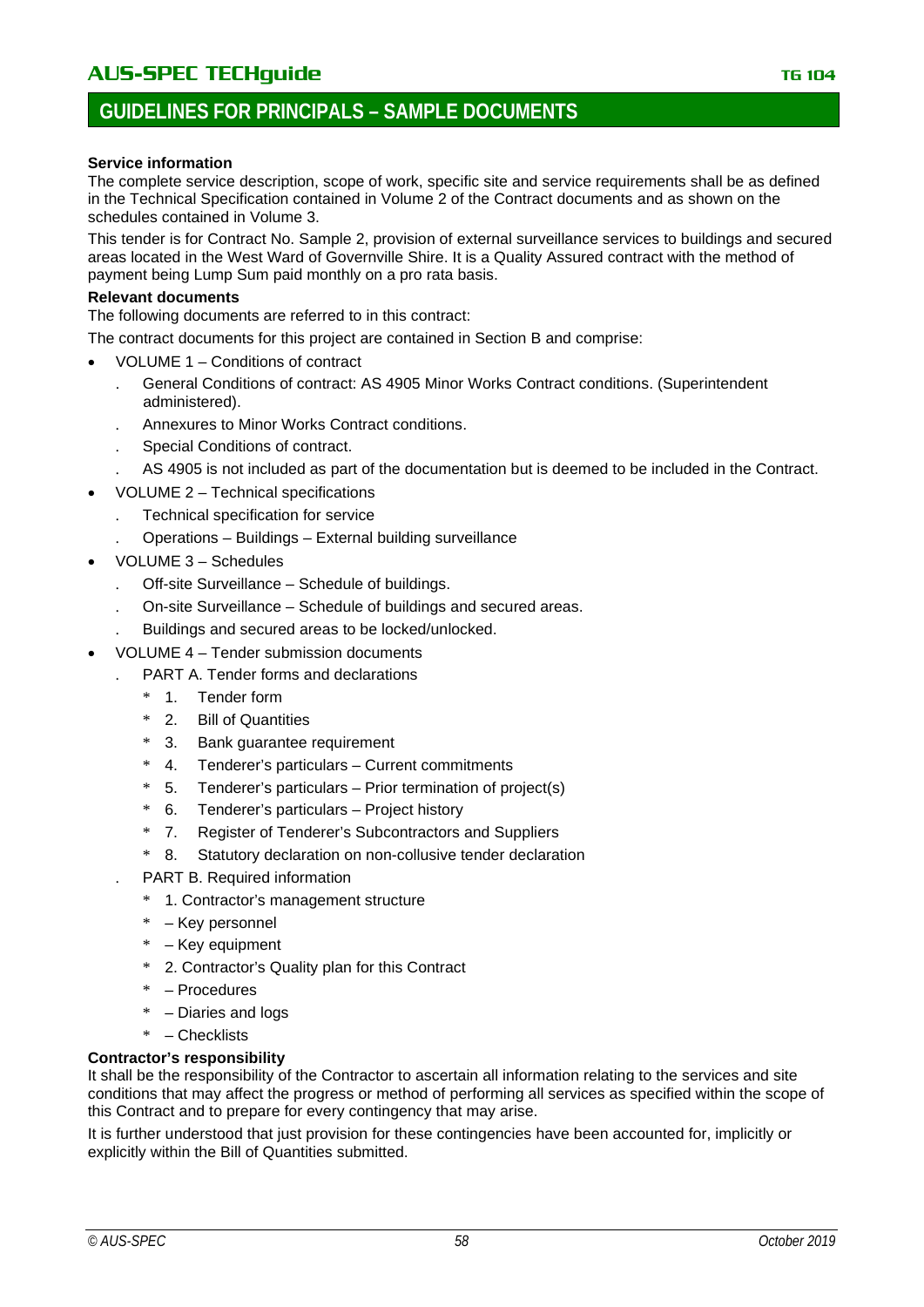### **Council's contact person**

Enquiries regarding this tender may be directed to:

| Name:     | Denis Smith                    |
|-----------|--------------------------------|
| Position: | <b>Purchasing Manager</b>      |
| Phone:    | XX XXXX XXXX                   |
| Fax:      | XX XXXX XXXX                   |
| Email:    | Aaa.Bbb@governville.nsw.gov.au |

**10.2.2 Tender submission information**

#### **Supporting information from tenderers**

The Tenderer shall provide documentary evidence to prove they have the necessary competence, resources, quality management and financial capacity to carry out the Works. Such evidence shall be provided by diligent completion of the complete set of tender submission forms.

#### **Subcontractors**

The Tenderer is required to provide, on the tender form in Volume 4, Tender submission documents, the names and telephone numbers of Tenderer's Subcontractors.

#### **Site inspection and briefing meeting**

Tenderers may conduct site inspections on their own behalf by arrangement with the Council's contact person.

Tenderers are required to attend the pre-tender briefing meeting in order to submit a conforming tender.

If Tenderers wish to have specific issues addressed at this meeting, formal notification should be forwarded to Council's contact person at least 2 days prior to the meeting.

Tenderers are to register their interest in attending the pre-tender meeting by telephoning Council's contact person.

The briefing meeting will be held on:

Day: Monday

Date: 3 May 2006

Time: 3.00 pm

Place: Meeting Room B, Governville Shire Council, Local Street, Governville.

The meeting will be minuted and the minutes forwarded to all Tenderers. The minutes shall become part of the tender documents. Tenderers will be required to sign a certificate of attendance at the end of the meeting.

### **Alternative proposals**

Alternative proposals will not be accepted for this Contract.

### **Tender validity period**

Tenders will be valid for a period of 90 days from the tender closing date. In the event of the withdrawal of the tender prior to the expiration of this period, the Tenderer shall be liable for all costs, losses or damages suffered by the Principal by reason of that withdrawal.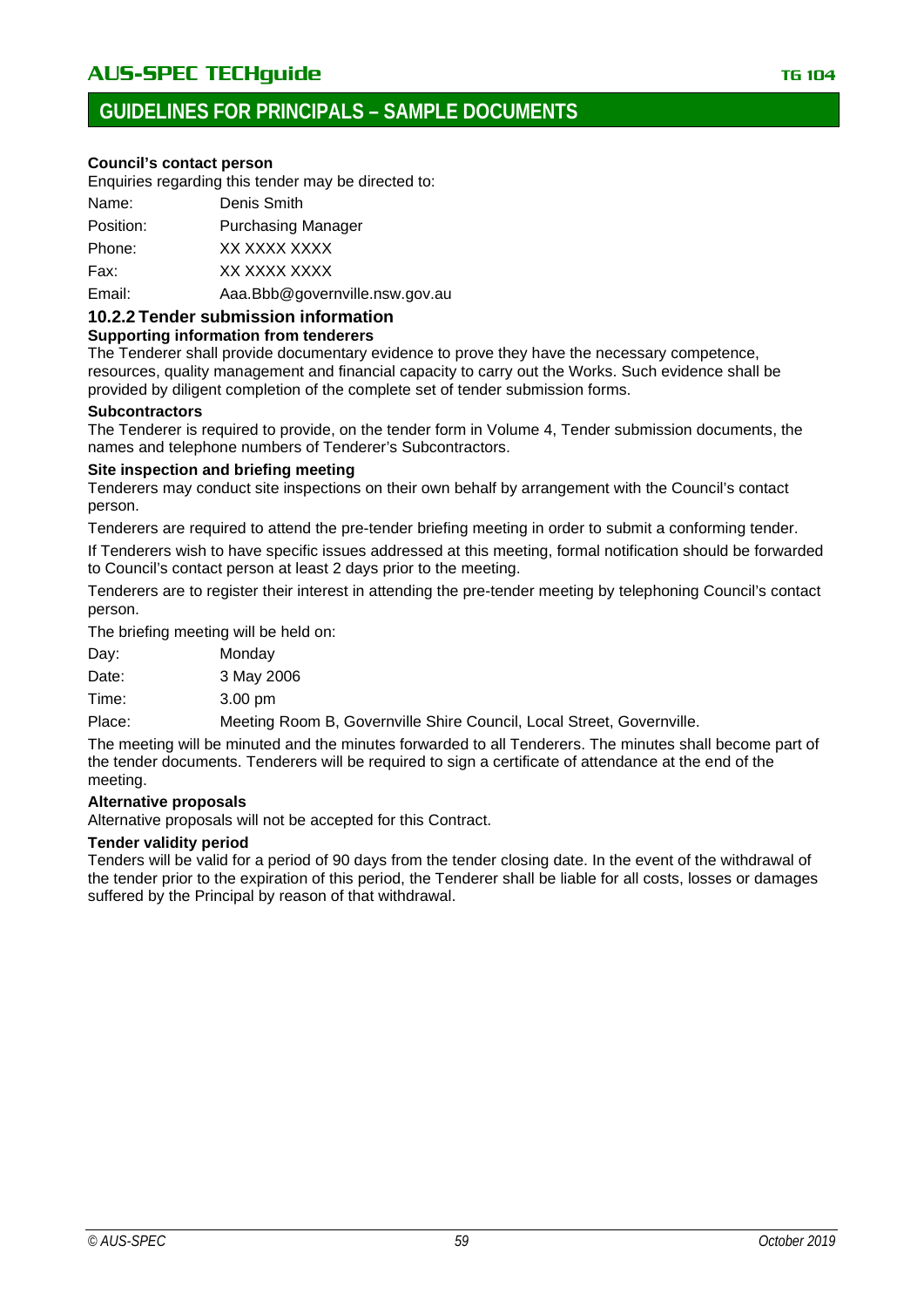# **GUIDELINES FOR PRINCIPALS – SAMPLE DOCUMENTS**

#### **Tender lodgement requirements**

Tenders shall be submitted on the Forms and Schedules provided by the Principal in Volume 4, Tender submission documents, and shall be enclosed in a sealed envelope and the envelope marked legibly in block letters as follows:

Contract No. SAMPLE 2

Tender for: EXTERNAL SURVEILLANCE SERVICES – WEST WARD

and either delivered by hand or by courier and placed in the:

Tender Box

Ground Floor

GOVERNVILLE SHIRE COUNCIL

Local Street

GOVERNVILLE NSW XXXX

or

sent by Facsimile to the General Manager: XX XXXX XXXX

or

mailed to the Tender Box addressed as follows:

TENDER BOX

GOVERNVILLE SHIRE COUNCIL

PO BOX 20

GOVERNVILLE NSW XXXX

so as to be received before the closing time and date for tenders.

Time: 2.00 pm

Date: MONDAY 31 MAY 2006

#### **Late tenders**

A posted tender which is received after the closing time and date will only be considered if the Tenderer can satisfy Council that formal tender documents and all other requisite essential information were posted or lodged at a Post Office or other recognised delivery agency within a reasonable time to ensure delivery before the deadline for closing of tenders, and the Tenderer has taken all possible action to expedite delivery when notified of a late arrival.

'Essential information' shall mean all information in the Tender form and all information which is required by the Conditions of tendering to be submitted with the Tender form.

#### **'In-house' tender**

The Principal is not willing to accept a tender from Council's business unit.

### **Tender evaluation and selection**

Evaluation, negotiation and selection of tenders shall be in accordance with the requirements of AS 4120, Code of Tendering and *Local Government (Tendering) Regulations 1993* under *the Local Government Act 1993*.

The evaluation criteria shall be:

- Conformity with the tender documents.
- Value for money.
- Technical, managerial, physical and financial resources.
- Evidence of capability.
- Quality system.

The Principal is not bound to accept the lowest, or any tender.

The successful Tenderer, and the price which is accepted, shall be notified in writing to all Tenderers.

### **Post tender submissions**

The Principal may call for post tender submissions from some or all tenderers in order to assist with the evaluation.

Such submissions will be confidential between the Principal and Tenderer.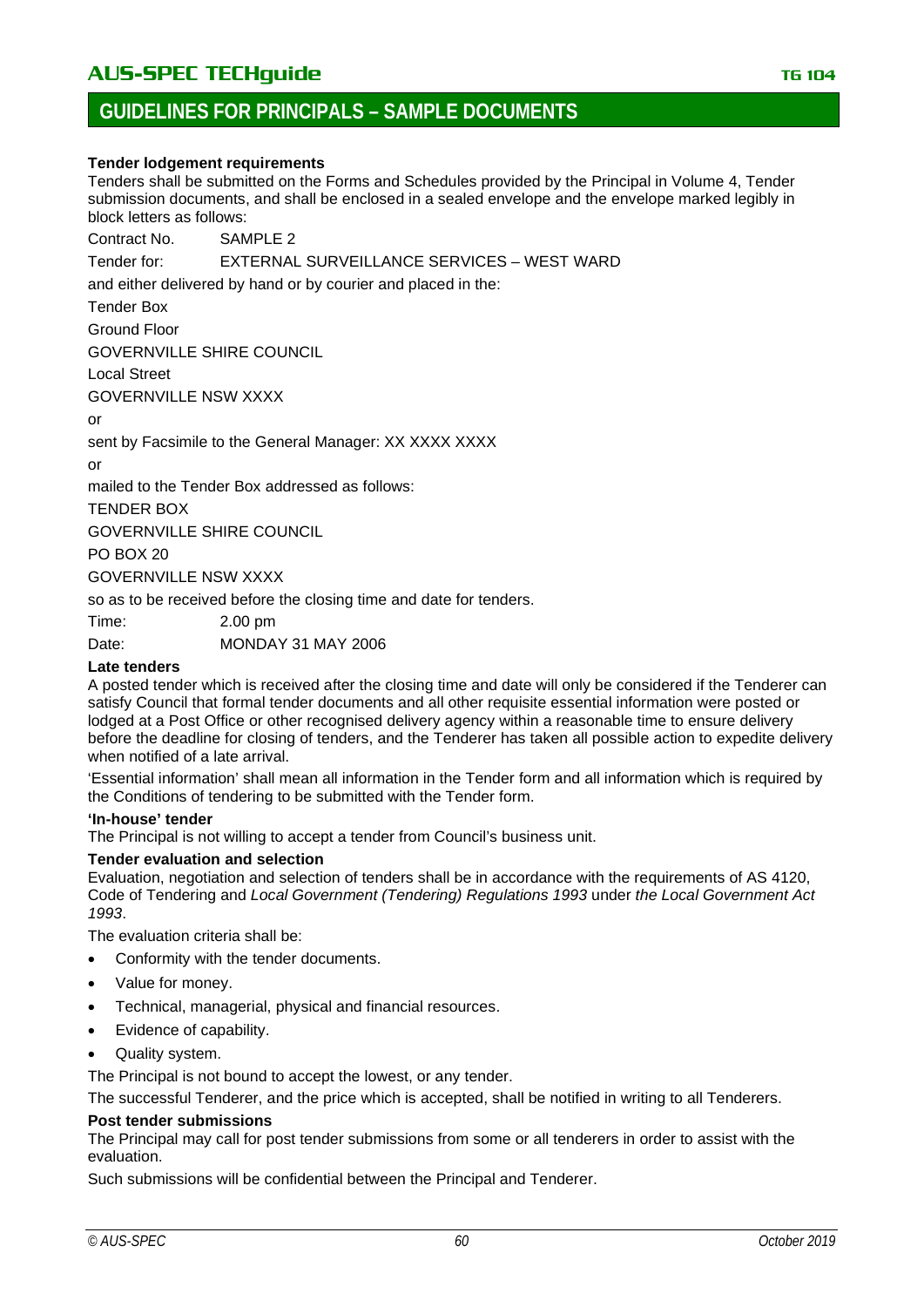# AUS-SPEC TECHguide **TECHGUIDE TECHGUIDE TELES IN THE 104**

# **GUIDELINES FOR PRINCIPALS – SAMPLE DOCUMENTS**

The call for such submissions will not bind the Principal to proceed to accept a tender.

### **Post tender negotiations**

The Principal may enter into negotiation with a preferred Tenderer or a number of candidate tenderers.

Such negotiations will be confidential between the Principal and Tenderer and will be conducted in accordance with guidelines set out in AS 4120 (1994).

The undertaking of negotiations will not bind the Principal to proceed to accept a tender.

#### **Cost of tendering**

All costs associated with tender preparation and submission shall be borne by the Tenderer.

#### **Contract commencement date**

The commencement of the Contract is nominated as the date of the letter of acceptance of tender to the successful Tenderer. There shall be no Contract prior to the issue of a letter of acceptance.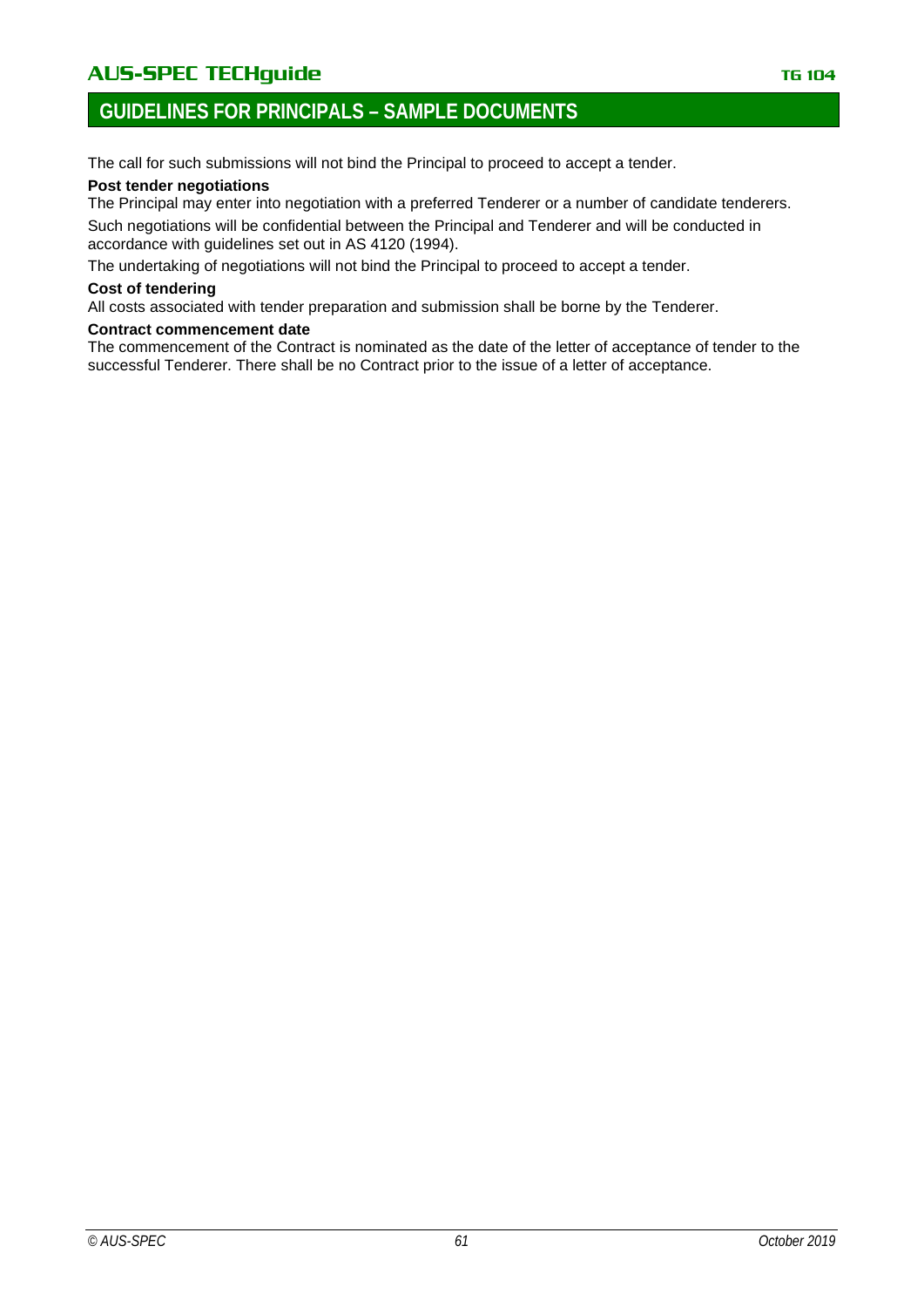# AUS-SPEC TECHguide **TECHGUIDE TECHGUIDE TELES IN THE 104**

Contract No: SAMPLE 2

Contract Title: EXTERNAL SURVEILLANCE SERVICES

# **11 SECTION B: THE CONTRACT**

# **11.1 Volume 1: Conditions of contract**

General conditions of contract

Annexure to the General conditions of contract

Special conditions of contract

THE GENERAL CONDITIONS OF CONTRACT SHALL BE AS 4905 MINOR WORKS CONTRACT CONDITIONS (Superintendent Administered) THIS DOCUMENT IS DEEMED TO BE INCLUDED IN THE CONTRACT DOCUMENTS

An amended copy of AS 4905 shall be included in the document set at this position.

Recommended amendments to AS 4905 are set out on the following page.

Copies of AS 4905 available from SAI Global.

### **11.1.1 Annexure of amendments to AS 4905**

The following clauses have been deleted from AS 4905, the Minor Works Contract conditions (Superintendent administered).

| Clause 9.1<br>Care of the work under the CONTRACT |                              |                                                                                          |  |  |
|---------------------------------------------------|------------------------------|------------------------------------------------------------------------------------------|--|--|
|                                                   | Page 5                       | Lines 28–38 inclusive                                                                    |  |  |
| Clause 20.3                                       |                              | Extension of time                                                                        |  |  |
|                                                   | Page 11                      | Lines 11–18 inclusive                                                                    |  |  |
| Clause 20.5<br>Liquidated damages                 |                              |                                                                                          |  |  |
|                                                   | Page 11                      | Lines 28–38 inclusive                                                                    |  |  |
| Clause 20.6                                       | Delay damages                |                                                                                          |  |  |
|                                                   | Page 11                      | Lines 39–43 inclusive                                                                    |  |  |
|                                                   |                              | The following clauses have been amended and differ from the Australian Standard AS 4905: |  |  |
| Clause                                            | Partial deletion<br>(ves/no) | Additional paragraph inserted to nominated clause as follows:                            |  |  |

| 1   | yes<br>Page 1, Lines 19-21<br>inclusive | 'Date of practical completion' means the date nominated in the Contract or<br>defined in the Contract as the date upon which the period for the Works<br>terminates.                                                       |
|-----|-----------------------------------------|----------------------------------------------------------------------------------------------------------------------------------------------------------------------------------------------------------------------------|
| 1   | yes<br>Page 2, Lines 9 and<br>11        | 'Site' means the nominated buildings and secured areas included in the<br>Works.                                                                                                                                           |
| 1   | ves<br>Page 2, Line 15                  | 'work' includes the provision of services and materials.                                                                                                                                                                   |
| 1   | yes                                     | 'work under the Contract' means the work which the Contractor is or may<br>Page 2, Lines 16–19 be required to execute under the Contract and includes variations,<br>remedial work, defect correction and temporary works. |
| 6.2 | no                                      | Approval of the Superintendent, confirmed in writing, is required if any part<br>of the Works are subcontracted by the Contractor.                                                                                         |
| 17  | yes                                     |                                                                                                                                                                                                                            |

Page 9, Lines 26 and 27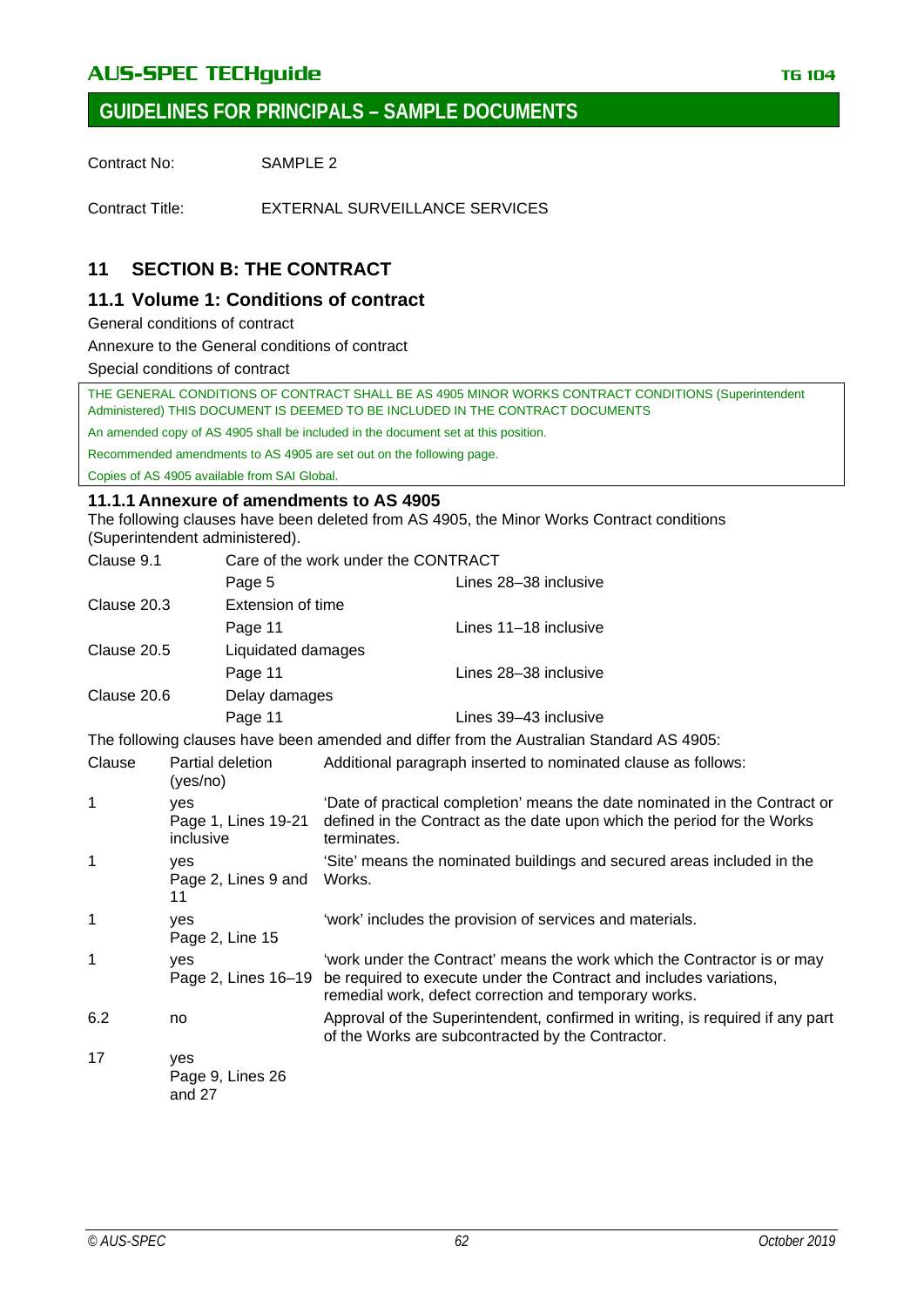19 yes

the word 'construction' in Lines 21 and 23 on Page 10

## **11.1.2 Special conditions of contract**

### **1 Prior venue booking check**

Prior contact will be made with both Council's halls booking clerk and Council's park booking clerk to ascertain if any special functions are planned that will interfere with the patrol frequency or locking times.

### **2 Memorial Hall, additional advice**

Should an incident occur at Memorial Hall on Major Street, then in addition to the specified notification, notification shall also be given directly to the Director of Community Services.

# **11.2 Volume 2: Technical specifications**

*0135 General requirements (Services).*

*1581 External building surveillance.*

# **11.3 General**

### **11.3.1 Responsibilities**

#### **Objectives**

General: Provide labour, materials and equipment as documented.

Period of contract: 12 months with the option of an extension for a further 12 months if mutually agreed between Council and the Contractor.

General description of services: Provision of security and surveillance services for nominated buildings, facilities and secured areas. It includes the following:

- Programmed inspections to assure buildings, facilities and secured areas are locked in accordance with the Schedule.
- Programmed testing of the functionability of pre-existing surveillance and intruder alarm systems on-site at locations detailed in the Schedule.
- Programmed testing of the functionability of the Contractor off-site alarm monitoring system.
- Programmed patrol duties in accordance with the Schedule.
- Necessary servicing, maintenance and defect correction of pre-existing surveillance and intruder alarm systems subject to the preparation of an order and approval of the Superintendent.
- Monitoring of intruder alarm systems from a central control facility and the provision of mobile security patrols in accordance with the Schedule.
- The internal surveillance of buildings is not included in this Contract.

Location: West Ward of Governville Shire.

### **11.3.2 Cross references**

#### **General**

Requirement: Conform to the following:

- *0162 Quality (Supply).*
- *0163 Quality (Delivery).*

# **11.4 Service requirements**

### **11.4.1 General**

### **Contractual relationships**

Contractual responsibilities: Responsibilities and duties of the Principal, Contractor and Superintendent are not altered by requirements in the referenced documents.

Directions: All instructions are directed to the Contractor unless, noted otherwise.

Approvals: Obtain all approvals from the Superintendent unless, noted otherwise.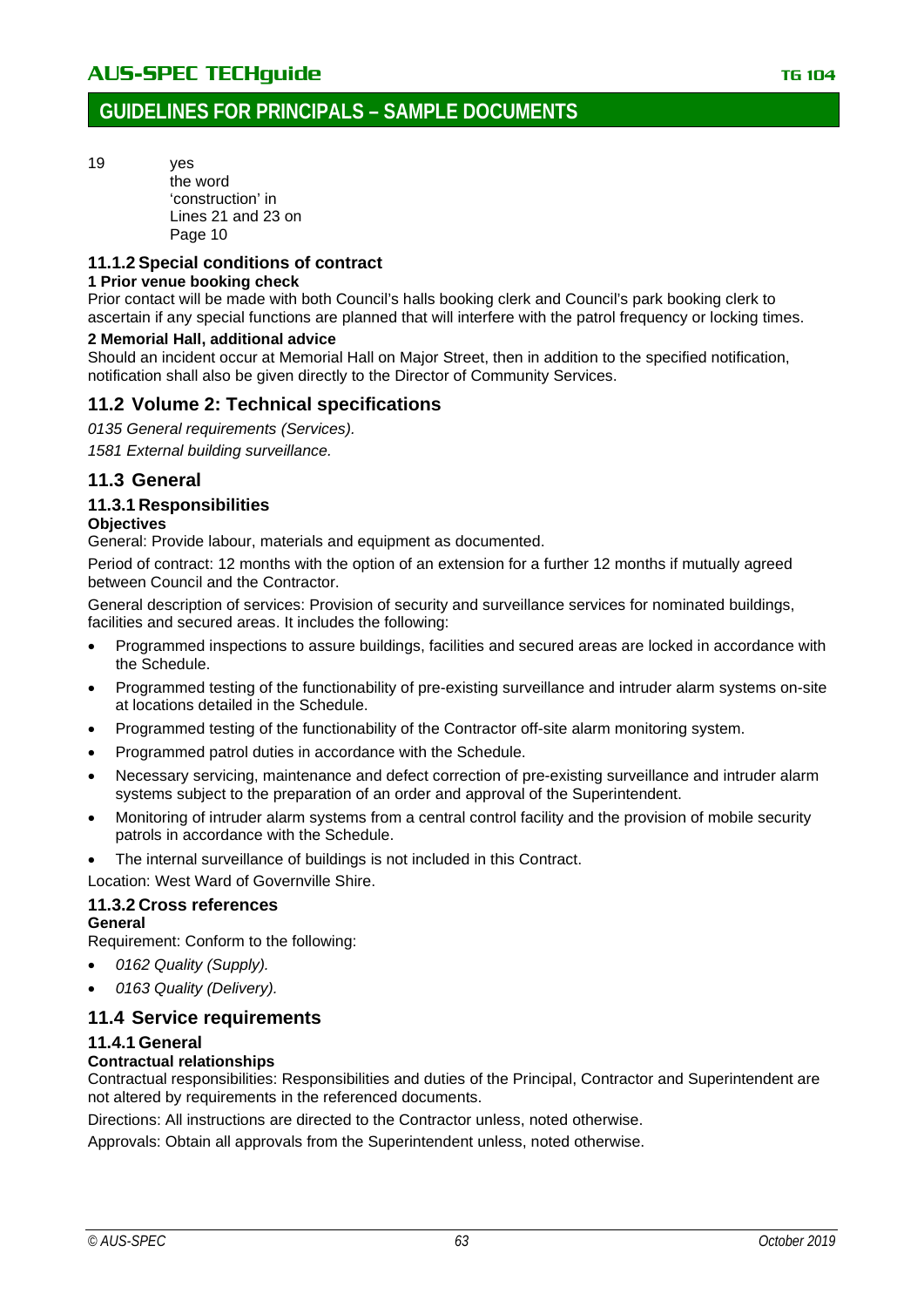# **GUIDELINES FOR PRINCIPALS – SAMPLE DOCUMENTS**

#### **Current editions**

General: Use referenced documents (including test methods) which are the editions, with amendments, current 3 months before the closing date for tenders, except where other editions or amendments are required by statutory Authorities.

Site copies: [complete/delete]

List here any copies of standards required to be held on site.

#### **Drawings**

Contract documents: Conform to the drawings included in the technical specifications.

#### **11.4.2 Quality assurance**

#### **General**

Requirement: Conform to the following:

- *0162 Quality (Supply).*
- *0163 Quality (Delivery).*

Additional requirements: [complete/delete]

Include any quality requirements specific for the particular service, such as checklists for surveillance systems or diary records for patrols.

### **11.4.3 Project specific requirements**

#### **Location and description of project**

Extent of works: The Works to be provided under this Contract comprise of services described in the technical specification *1581 External building surveillance*. Specific site requirements exist and are set out in the Schedule of buildings, facilities and secured areas which is an annexure to this worksection.

#### **Programming of services**

Provide all services in compliance with programme requirements of *1581 External building surveillance* and in accordance with the Contractor's submitted programme subsequently approved by the Superintendent.

During the term of the Contract the Contractor's programme will only be altered when a revision is submitted 7 days in advance of proposed implementation of the alteration and the Superintendent's approval is obtained in writing.

#### **General**

Insurances: Provide certificate of currency for evidence of workers compensation insurance, insurance of the works or public liability insurance.

Superintendent representative: Dennis Smith.

#### **Working area**

Control facility: Provide, equip and maintain a room, office or other facility, approved by the Superintendent, to provide for the organisation and operations control of:

- The monitoring and approved maintenance of pre-existing intruder alarm systems installed in Council's buildings.
- The communication with mobile security patrols, supervisory staff and the procurement of assistance in routine and emergency situations.
- The maintenance of the operations and records in accordance with the Contractor's Quality plan.

Access: Make accessible for inspection by the Superintendent at all times.

Licensed personnel: Make sure all operations staff involved in surveillance is licensed security personnel in accordance with the requirements of the Security Industry Registry of the NSW Police.

Maintenance: The Contractor shall be responsible for the provision and maintenance of the off-site control room.

### **Contract identification**

Staff: The Contractor's staff will wear the uniform of the Contractor and will carry on their outer garments personal identification clearly showing a photograph and security license number. Staff shall be neatly and appropriately dressed at all times.

Vehicles: All vehicles used in the security patrol operations will clearly display the Contractor's identification. Buildings: The Contractor shall install and maintain signs as approved by the Principal on buildings and facilities and adjacent to secured areas. Indicate the signs with the Contractor's name and that the building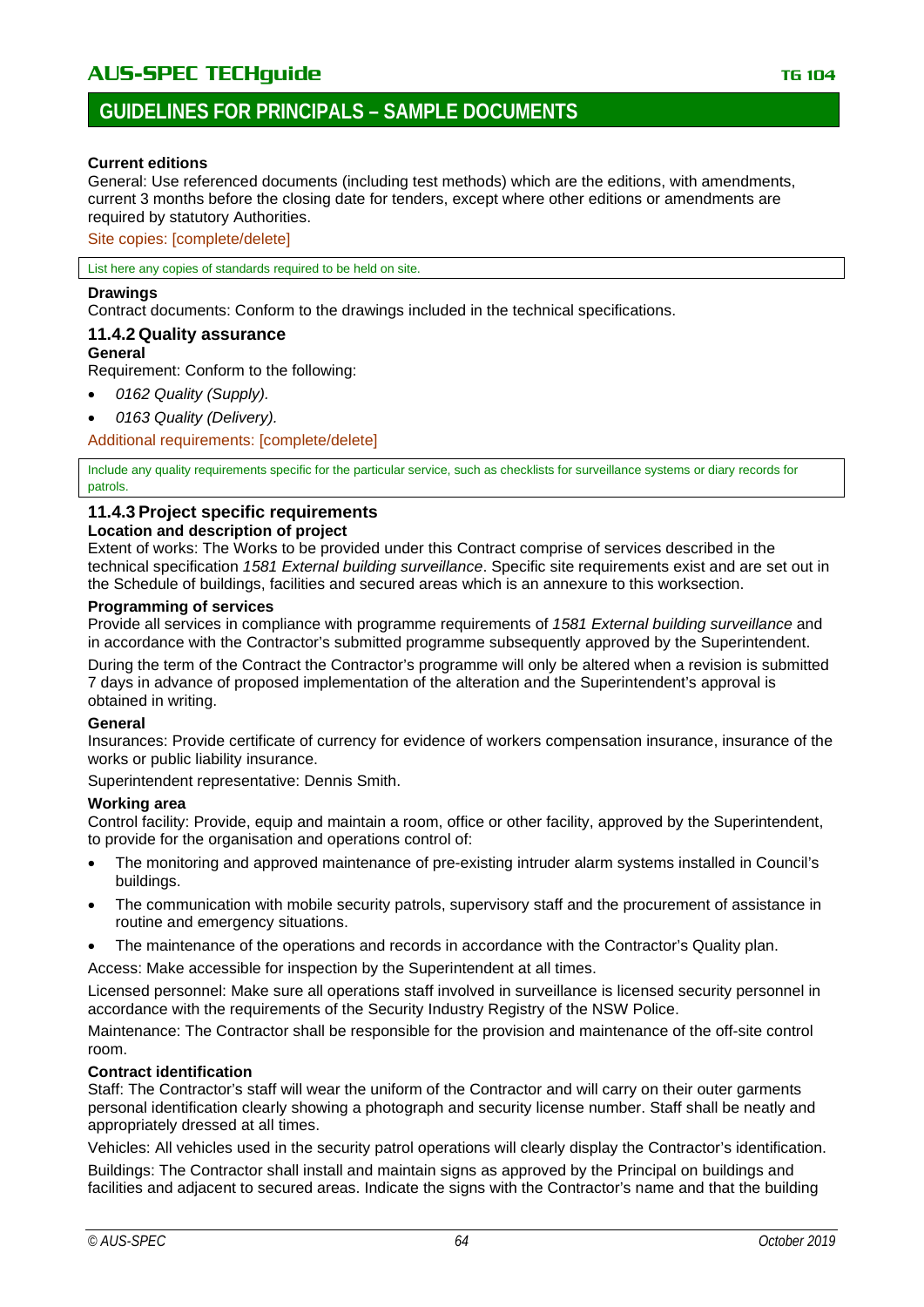# AU**S-SPEC TECHguide** The Contract of the Contract of the TG 104

# **GUIDELINES FOR PRINCIPALS – SAMPLE DOCUMENTS**

areas are under constant patrol and surveillance. Submit the details of the sign's type, size, legend, and fixing method to the Superintendent for approval prior to installation.

#### **Off-site surveillance**

Communication: At the commencement of the Contract, liaise with the Superintendent to establish effective communication between the intruder alarm systems in each building under Contract and the Contractor's central control facility.

Continuous monitoring: Provide continuous monitoring of the intruder alarm systems during the times shown in the schedules provided in Volume 3 of this Contract.

Manuals and data sheets: The Principal will provide a complete alarm system operation manual and data sheet for each building or facility under Contract.

Security system maintenance: Where required to provide the Works under the Contract the nominated premises and fixtures including any installed security surveillance system shall be maintained, serviced and corrected as necessary by the Contractor to ensure its effective operation during the term of the Contract.

Such work will be the subject of an application prepared by the Contractor and subject to approval by the Superintendent or may be nominated by the Superintendent and will be payable as a variation to the Contract under clause 23 of the General conditions of contract.

#### **On-site surveillance**

Attendance: The Contractor's security patrols will attend each building and area under Contract at the frequencies and times shown in the schedules provided in Volume 3 of this Contract. Visits are to be at non repetitive random times.

Duties: At each attendance, the security patrol will conduct a complete external surveillance of the building, its adjacent grounds, courtyards and parking areas, and shall inspect the security of doors and windows.

Contact with control facility: The security patrol will immediately contact the control facility and report any evidence of break-ins, defective security and outdoor lighting or property damage for further action by Police, Council and/or other Authorities.

Staff: Staff at the control facility will contact the Superintendent when action is required to re-establish security of the building, facility or secured area. The security patrol shall make routine contact with the control facility at intervals no greater than one (1) hour.

Attendance recording on-site: At the completion of each attendance, the security patrol will leave a calling card marked with the date and time of attendance. Where electronic or touch-pad recording systems are installed, the attendance shall be recorded as required by the system.

#### **Recording and reporting**

Logs: Maintain an operations and incident log to record the date and times of each attendance at the buildings and areas together with the incidents reported by the security patrols.

Incidents, defects, damage: Details of incidents which warranted Police notification, together with details of defective security/outdoor lighting and property damage, will be forwarded to the Superintendent by facsimile at the start of business on the next working day.

Summary incident report: Submit a summary incident report with each monthly invoice for payment. Summarise the following in the incident report:

- All actions initiated due to intruder alarm activation.
- Patrol call-out due to reported disturbances.
- Damage to buildings.
- Other applicable comments regarding the security of buildings and areas.
- Notification of necessary maintenance related to security and requests for approval to undertake maintenance.

#### **Lock/unlock designated buildings, facilities and secured areas**

Frequencies and times: Lock and unlock buildings, facilities and secured areas designated in the schedules provided in Volume 3 of this Contract, at the frequencies and times shown in the schedules.

Keys and security cards: the Superintendent will issue all keys or security cards required for the designated buildings, facilities and secured areas to the Contractor for use during the period of the Contract.

Security deposit: Lodge a security deposit of \$200.00 at the commencement of the Contract refundable on the safe return of all keys at the end of the Contract.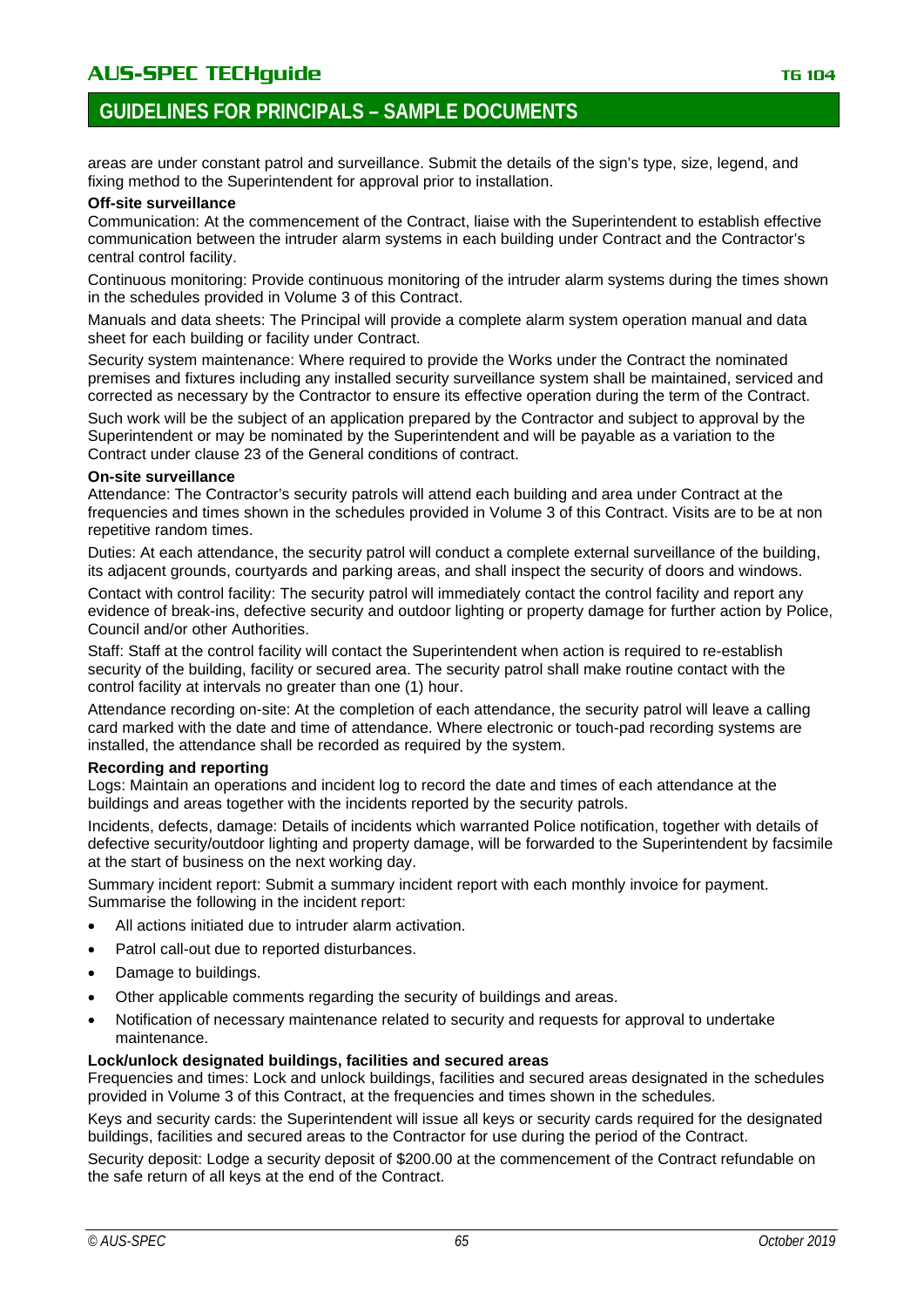# **GUIDELINES FOR PRINCIPALS – SAMPLE DOCUMENTS**

Possession of keys: The keys or security cards will remain in the possession of the Contractor or Contractor's employees at all times. Furnish the names of the Contractor's employees in possession of keys or security cards shall be furnished to the Superintendent within seven (7) days of the commencement of the Contract and shall be updated quarterly thereafter.

Lost keys and replacement costs: The Contractor will immediately inform the Superintendent of lost keys or security cards within two (2) hours of the Contractor being aware of the loss. If the loss of keys or security cards by the Contractor necessitates the replacement of lock hardware of other security measures and incurs costs to the Principal, those costs shall be borne by the Contractor (being deductible from the next monthly progress payment.

### **11.4.4 Work not in contract**

### **Work by others**

Program precautions: Coordinate the works with simultaneous and/or adjacent work by others and liaise with other Contractors and Authorities to avoid disruption, delays and possible conflict.

Access: If required by the Superintendent, allow free access for completion of any work by others.

Work by others: [complete/delete]

**11.4.5 Environmental requirements Protection of the environment**

General: [complete/delete]

Statutory requirements: [complete/delete]

**Protection of public activities** General: [complete/delete]

Dust control: [complete/delete]

**Working hours** Working hours: [complete/delete]

Requirement: Obtain approval for any works required outside of normal working hours. Work outside working hours: [complete/delete]

# **11.4.6 Noise control**

### **Limits on noise**

Noise suppression: Fit and maintain the following:

- Residential class silencers to all engine exhausts.
- Covers to all engines.
- Mufflers to noisy vehicles.
- Enclosure or noise screens to equipment.

Maximum noise levels: Less than an  $L_{10}$  sound pressure level, when measured at any noise sensitive location, such as a residential premise.

L10 sound pressure level threshold: [complete/delete]

Council requirements: [complete/delete]

### **11.4.7 Public utilities**

#### **Protection of services**

Requirement: Do not interfere with the work, installations or assets of Public Authorities. Delivery and storage of materials: [complete/delete]

#### **11.4.8 Site facilities General**

Workers' facilities: Provide facilities for all employees and subcontractors.

Approval: Before using any areas nominated in Contract documents, obtain written approval.

Maintenance: Keep the site facilities clean and pay all the rates.

Removal: Before date for practical completion.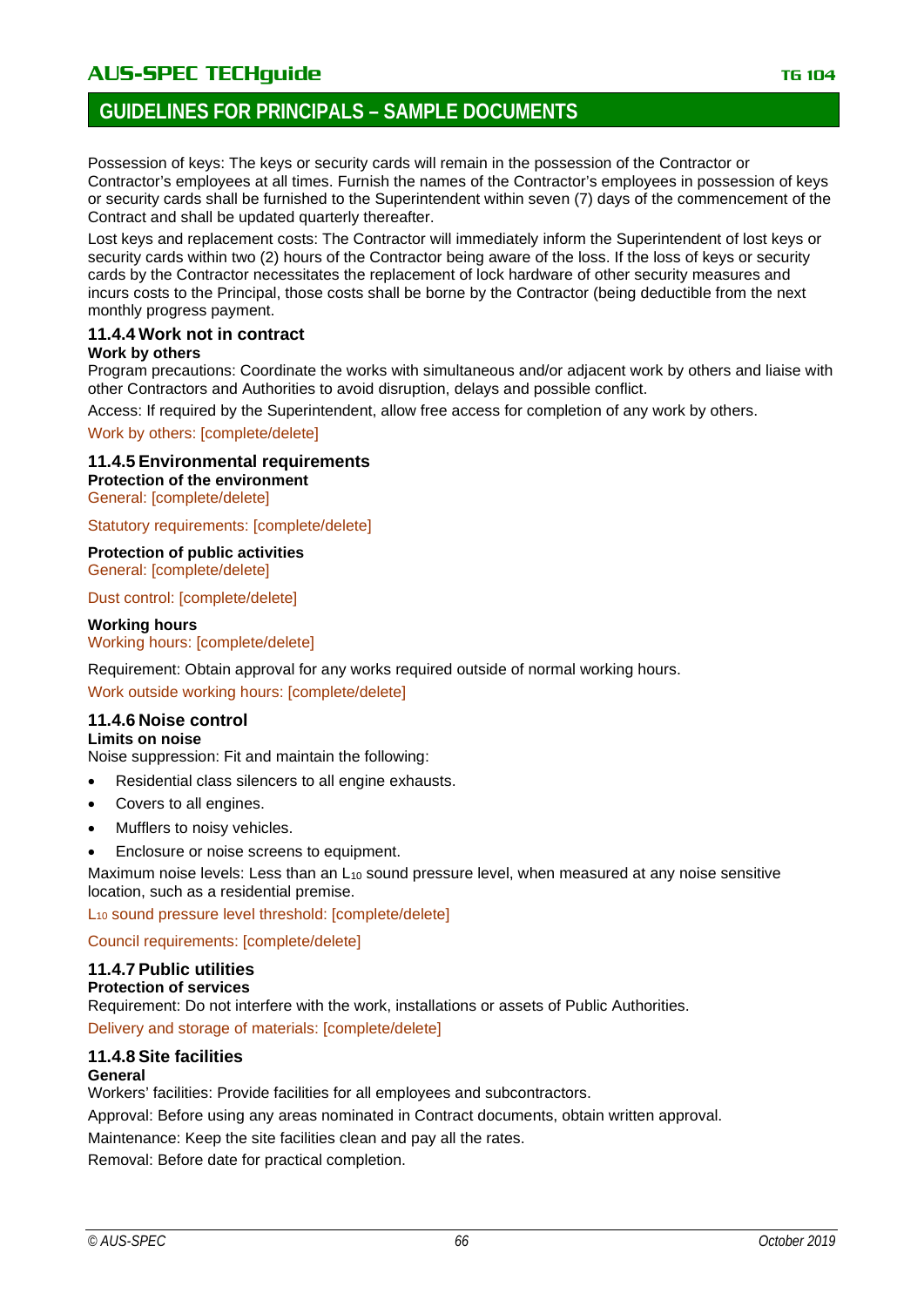# **11.4.9 Measurement and payment**

### **General**

Method of payment: Lump Sum contract.

Special Council requirements: [complete/delete]

### **Methodology**

Variations: Do not allow for payment variations or adjustments in programme due to conformance to the requirements of this worksection.

Compensation: Do not allow for any damage and compensation payments resulting from non-conformance to the requirements of this worksection.

Lump sum inclusions: The Lump Sum amount expressed as an annual payment and as accepted for this Contract will include and is deemed to include (without limiting what is or is deemed to be included):

- All administration costs associated with surveillance activities.
- All costs associated with establishment, implementation and maintenance of the surveillance control facility.
- All plant, labour and materials costs associated with surveillance activities, including costs associated with subcontractors.
- All travelling costs associated with surveillance activities under the contract.
- All costs associated with the maintenance of the Contractor's Quality plan, operations and records and the preparation of reports to the Superintendent.

Lump sum components: The Contract Lump Sum will comprise of the sum of the Schedule of Lump Sum Components by surveillance activity as completed and submitted at time of tender. The Contractor will estimate the amount of work for each of the surveillance activities that are deemed to be included under the lump sum from inspection of the buildings and areas.

### **Submission of progress claims**

Monthly payment claims: Submit calendar monthly payment claims to the Principal. Include the following in the invoices:

- For Lump Sum surveillance activities, a portion of the lump sum for surveillance calculated on a pro-rata basis related to the annual lump sum.
- The Summary incident report.

Payment: The Principal will pay the Contractor the amounts as determined above within thirty (30) days of receipt of the invoice.

# **11.5 Volume 3: Schedules**

### **11.5.1 Schedule of buildings and/or secured areas for on-site surveillance**

| No.            | Building/secured area                     |                       | Patrol attendance                  |                                             |  |
|----------------|-------------------------------------------|-----------------------|------------------------------------|---------------------------------------------|--|
|                | Name                                      | <b>Address</b>        | Frequency<br>(Attendances per day) | Inspection duration per<br>building or site |  |
| $\overline{1}$ | Civic Centre                              | <b>6 Civic Street</b> | 3                                  | 30 min                                      |  |
| $\overline{2}$ | <b>Memorial Hall</b>                      | 8 Major Street        |                                    | $15 \text{ min}$                            |  |
| $\overline{3}$ | Senior Citizens Centre                    | 12 Olds Street        |                                    | 15 min                                      |  |
| $\overline{4}$ | Council Depot                             | 20 Falcon Street      | 3                                  | 10 min                                      |  |
| 5              | Baby Health Centre and<br>Library         | 4 Young Street        |                                    | $10 \text{ min}$                            |  |
| $\overline{6}$ | <b>Waste Depot</b>                        | 6 Rhodes Street       |                                    | 15 min                                      |  |
| $\overline{7}$ | Catchment Management<br><b>Offices</b>    | 1 Flavelle Street     |                                    | 5 min                                       |  |
| $\overline{8}$ | <b>Recycling Depot</b>                    | 2 Green Point Road    |                                    | $10 \text{ min}$                            |  |
| 9              | Neighbourhood Centre                      | 8 Wellbank Street     |                                    | 5 min                                       |  |
| 10             | Council Shop Front Offices 25 Main Street |                       |                                    | 5 min                                       |  |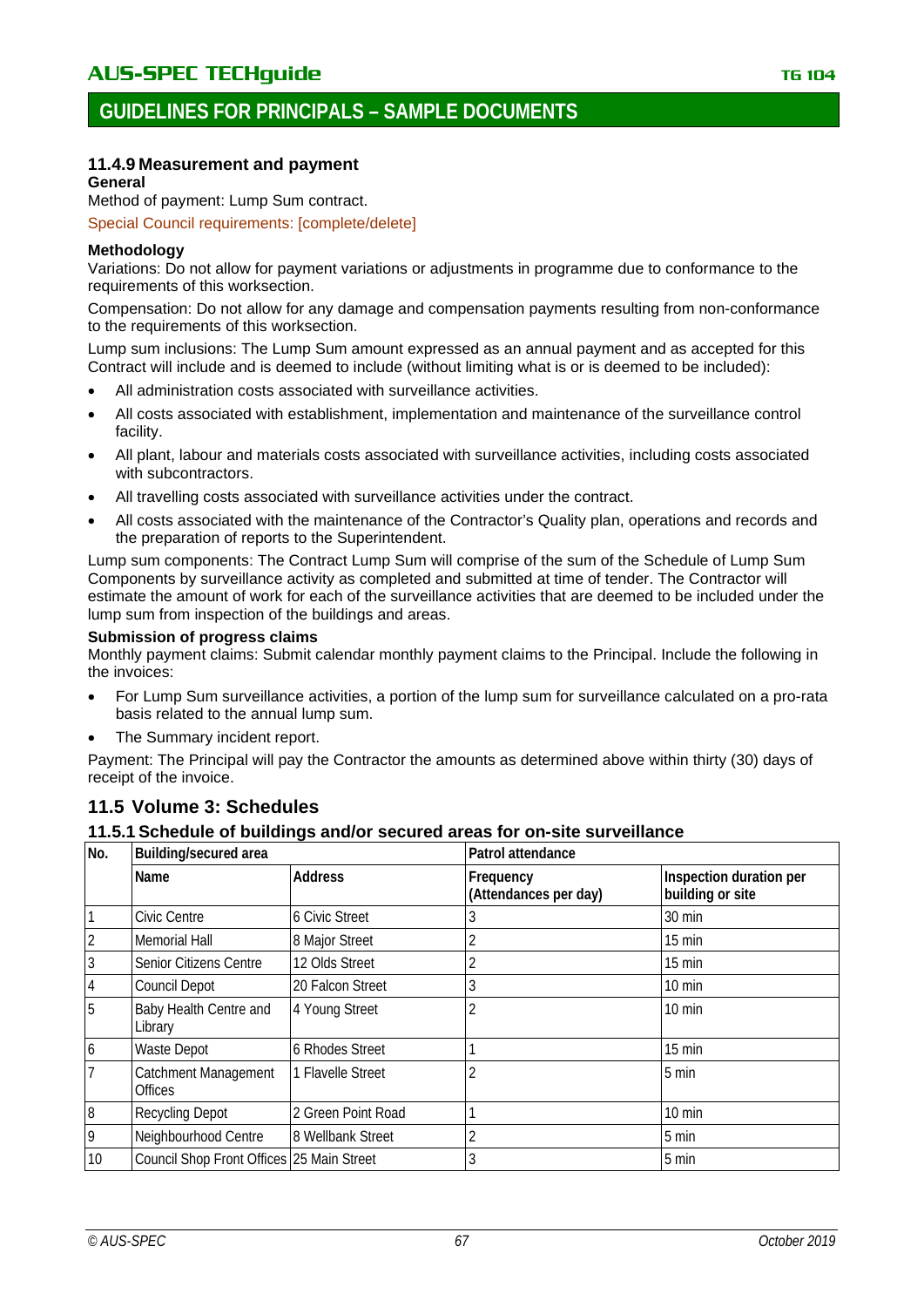# AU**S-SPEC TECHguide** The Contract of the Contract of the TG 104

# **GUIDELINES FOR PRINCIPALS – SAMPLE DOCUMENTS**

# **Patrol frequency and schedule requirements**

| Patrol frequency<br>per day | Time period range for inspections* |                                          |          |                    |
|-----------------------------|------------------------------------|------------------------------------------|----------|--------------------|
|                             | 1800 hrs $-600$ hrs                |                                          |          |                    |
| $\overline{2}$              | Period 1                           | $= 1800 - 2200$ hrs                      | Period 2 | $= 2200 - 600$ hrs |
| 13                          | Period 1<br>Period 3               | $= 1800 - 2200$ hrs<br>$= 100 - 600$ hrs | Period 2 | $= 2200 - 100$ hrs |

\* based on 24 hr clock expressed as 2400 hrs

### **11.5.2 Schedule of buildings for off-site surveillance**

| <b>From Central Control Facility</b> |  |
|--------------------------------------|--|
|--------------------------------------|--|

| No. | <b>Building name</b>           | Address         | No. of Sensors |
|-----|--------------------------------|-----------------|----------------|
|     | Civic Centre                   | 1a Civil Street | 26             |
|     | Memorial Hall                  | 24 Major Street |                |
| 3   | Senior Citizens Centre         | 346 Olds Street |                |
| 4   | Council Depot                  | 8 Falcon Street | C، I           |
| 5   | Baby Health Centre and Library | 2 Young Street  | 10             |

All the scheduled buildings/facilities shall be continuously monitored between 1800 hrs and 600 hrs.

### **11.5.3 Schedule of buildings and/or secured areas to be locked/unlocked**

| Building or secured area |                            | <b>Address</b>            | <b>Device</b> | Time (24 hrs) |               |
|--------------------------|----------------------------|---------------------------|---------------|---------------|---------------|
|                          |                            |                           |               | Lock          | <b>Unlock</b> |
|                          | Aardvark Park              | Waitara Pde, Grove Town   | Gates         | 1630          | 0700          |
| 2.                       | Atterberge Library Centre  | 2 Williams St, Hills Town | <b>Doors</b>  | 1800          | 0830          |
| 3.                       | Bombora Baby Health Centre | 5 Botany Rd, Bombora      | Gates         | 1800          | 0830          |
| 4.                       | <b>Coniston Hall</b>       | 6 Glen St, Coniston       | <b>Doors</b>  | 1730          | 1000          |
| 5.                       | <b>Falcon Depot</b>        | 7 Short St, Falcon        | Gates         | 1630          | 0700          |
| 6.                       | Hendon Car Park            | 28 Jackson Rd, Hendon     | Chain         | 1800          | 0730          |

# **11.6 Volume 4: Tender submission documents**

- 1 Tender form
- 2 Bill of Quantities
- 3 Bank guarantee requirements
- 4 Tenderer's particulars Financial (general)
- 5 Tenderer's particulars Financial (insurance)
- 6 Tenderer's particulars Current commitments
- 7 Tenderer's particulars Prior termination of projects
- 8 Tenderer's particulars Project history
- 9 Tenderer's particulars WHS/Quality assurance/environmental system
- 10 Tenderer's particulars Personnel
- 11 Register of Tenderer's Subcontractors and Suppliers
- 12 Selected and nominated Subcontractor
- 13 Major machinery and equipment
- 14 Statutory declaration on non-collusive tender declaration
- 15 Acquaintance with Site
- 16 Receipt of addenda
- 17 Statement of conformance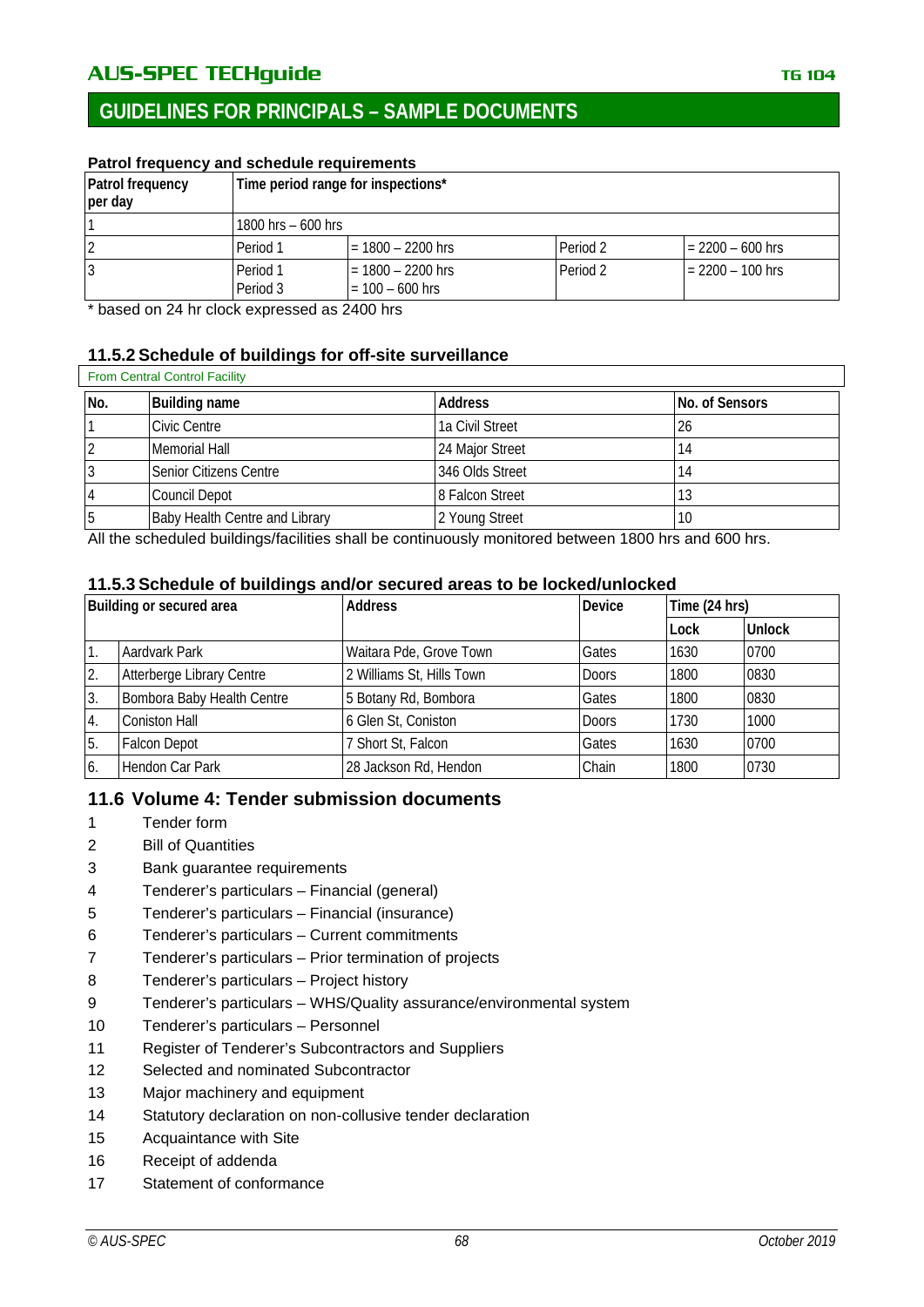# AUS-SPEC TECHguide **TECHGUIDE TECHGUIDE TELES IN THE 104**

# **GUIDELINES FOR PRINCIPALS – SAMPLE DOCUMENTS**

### 18 Instrument of agreement

### **11.6.1 Instruction to tenderer**

General: Complete in full and submit the forms in numerical order listed above. The completed forms, declarations and required information shall comprise the Tender Submission Documents. Initial and date each form at the bottom right hand corner.

Omissions: The omission of any of the forms or required information listed above may, at the absolute discretion of the Principal result in a nonconforming Tender and be subject to rejection.

Confidential information: All Submitted information will be treated as confidential.

# **11.6.2 Tenderer's acknowledgment**

Contract: ...............................................................................................…………………………………………….

| Date: |  |  |  |  |  |
|-------|--|--|--|--|--|

Signature of Tenderer: .........................................................................................................................................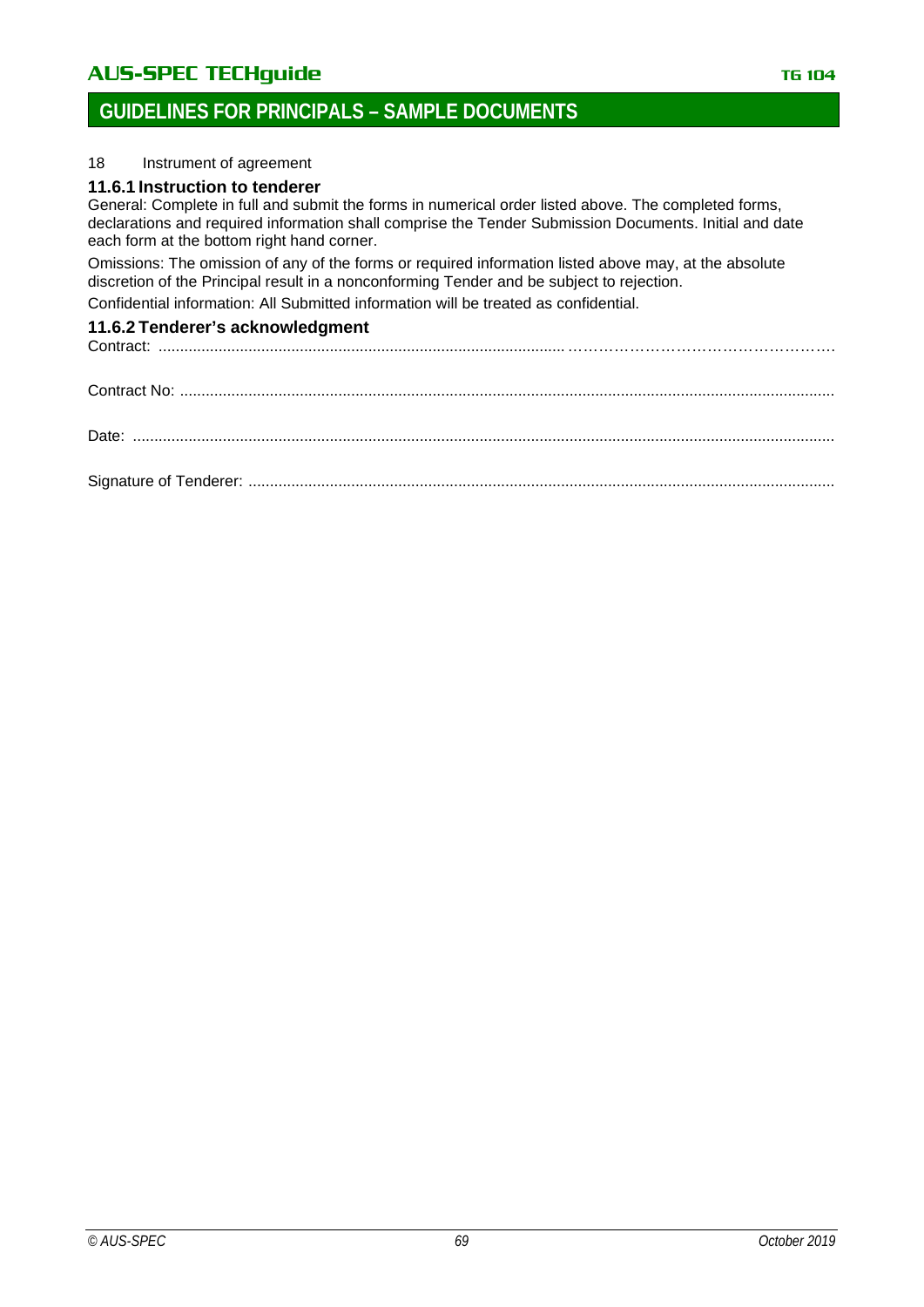# AUS-SPEC TECHguide **TECHGUIDE TECHGUIDE TELES IN THE 104**

### **TENDER FORM**

Г

The Tenderer must complete and submit with tender. All submitted information will be treated as confidential

| $(Year)$ |  |
|----------|--|

having fully acquainted myself with the Conditions of Tendering and Contract Documents and accordingly the obligations and responsibilities of the Contract do hereby tender to perform the work described below:

| Contract: | EXTERNAL BUILDING SURVEILLANCE<br>Contract No.<br>SAMPLE 2<br>as publicly invited by: GOVERNVILLE SHIRE Council, in accordance with the following documents.        |  |
|-----------|---------------------------------------------------------------------------------------------------------------------------------------------------------------------|--|
| Volume 1  | The General conditions of contract AS 4905<br>Annexure to the General conditions of contract<br>Annexure of amendments to AS 4905<br>Special conditions of contract |  |
| Volume 2  | <b>Technical specifications</b>                                                                                                                                     |  |
| Volume 3  | <b>Schedules</b>                                                                                                                                                    |  |
| Volume 4  | Tender submission documents<br>Amendments to the Contract                                                                                                           |  |

Other documents compiled by the Tenderer and submitted are as follows:

1. ..........................................................................................................................................................................

2. ..........................................................................................................................................................................

By submitting this tender the Tenderer warrants and represents that it has made its own enquiries and investigations and has obtained professional advice and all other relevant information so as to inform itself of all risks and contingencies which may affect its tender price. The Tenderer warrants and represents that it has included for all such risks and contingencies in its tender price.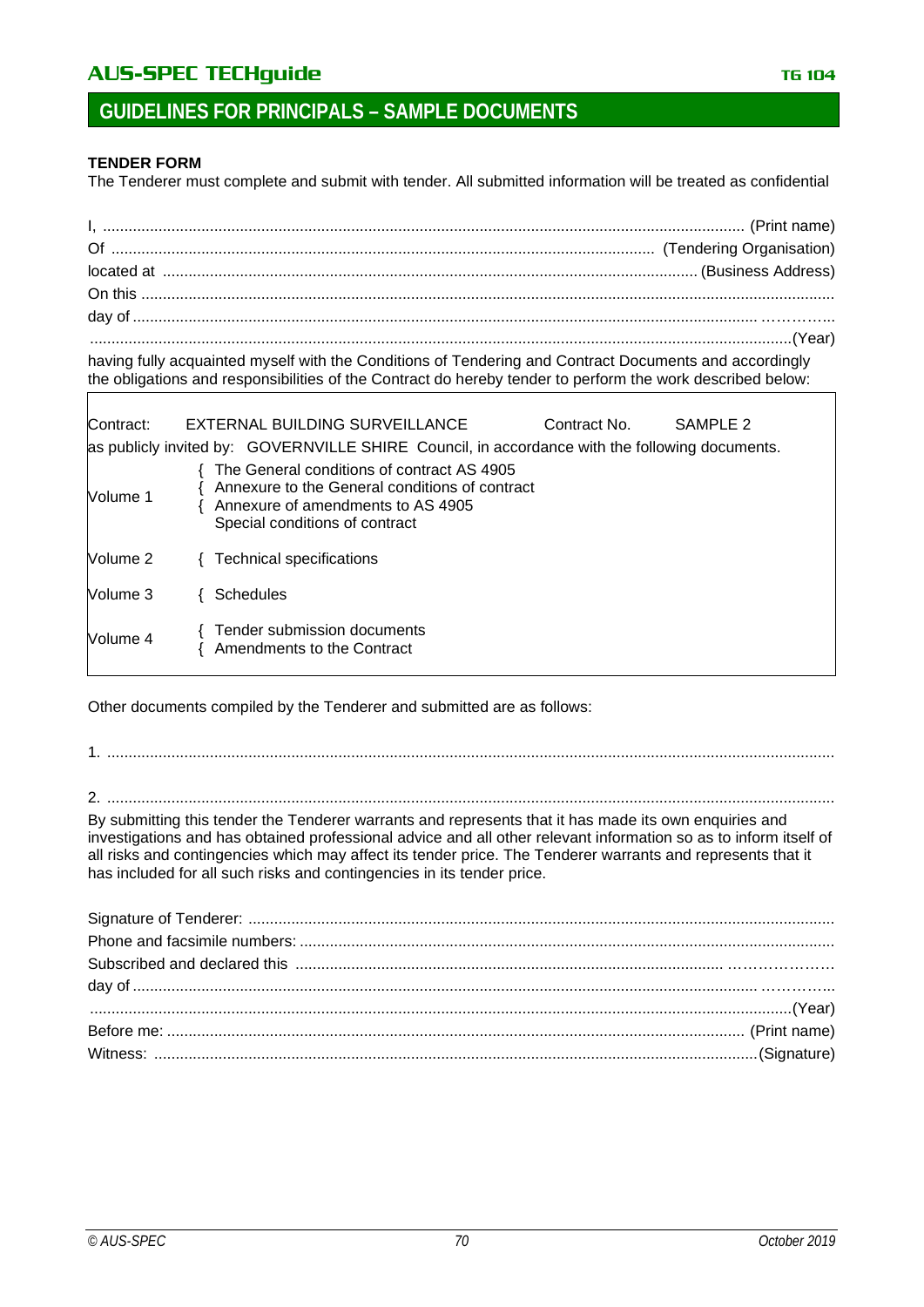# **GUIDELINES FOR PRINCIPALS – SAMPLE DOCUMENTS**

### **BILL OF QUANTITIES**

The Tenderer must complete and submit with tender. All Submitted information will be treated as confidential.

The quantities shown are estimated quantities only and are not to be taken as correct quantities of work to be carried out.

#### **OFF SITE SURVEILLANCE FROM CENTRAL CONTROL FACILITY**

| Item No. | <b>Description</b>                    |  | Lump sum component |
|----------|---------------------------------------|--|--------------------|
|          |                                       |  |                    |
|          | Civic Centre                          |  |                    |
|          | <b>Memorial Hall</b>                  |  |                    |
|          | Senior Citizens Centre                |  |                    |
| 4.       | <b>Council Depot</b>                  |  |                    |
| b        | <b>Baby Health Centre and Library</b> |  |                    |
|          | SUB-TOTAL \$                          |  |                    |

#### **ON SITE SURVEILLANCE**

| Item No. | <b>Description</b>                  |              | Lump sum component |
|----------|-------------------------------------|--------------|--------------------|
|          |                                     |              |                    |
|          | Civic Centre                        |              |                    |
|          | <b>Memorial Hall</b>                |              |                    |
| 3.       | Senior Citizens Centre              |              |                    |
| 4,       | Council Depot                       |              |                    |
| 5.       | Baby Health Centre and Library      |              |                    |
| 6.       | <b>Waste Depot</b>                  |              |                    |
| 7.       | <b>Catchment Management Offices</b> |              |                    |
| 8.       | <b>Recycling Depot</b>              |              |                    |
| 9.       | Neighbourhood Centre                |              |                    |
| 10.      | <b>Council Shop Front Offices</b>   |              |                    |
|          |                                     | SUB-TOTAL \$ |                    |

# **LOCK AND UNLOCK SITES**

| Item No. | Description                | Lump sum component |
|----------|----------------------------|--------------------|
|          |                            |                    |
|          | Aardvark Park              |                    |
|          | <b>Atterberg Library</b>   |                    |
|          | Bombora Baby Health Centre |                    |
|          | Coniston Hall              |                    |
|          | <b>Falcon Depot</b>        |                    |
|          | Hendon Car Park            |                    |
|          | SUB-TOTAL                  |                    |

CONTRACT LUMP SUM SERVICES AND THE SERVICES OF STREET AND THE SERVICES OF STREET AND THE SERVICES OF STREET AND THE SERVICES OF STREET AND THE SERVICES OF STREET AND THE SERVICES OF STREET AND THE STREET AND THE STREET AND